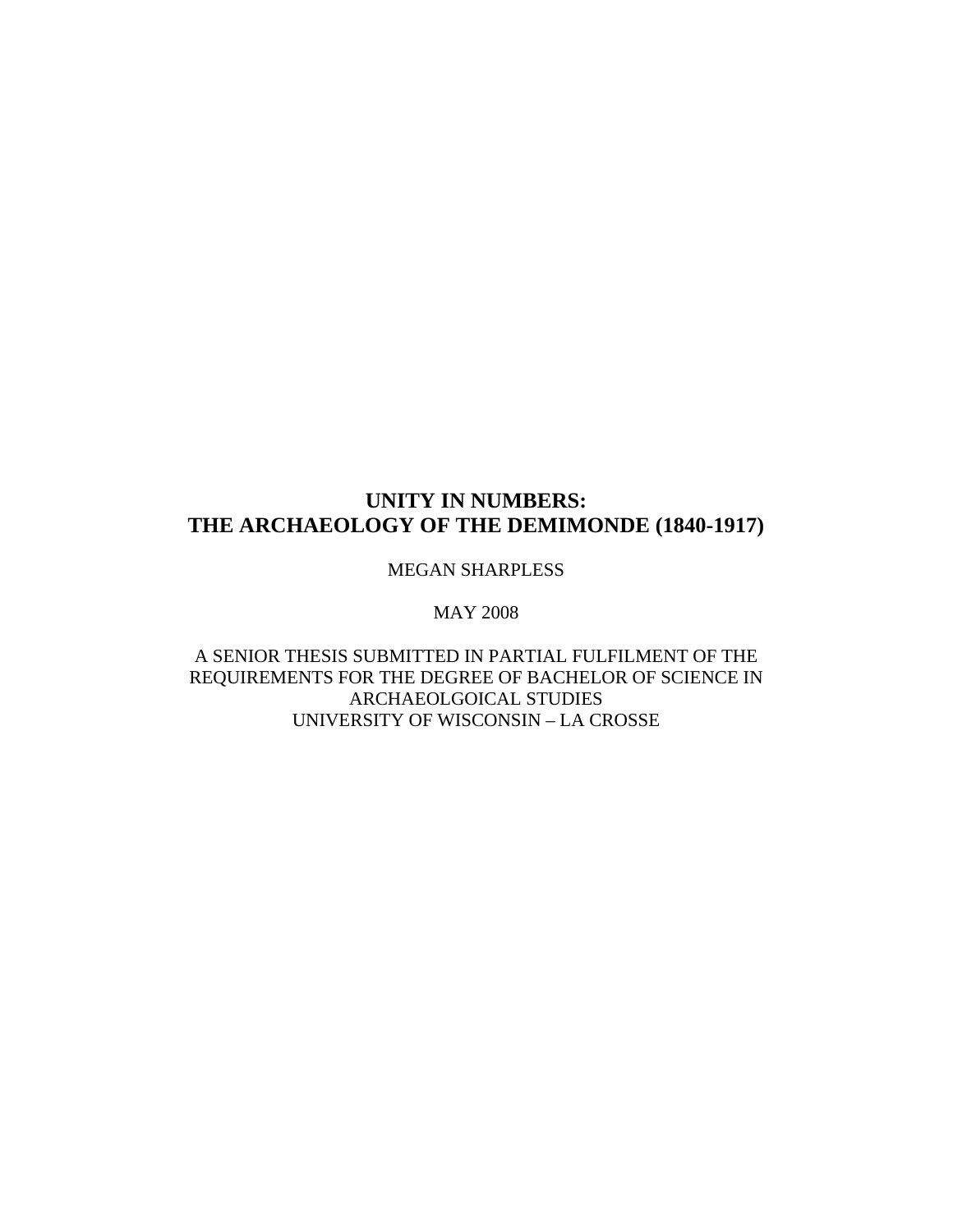### **Abstract**

Prostitution served as a logical economic career choice for women in the nineteenthcentury due to a lack of prosperous labor options. It offered the hope of a modest economic status and autonomy for women despite the societal isolation, prejudices, and health risks, associated with the trade. Recent archaeological excavations of brothels offer a more complete understanding of these working-class and marginalized women. Material evidence of their daily lives can further expand our knowledge in such areas and contextualize the narratives of historical analysis. A limited but growing field in historical contract archaeology of vice and Red-Light districts, in cities such as New York, Washington, D.C., New Orleans, and Los Angeles, can help explain various aspects of class, gender, and sexuality, in this time period. The investigation and interpretation of the material record provides crucial evidence into the residences of these women. By taking a look at parallel and unparallel patterns and associations in artifact assemblages, a clearer understanding of what constitutes—brothel material culture in the nineteenth-century—can be more clearly defined. The categories of my results included faunal remains, ceramics, pharmaceutical accoutrements, child-related artifacts, and personal items. The history and analyses of prostitution covers the oldest female labor trade in the world.

### **Methods**

Methodological focus was research-based. Chronology of the time period defined the data portion. The examination of the artifact assemblages uncovered at nineteenth-century brothel sites included: Washington D.C.'s Mary Ann Hall's parlor house site (1840-1870) and "Hookers Division" sites, New York's "Five Points" Neighborhood (1843-1910, Los Angeles "Red-Light" district parlor house and "crib" sites (1880-1901), and a New Orleans's Storyville "crib" site (1905-1917). A comparative analysis was conducted between differing typologies of artifacts: diet (faunal analysis), ceramic types and variations, accoutrements surrounding infant care, disease, and pharmaceutical-related paraphernalia, and some such personal items. Three out of the five site locations referred to in this thesis already have their own methods of analysis compared to adjacent working and middle-class households. Examination of these four North American regional sites can further determine exclusivity of artifacts between brothel and non-brothel residences. The contents of this paper was attained through correspondence with historical contract archaeologists, books on sexuality and gender in archaeology, publications on genderrelated studies and preservation work, published articles pertaining to the topic as well as historical and autobiographical accounts.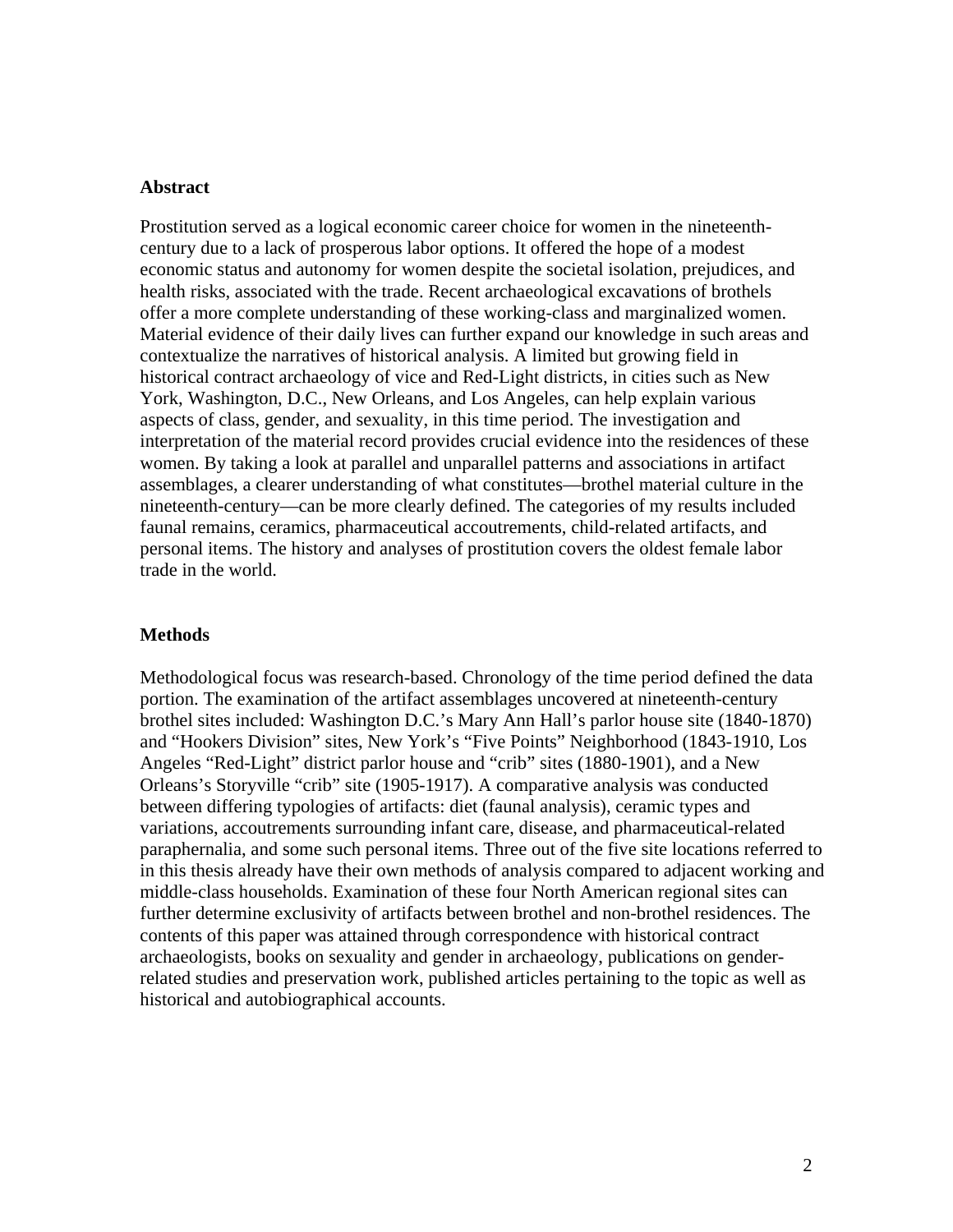Prostitution served as a logical economic career choice for women in the nineteenth-century due to a lack of more attractive labor options. Commercial sex offered the hope of a modest (and occasionally lucrative) economic status and autonomy for women; however detrimental the societal prejudices and health risks that were associated with the trade. Recent historical analysis in archaeology has offered a more comprehensive understanding of these working-class and marginalized women during this time period.

Archaeological material culture further expands our knowledge of the historical past and contextualizes the narratives of the women who turned to a career in prostitution.

Archaeological scholar, Catherine Holder Spude argues that:

Within the last decade, historical archeology has become an increasingly useful tool for elucidating gender studies. Men's and women's lives, relationships, roles and their functions in communities have changed through time […] This potential is especially great when dealing with working-class people of both genders who have failed to leave a written record of their lives (Spude 2005).

The recent archaeological focus of brothels in the nineteenth and early twentiethcenturies has primarily stemmed out of Cultural Resource Management (CRM), most often referred to as "contract" archaeology. Scholars in the fields of historical archaeology and history (Costello et al. 1999, Seifert 1991, Spude 2005, Yamin 1997, Gilfoyle 1987) have contributed greatly to the study of historical prostitution since the onset of the Industrial Revolution.

The importance of contract archaeology has increased rapidly in the past three decades due to an increase in construction associated with business growth, the expansion of public transit and freeway systems, a growing awareness of prehistoric and historic documentation and preservation work, and an overall understanding to the importance of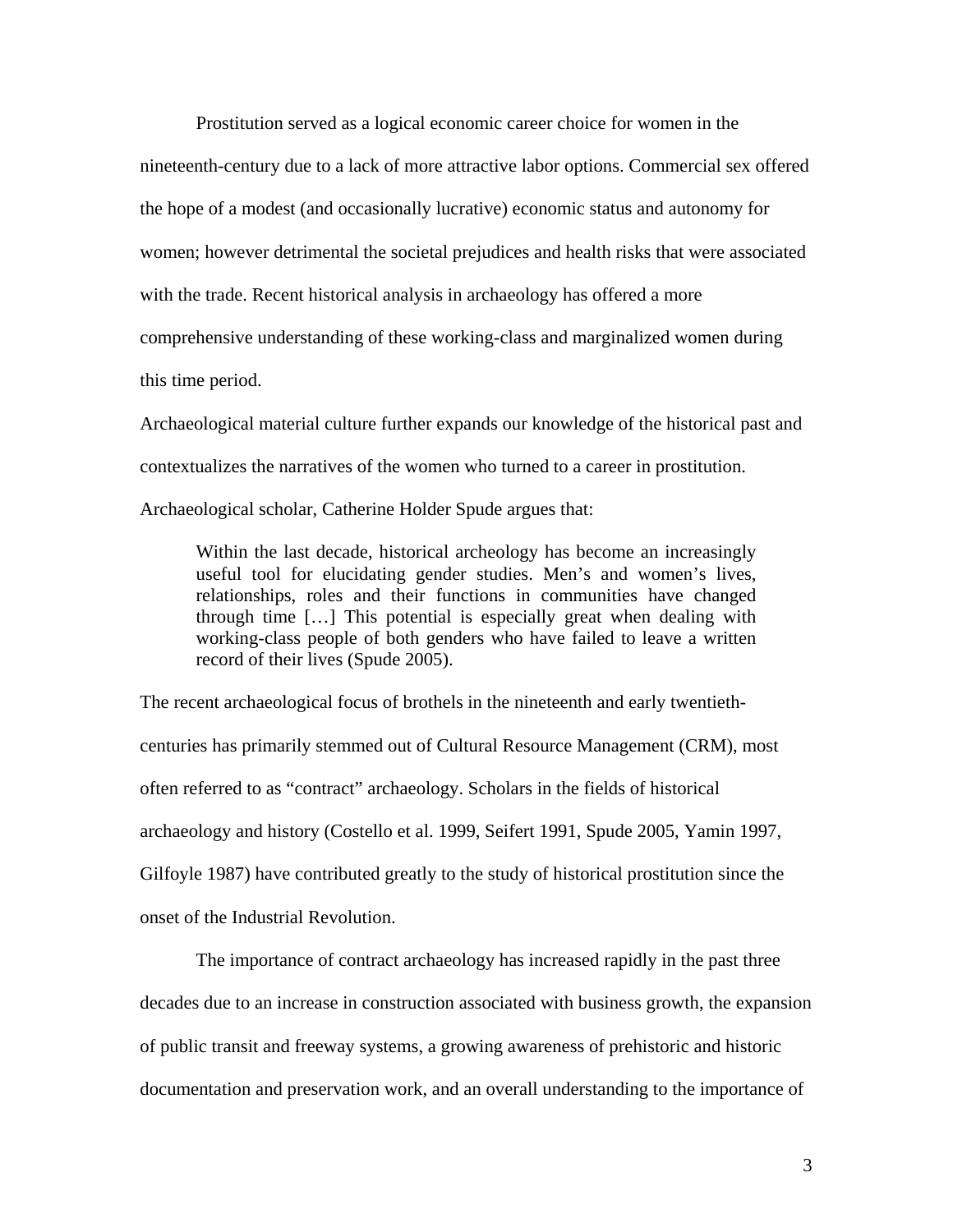fostering American historic landmarks. The intellectual interest that historical scholars have placed on the "underworld" culture of the nineteenth-century signals a turning point in the varieties of historical analysis in archaeology. Due to inner-city growth, CRM related projects have exposed sections of metropolitan cities that might have otherwise gone unnoticed. The routine nature of contract archaeology has developed further insight into the sects of working-class society and, particularly, the prostitution trade. Historical scholar, Timothy J. Gilfoyle stated, "Archeologists are uncovering in exacting detail the material culture of the daily lives of prostitutes, clients, and other participants in the 19thcentury sex industry" (Gilfoyle 2005).

Perhaps more rhetoric than reality American society in the nineteenth-century was ripe with the notion of individual opportunity and economic prosperity. However, this idealistic mythology "individual opportunity" was catered toward a decidedly more patriarchal society than exists in the United States today. Self-reliant women were faced with much tougher economic decisions, and the forces that led women into prostitution varied. Although "societal norms" opposed houses of prostitution they were, in fact, greatly frequented businesses. The politics surrounding prostitution during this time in American history are controversial; yet chief in understanding how the "underworld" maintained its power, and even flourished in this period.

The field of historical archeology allows for further understanding into how prostitution coexisted with mainstream society, and sheds some light on how women lived in the brothels. Material evidence uncovered at North American brothel sites reflects the everyday culture of the inhabitants. Pertaining to an excavation that took place at a nineteenth-century brothel site in Saint Paul, Minnesota, archaeologists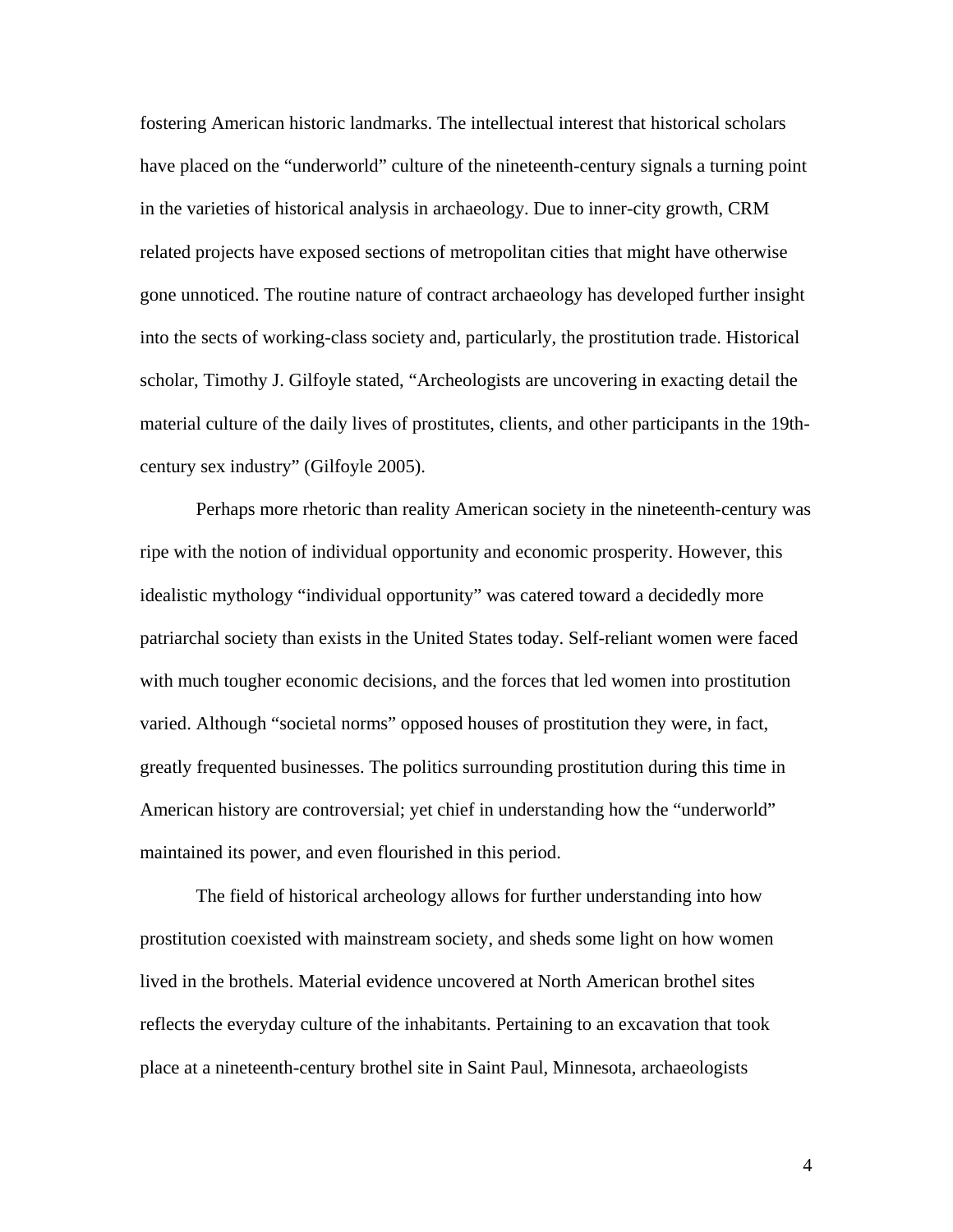described, "The artifacts used by the customers and the residents are apparent in vessel types, faunal remains, and other artifact types, and all contribute to the reality of the dayto-day lives of the residents" (Ketz et al. 2005).

Prostitution is the oldest female professional trade in the world. Recent historical archaeology provides alternative and additional interpretations from that of the written historical record. According to historian, Timothy Gilfoyle:

[...] Historians of prostitution confront great difficulties in reconstructing accurate accounts of the past, due to the added layers of myth and fabrication. Because the "whore" was also a metaphor, commercial sex was transformed into a vehicle by which elites and middle classes articulate their social boundaries, problems, fears, agendas, and visions. Consequently, most sources are so embedded in disclosures of pleasure, reform, and regulation that any effort to reconstruct the lived experiences of these women is nearly impossible (Gilfoyle 1999).

The combination of both agencies—archaeology and history—can help bridge some unrecognized aspects to gender, economic, and sexuality-related issues during the mid-1800's and turn of the twentieth-century. This thesis was tailored around four nineteenthcentury North American brothel sites: Mary Ann Hall's parlor house in Washington, D.C., a working-class brothel in New York's "Five Points," a parlor house in downtown Los Angeles's Red-Light district, and a New Orleans Storyville "crib" residence. The differentiation between a brothel and a "crib" in this era was substantial as prostitutes did not generally reside in the "cribs" like they did in brothels and parlor houses. Yet New Orleans Storyville seems to contradict these noted generalizations. The Storyville "crib" site was, in fact, a place of residence due to the high counts of ceramics and evidence of food and personal items. Ryan Gray of Earth Search, Inc., who ran artifact analysis on the Storyville site states that the "The artifacts were recovered from "crib" homes rather than brothels per se" (Ryan Gray, personal communication 2008).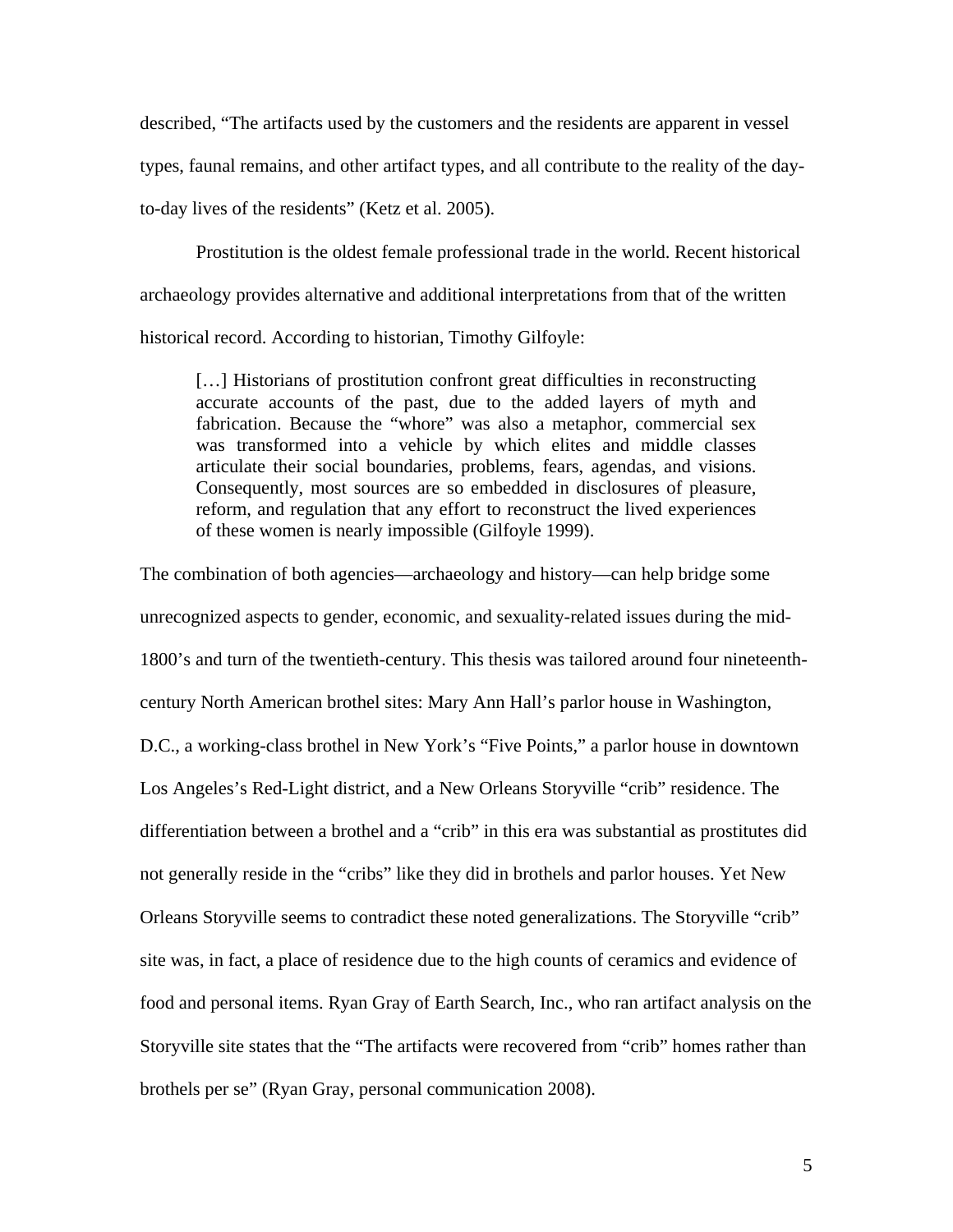However, contrary to the Storyville site the majority of the Los Angeles "cribs" were not home residences; the artifacts found at this location upholds this general theory due to the sparse amounts of artifacts collected from the supposed *Easy Jeanette Street* site. Historically, in Los Angeles, it was custom for the women to rent out a room "on the row." City "cribs" were referred to as "rows" because they were stationed side by side in long brick buildings resembling rows. A prostitute's clientele entered a "crib" for one sexual service alone—without the accompaniments of entertainment of food or drink whereas brothels offered music, alcohol, dining, conversation *and* sex. In Los Angeles, a woman who ran her own "crib" separated her "work life" from her "home life" and might have chosen "crib" life for such reasons (as well as for financial reasons). Clientele who chose "cribs" over brothels did so because it cost significantly less money to receive the services rendered.

To reside in a brothel or a parlor house was a *lifestyle* not solely a rest stop to make money off of commercial sex. However, throughout the western frontier women were also known to reside in a house for a short time, collect some savings, and then move on to find work elsewhere. A boarding house often referred to as a "board" or "bordello," was run by a madam who made it her sole business to bring in money as well as provide shelter and safety to "her girls." Some madams hired a body guard also known as a "pimp" to protect the women from violence, rape, murder, and theft. A madam provided laundry, meals, and other household activities and chores, related to home life taking sums it cost to provide these measures out of the girl's earnings; all additional costs were deducted. A brothel or boarding house for sex work was foremost a place of business, but also a home to the employees hence the phrase *unity in numbers* in the title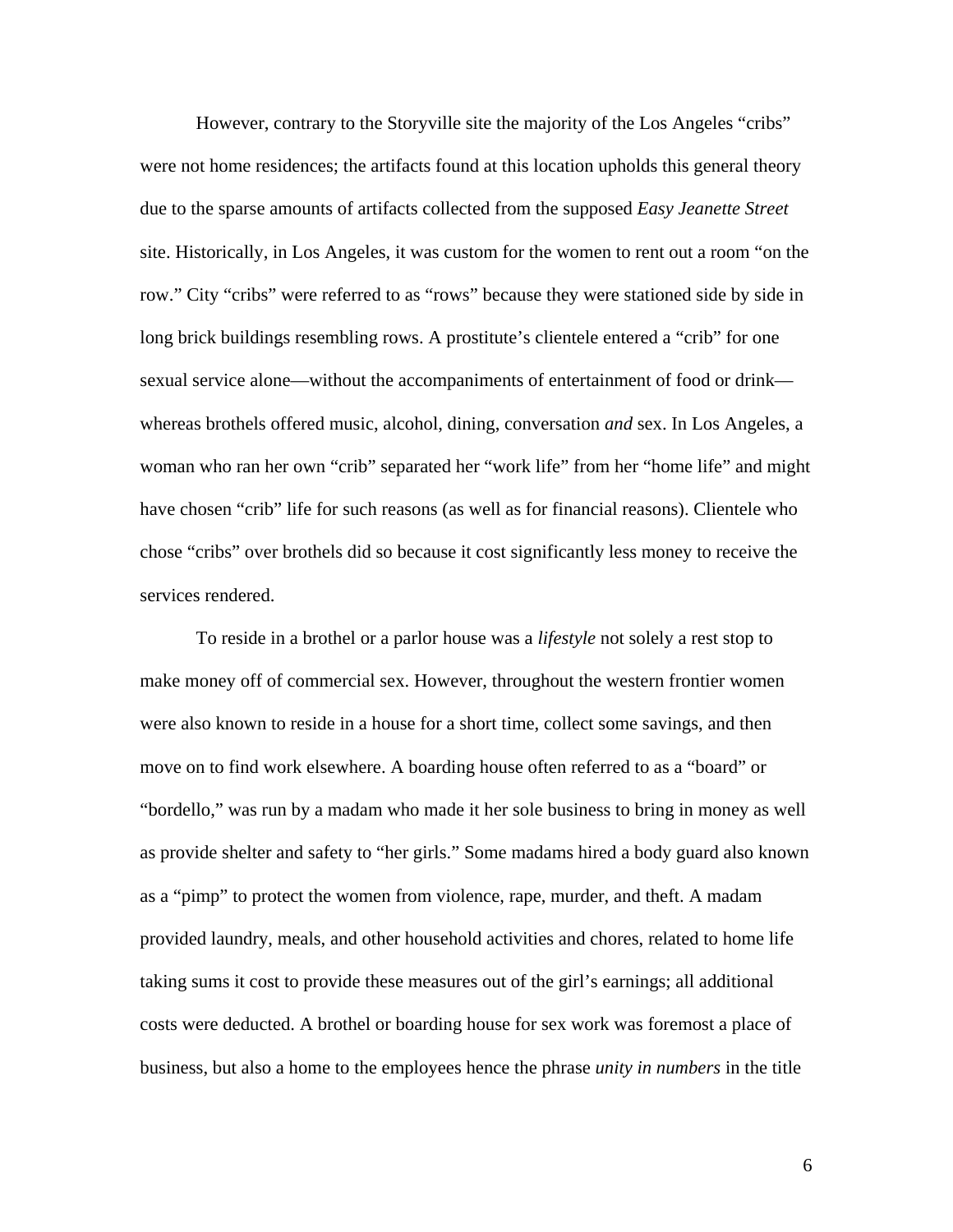of this thesis. A woman functioning in the prostitution trade was far less isolated in this line of work living in a brothel or parlor house rather than on the streets or in a "crib." She had the various commonalties of the trade alongside other women as well as the protection from the madam from outside threats and foes.

Documented accounts of San Francisco Madam, Jessie Hayman (1906), suggest such social nuances in the brothel. Historical author, Chris Enss describes:

The chorus of girls in Jessie's care considered her to be the best madam in the business. She was kind and fair, but strict and honest in all her dealings. One of the house favorites boasted that "Jessie was the tops, and when you worked for her, you were tops in the business." Jessie's reputation for being a good madam attracted many girls to her parlor house. She always had more applicants than available positions. Many wanted to work for her because they had heard how generous she was to her staff. If more than average amounts of alcohol were consumed during special parties and celebrations, Jessie paid her girls a 5 percent commission from the profits. The girls were also allowed to keep tips they made for serving clients meals cooked at the house (Enss 2006).

The physical appearance of the brothel was significantly important to the madam. She prescribed to social customs of nineteenth-century Victorian cultural standards, and upheld these appearances in the brothel setting. The parlor house sites (Mary Ann Hall's and 327 Aliso Street in Los Angeles) attest to higher economic standards. The image and presentation of class was of paramount importance. The finer wares of ceramics as well as the varieties of unique foods might account for embellishments put forth in nineteenthcentury brothels; it is possible that overcompensation of niceties maintained reputation inside the house in contrast to social prejudices outside the house.

The remainder of this paper will explore in detail other material aspects of working and middle-class houses of prostitution. The analyses of artifacts include the categories of faunal remains, ceramics, pharmaceutical supplies and medicinal remedies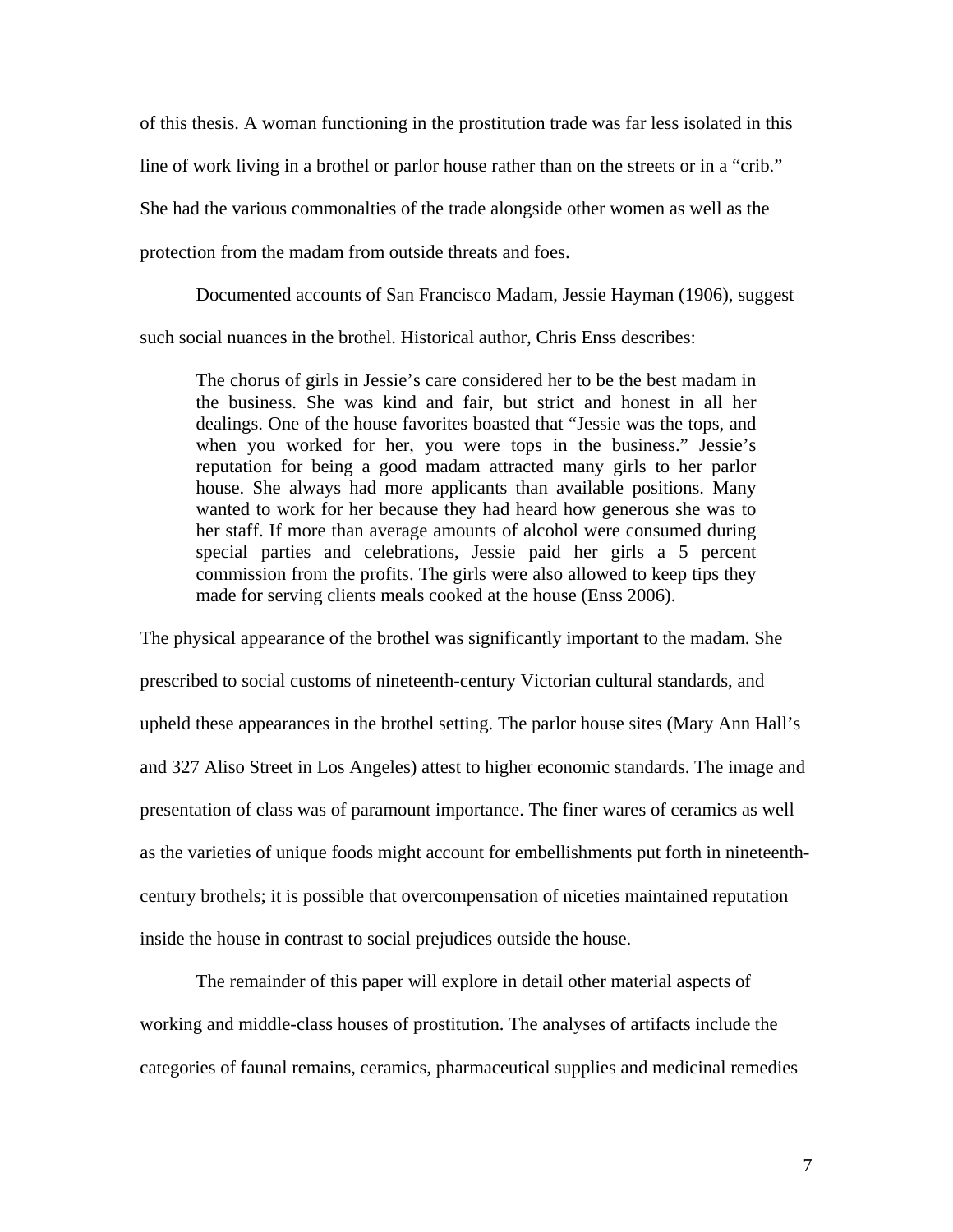for disease and prophylactic use, and miscellaneous personal items. Furthermore, focus on remnants of children's toys and infant care implements, such as breast pumps, show evidence of childrearing in houses of prostitution. Such data implies that parlor houses and brothels were, in fact, households not only for commercial sex but familial quarters for women to raise their children.

# DATA

# **Washington, D.C.'s Mary Ann Hall: a High-End Brothel**  (Historical documents state that the house operated from 1840-1870; artifacts date to 1860 through 1870)

A contract archaeology project was carried out by John Milner Associates in Washington, D.C. (Seifert et al. 1998). "The excavation was to assist the Smithsonian Institution in complying with Section 106 of the National Historic Preservation Act of 1966 and the Smithsonian Institution's National Museum of the American Indian opened in 2004 on the National Mall" (Seifert and Balicki 2005). Madam Hall's brothel was discovered in this location during the excavation process (across the street from the state capitol).

 Historical and documentary accounts depicted that Mary Ann Hall's brothel operated from the years 1840 through 1870 (O'brien 2005) and possibly even as late as 1883 (Seifert et al. 2000). The analysis of Mary Ann Hall's brothel was matched against four other archaeological investigations in Washington, D.C. (both brothels and nonbrothels), one of which included D.C.'s historical *Hooker's Division* (Seifert and Balicki 2005). Hooker's Division was D.C.'s Red-Light district from 1890 to 1914 and was nick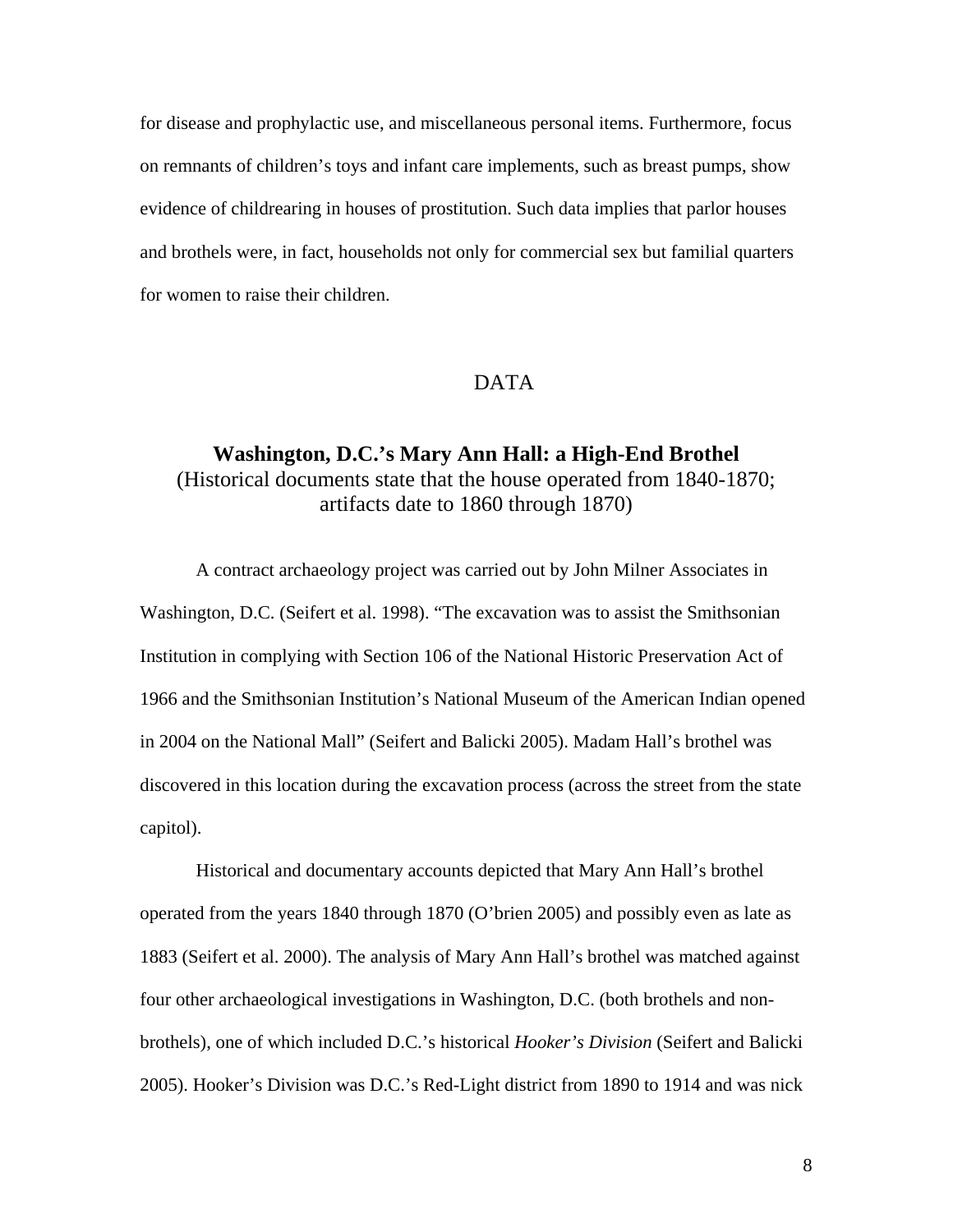named after General Joseph Hooker, (a Civil War general) who briefly led the "Army of the Potomac" (Seifert 1991). It was common practice during the Civil War era for offduty soldiers traveling into Washington to scout out theatres, saloons, and brothels for activity and amusement (Seifert 1991).

The neighboring households that were excavated in D.C. proper consisted of a range of occupants from middle and working-class sect (prostitutes as well as nonprostitutes). However, inconclusive data marked the working-class deposits. The most reliable data was supplied from middle-class occupant assemblages so the majority of Mary Ann Hall's residence was compared to these assemblages (Seifert and Balicki 2005). System studies and methods were modeled after Stanley South (1997), George Miller's ceramic index (1980), and Susan Henry's turn of the century catalogs (1987). South's results were limited to gross comparisons so further techniques were used to recognize economic values and purchasing patterns of the assemblage. The "highest percentages were from Hall's brothel and from middle-class households on square 350" (Seifert and Balicki 2005).

# Faunal Remains

The archaeological deposits that were uncovered at Mary Ann Hall's brothel verified that lavish displays of material presentation were intrinsic to the lifestyle. Both faunal and ceramic analysis indicated that expensive and moderate cuts of beef, pork, and mutton (adult sheep), were consumed in the brothel as well as birds, turtles, and fish (Seifert et al. 2000). The variety of the skeletal remains showed rare varieties of foods,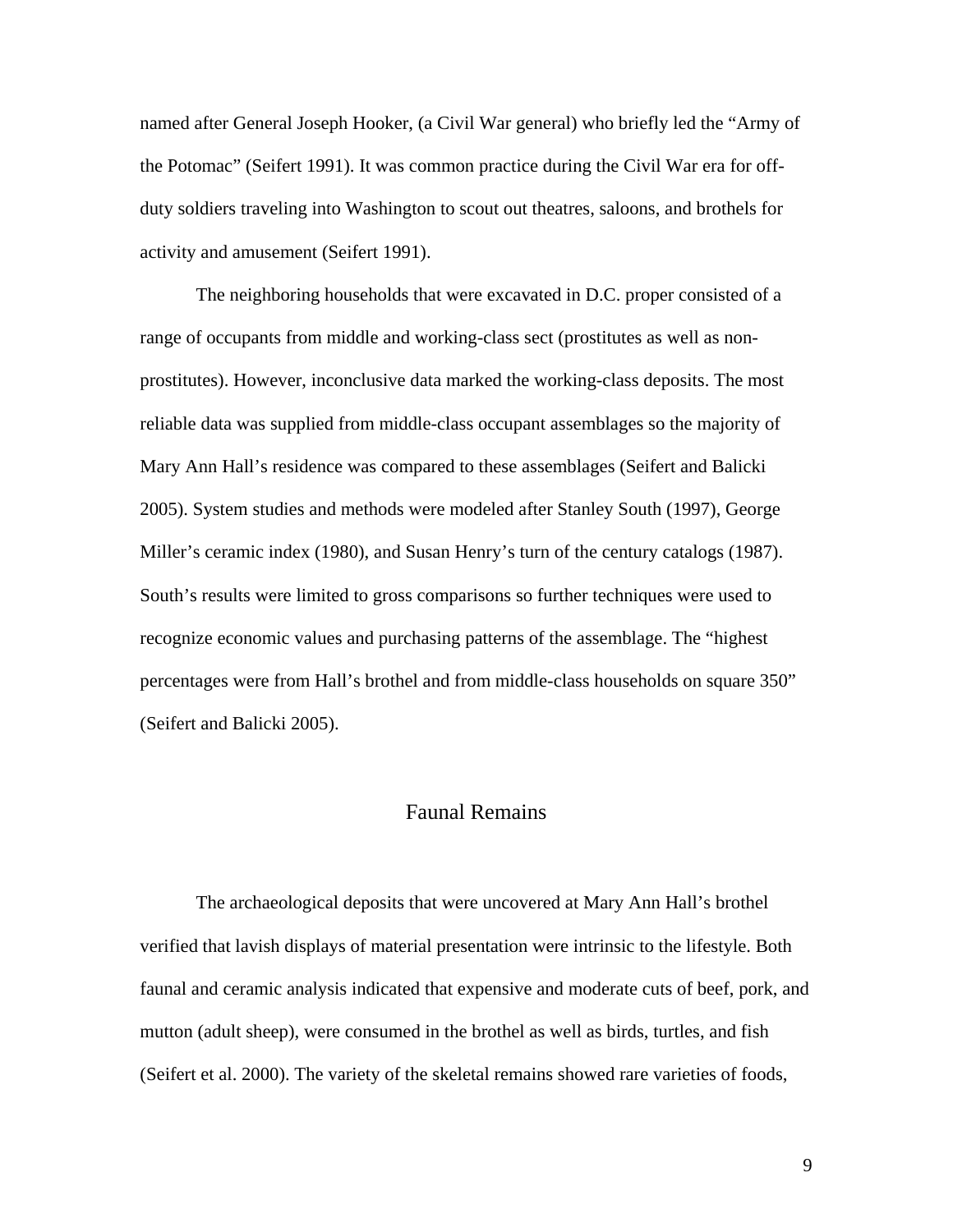most likely purchased from local vendors. The primary meat staples consisted of beef (42%), pork (37%), and mutton (21%). The cuts ranged in price from expensive to moderate. Hens were also present in the material record; most likely for egg supply (Seifert and Balicki 2005).

# Faunal Remains Diagram

|                              | <b>Years</b>  | <b>BEEF</b>    | <b>PORK</b>             | <b>SHEEP</b>   | <b>FISH</b>                                                                           |                                                                                                                                                                                   | <b>FOUL</b>                              | <b>FRUIT</b>                                                                                | <b>VEGET</b><br>/NUT                                                          |
|------------------------------|---------------|----------------|-------------------------|----------------|---------------------------------------------------------------------------------------|-----------------------------------------------------------------------------------------------------------------------------------------------------------------------------------|------------------------------------------|---------------------------------------------------------------------------------------------|-------------------------------------------------------------------------------|
| <b>New</b><br>York           | 1840-<br>1870 | 47%            | 37%                     | 1%             | Turtle                                                                                |                                                                                                                                                                                   | Hen                                      | Raspberry<br>Elderberry<br><b>Strawberry</b><br>Fig Grape<br>Plum<br><b>Cherry</b><br>Apple | <b>Squash</b><br><b>Beans</b><br>Walnut<br>Coconut<br><b>Brazilian</b><br>nut |
| Wash<br>D.C.                 | 1843          | $\%$<br>Mammal | $\frac{0}{0}$<br>Mammal | $\%$<br>Mammal | 42%                                                                                   | <b>MAMMAL</b><br>50%                                                                                                                                                              | 9%                                       |                                                                                             |                                                                               |
|                              | Specie        |                |                         |                | Oyster<br>Clams                                                                       | Dog Cat<br>Rabbit<br>Squirrel<br>Rodent                                                                                                                                           | <b>Duck</b><br>Goose<br>Pigeon<br>Turkey |                                                                                             |                                                                               |
|                              | 1888-<br>1905 | 65%            | 5%                      | 20%            | <b>FISH</b><br>4%                                                                     | <b>SHELL</b><br><b>FISH</b><br>4%                                                                                                                                                 | Chicken<br>5%                            |                                                                                             |                                                                               |
| Los<br><b>Angeles</b>        | Specie        |                |                         |                | Salmon<br>Cod<br>Mackeral<br>Halibut<br>Sheephea<br><b>Barracud</b><br>a<br>Whitefish | <b>Atlantic Oyster</b><br><b>Eastern Oyster</b><br>Pacific Oyster<br><b>Black Abalone</b><br><b>Green Abalone</b><br>Pacific Scallop<br>Pismo Clam<br>Thatched<br><b>Barnacle</b> |                                          |                                                                                             |                                                                               |
| <b>New</b><br><b>Orleans</b> | 1898 -        | 1917           | Incomplete              | Data           |                                                                                       |                                                                                                                                                                                   |                                          |                                                                                             |                                                                               |

# **Methodologies differ subsequent to site (BROAD comparisons)**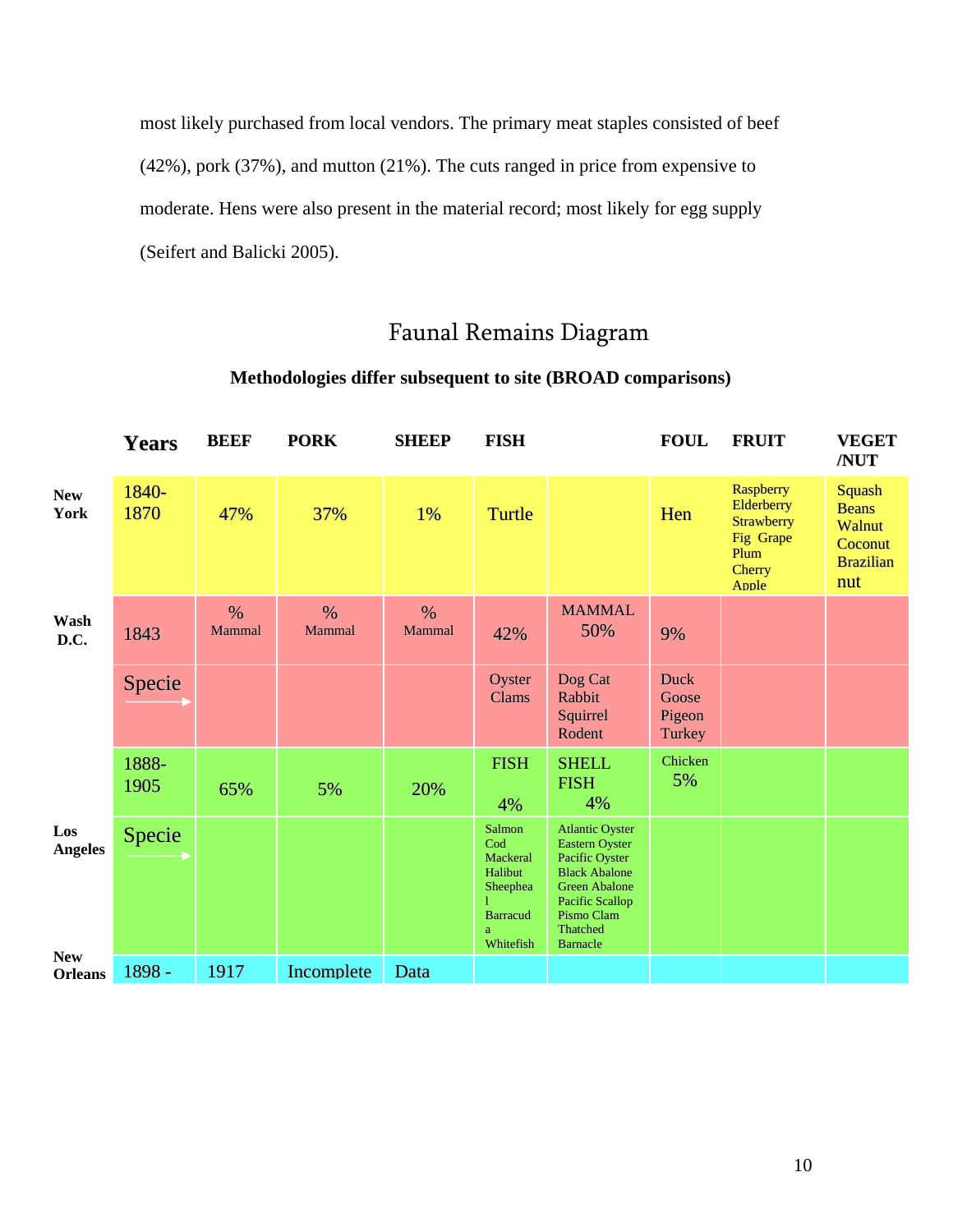Mary Ann Hall's parlor house had far more diversity in their faunal and floral remains than neighboring households of the time (Seifert and Balicki 2005). Plant remains consisted of several different types of fruits (raspberry, elderberry, strawberry, fig, grape, plum, cherry, apple, coconut, peach), vegetables (squash and beans), and walnuts (Seifert and Balicki 2005). When compared with surrounding working and middle-class residences in the neighborhood, the exotic ingredients of vegetables, berries, such as Brazilian nuts and coconuts set this site apart from the rest (Seifert et al. 2000). According to the faunal analysis conducted, archaeologists assert:

> The Phytolith and macrofloral evidence suggests that beans and berries were cultivated on Lot 11, where the midden accumulated, and the brothel may have kept laying hens, either on Lot 11, or in the backyard of Lot 12 (Seifert et al. 2000).

 The diverse array of food remains found at Mary Ann Hall's brothel portray a particularly higher economic class to that of surrounding D.C. middle and working-class sects as well as the several brothel sites formerly analyzed in "Hookers Division." Hall's high-class brothel was announced in the provost marshal's list of *bawdy houses* in the city records. The marshal's account of Madam Hall's place was subsequently defining as he relayed that her place was "one of the truly private brothels," pinpointing her bordello as "first-class" and likely unbeknownst to her next door neighbors (Seifert et al. 2000).

# **Ceramics**

The ceramic material assemblage found in the refuse at Hall's parlor house revealed similar economic themes. A full half of the wares found in the assemblage were porcelain and ironstone which were typical of upper and middle-class residences. In the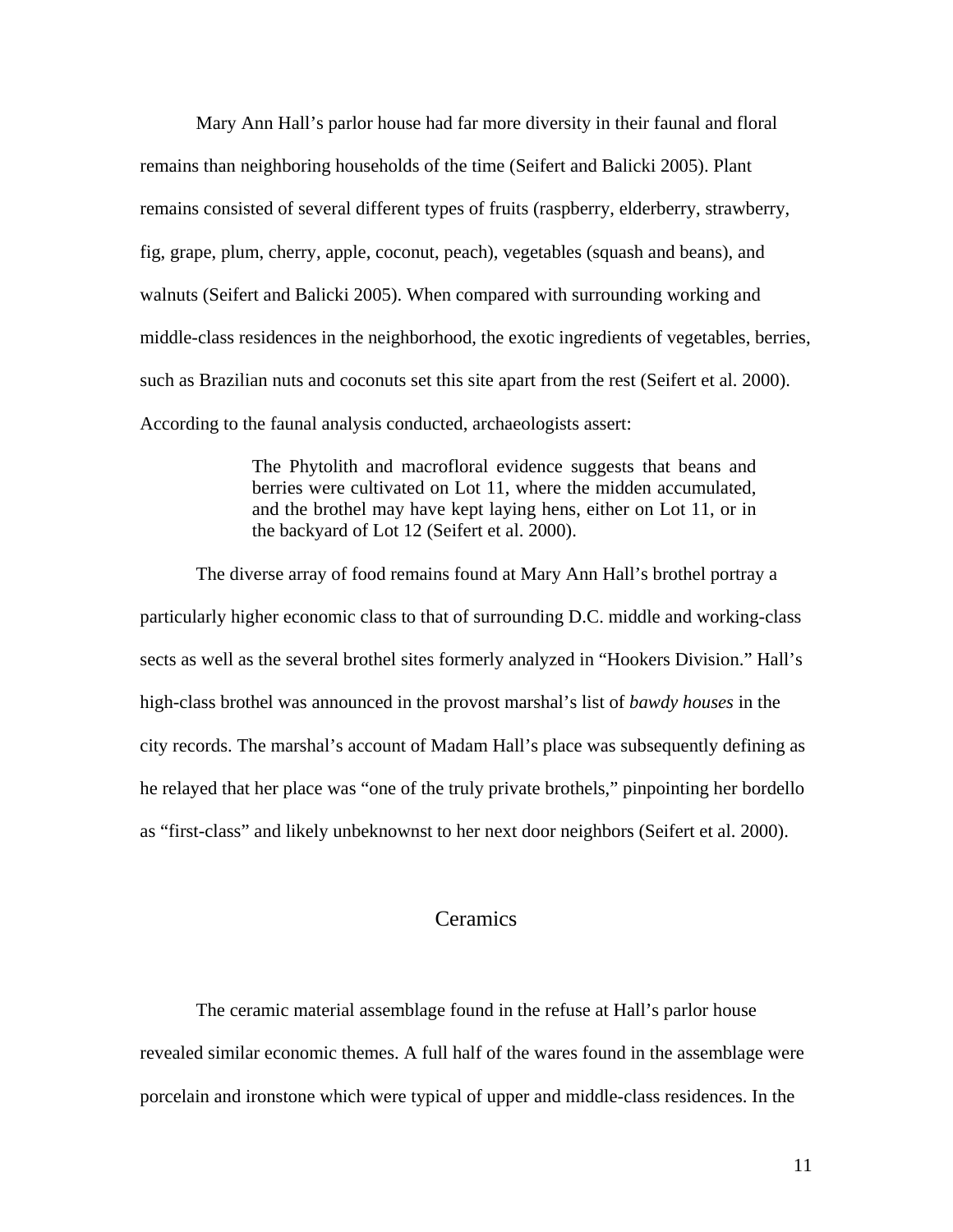porcelain assemblage, most were white and colorless in pattern opposed to decorative illustrations and motifs, and lacked matching sets. However, a small faction did exhibit gilt-decorated markings near the rim. The gilted pieces consisted of saucers, plates, and cups (Seifert and Balicki 2005). Much of the kitchen table wares were of the Gothic style which were also designated to plain white, paneled cups, and saucers. In comparison with the other residences which prescribed to porcelain and whitewares, Madam Hall's assemblage was accustomed to porcelain and more costly ironstone brands (Seifert et al. 2000).

The function of the ceramics suggests that a percentage of the wares were being

used 1) to entertain the clientele and 2) for the respective women residing in the

household. This analysis stemmed from the significant difference between economic

ranges of the vessels. Seifert and her colleagues describe:

It seems more likely that the gilt-decorated porcelains were used for visitors to the house. In her choices of tablewares and foods, Hall clearly created the elegant environment designed to attract clients with the ability to pay for luxury. […] The brothel collection is also unusual in its high percentages of redware, yellowware, and stoneware food-preparation and storage vessels. These utilitarian wares account for 30 percent of the brothel collection, but only 10 to 19 percent of the comparative collections. The high percentages of two expensive tablewares and three utility wares supports the conclusion that the brothel was preparing and serving meals to large household of inmates and to clients. The high percentage of kitchen-groups artifacts in the brothel collection supports this interpretation as well. […] Analysis of vessel forms also provides data useful in understanding household function. Vessel forms were divided into seven general classes that reflect the functions of ceramics vessels, personal hygiene vessels, vessels not associated with food, and unidentified forms (Seifert et al. 2000).

Such faunal and ceramic analysis concludes that Madam Mary Ann Hall used

deliberate business tactics in entertaining her customers. The studies exhibit a conscious

separation between social diplomacies regards business strategy and home life of the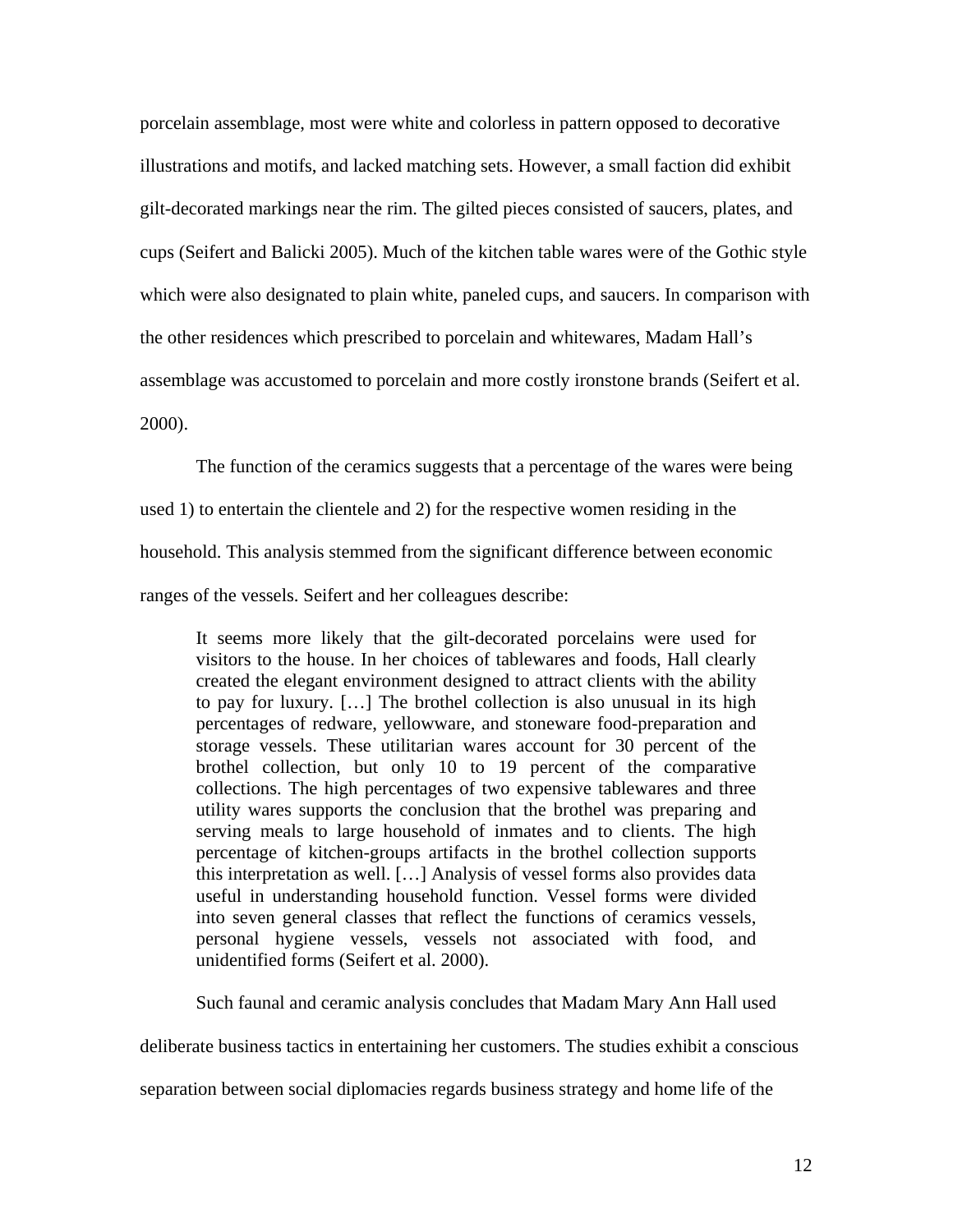women. The differing uses of functions suggest that expensive serving wares could have been used for clientele and the less valuable wares were designated for private household use.

# Pharmaceutical and Medicinal Components

At Mary Ann Hall's site, Seifert's categorical methodology of vessels includes pharmaceutical and hygiene bottles with kitchen wares. Due to the unclassified nature of these results, detailed percentages of medicinal bottles and types are not available for comparisons. However, Seifert has released comprehensive detail of a brothel site in "Hooker's Division," which explains artifacts pertaining to hygiene. Seifert explains:

Although cosmetic and pharmaceutical bottles are included in the kitchen group in this analysis (as they are in other Washington, D.C. collections), they are worth mentioning here. A perfume-bottle stopper and a *Fletcher's Castoria* bottle were identified in the working-class assemblage. Cosmetics from the brothel assemblage include *Putnam's White Satin Bouquet and Chesebrough Mfg. Co. Vaseline*; pharmaceutical bottles include *Mrs. Winslow Soothing Syrup, Bromo Seltzer, and Valentine's Meat Juice*, said to be a cure for social diseases (Seifert 1991).

These nineteenth-century medicinal bottles point to attempts made by the women to independently care for their gynecological health. It is known that Vaseline was used for feminine health ailments and was central to the commercial sex trade (Meyer et al. 2005). Historical documents also reveal that a women's health center was located on Mary Ann Hall's property from 1883 until her death in 1886 (Seifert et al. 2000).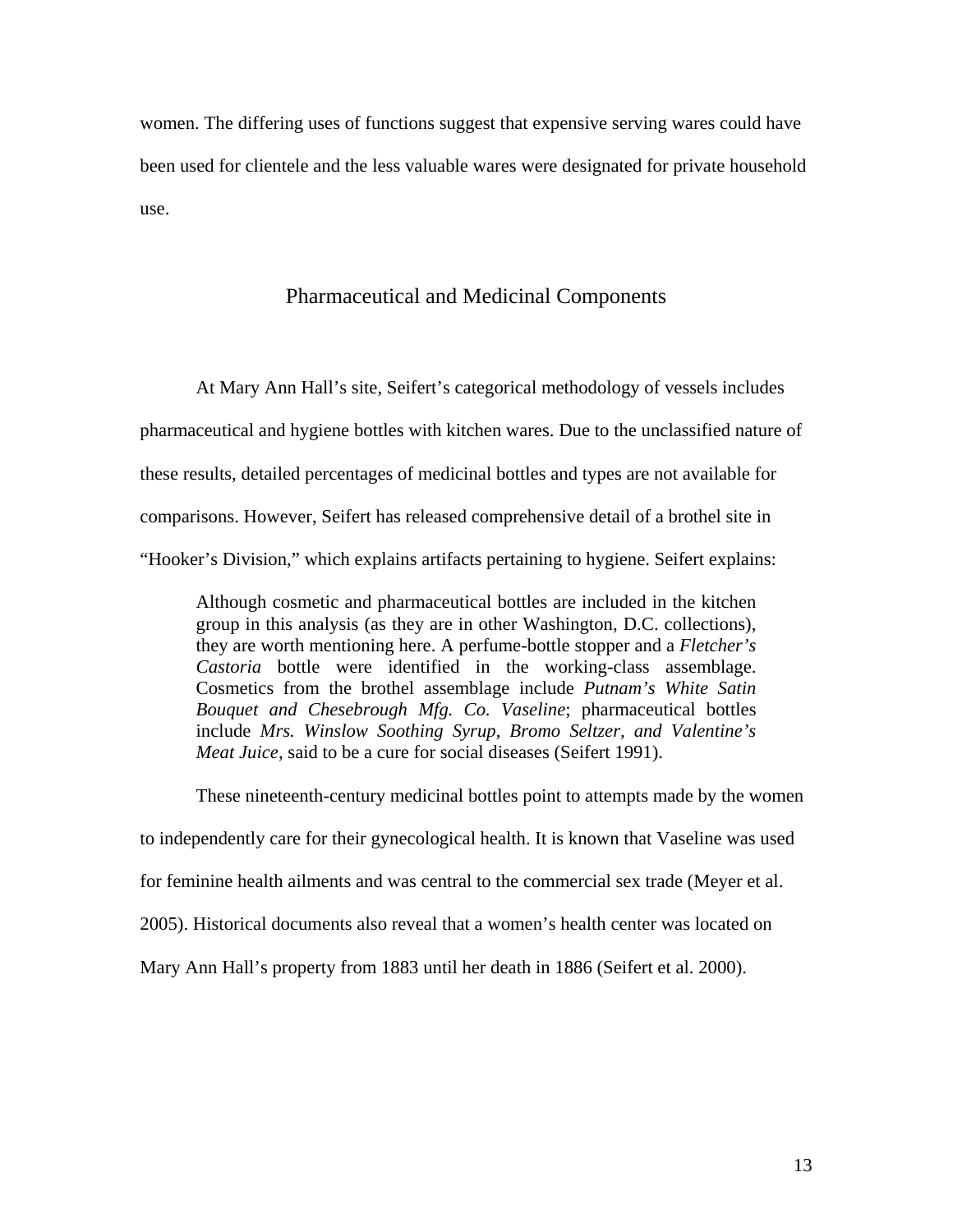# Personal Items

Personal items representative of a brothel were uncovered at Mary Ann Hall's. And, though small amounts (1%), items include clothing, jewelry, broken mirror pieces, hair pins, combs, jewelry fragments, writing implements, and coins (Seifert and Balicki 2005). These types of objects reflect the private life of the women; both grooming supplies as well as mundane tokens of day to day life.

# **New York's "Five Points:" a Working-Class Brothel**  (Closed down in 1843)

 Historic Conservation and Interpretation (a consulting firm in New Jersey) led the excavation work in New York's historical "Five Points" neighborhood (Yamin 1997). The archaeological analysis was done by John Milner Associates in Philadelphia and was assigned under the contract of the General Services Administration (a federal agency), responsible for constructing and managing government buildings. The project was enacted due to the building of a new Federal court house at Foley Square in lower Manhattan; a total of fourteen city lots were inspected (Yamin 1997).

In the early to mid nineteenth-century, the brothel stood at 12 Orange Street (lot 43 of Baxter Street today), and was one of the three streets that formed New York's "Five Points" junction (Yamin 2005). Prostitution was considered commonplace in the "Five Points" during the first half of the nineteenth-century (Milne and Crabtree 2001). American Historian Timothy Gilfoyle states,

Much evidence argues that commercial sex functioned at the nexus of social relations in community life, especially in the industrial city after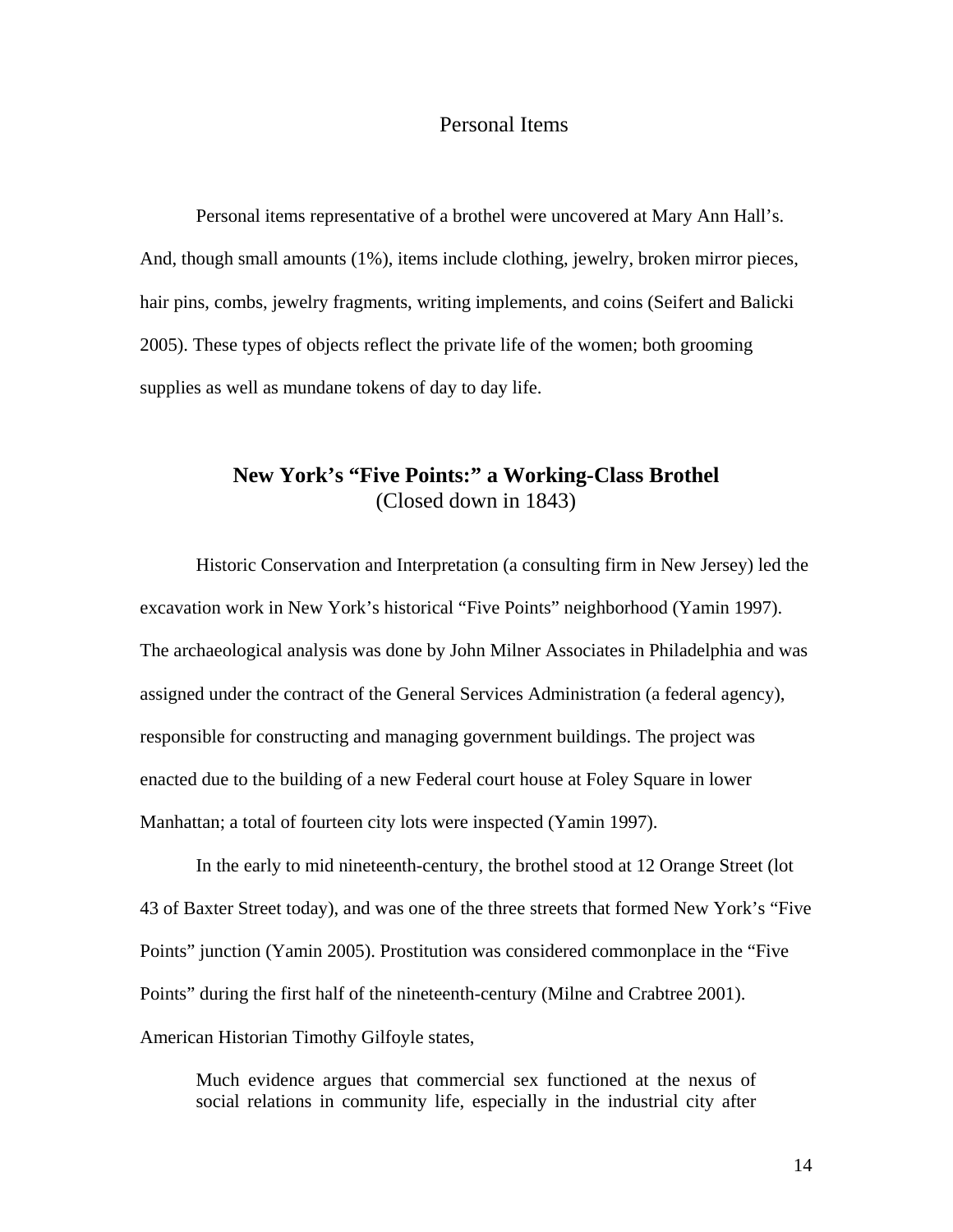1800 […] and in ambiguous, paradoxical, and controversial ways, prostitution represented a critical, ongoing conflict between individual freedom and community norms (Gilfoyle 2005).

Historical archaeologist, Rebecca Yamin, remarked on William W. Sanger's mid

nineteenth-century studies, which depicted the underlying complexities of New York's

hierarchy of prostitution (Yamin 2005):

The highest class of house, the parlor house, was furnished with a lavish display of luxury but not good taste … large mirrors, gilt, paintings and engravings, vases and statuettes. The prostitutes – three-quarters of them natives of the United States – in such establishments paid from \$10 to \$16 a week to live there, worked from noon to midnight or later, drank champagne with their clients, wore fashionable clothes, and were provided with a neat and well arranged breakfast at about 11 or 12 o'clock and dinner at 5 or 6 by an experienced staff of servants usually colored. A second class of house attempted the same standard as the first class but was not as lavish. The prostitutes included women whose charms had begun to fade and the foreign born. The women drank wine and brandy instead of champagne and put up with less-experienced servants. The third grade, prevalent in the city's less fashionable districts including Five Points, was equal in all respects to the second class and sometimes superior (Sanger 1939).

The prostitution trade had its own hierarchy of respectability and reputability.

Primarily, the "house rules" were enforced by the property madam. The parlor house was the most distinguished in the trade, brothels in the middle, "cribs" mid to low, and street workers the lowest of the economic ladder. As in any business, the service rendered was dependent on how much a customer was able to pay.

# Faunal Remains

The "Five Points" faunal analysis involved meat, foul, and fish remains and determined NISP (number of identified specimens per taxon), MNI (minimum number of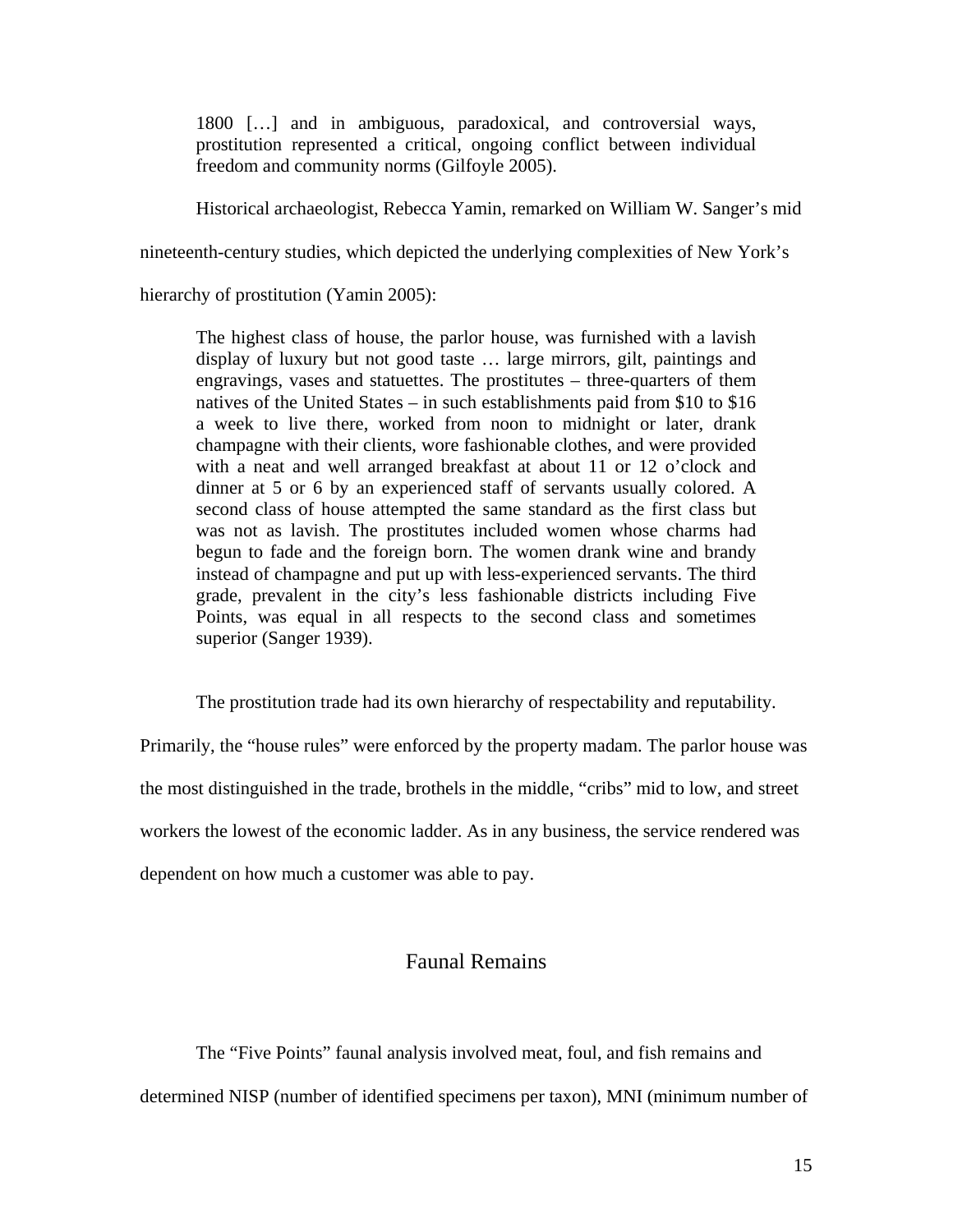individuals), and MNMC (minimum number of retail meat cuts). The faunal remains were then matched with their meat type and corresponded to the National Meat Board's detailed instructions on the fabrication and butchering of animal carcasses (Milne and Crabtree 2001). These methods allowed for an overall pattern analysis that could characterize the faunal assemblages from excavations.

 The earliest level (1843) of the privy was the location of John Donahue's cellar brothel (lot 43), and "was circular and stone-lined (on the back lot between numbers 10 and 12 Orange Street" (Milne and Crabtree 2001). The overall brothel assemblage at the Orange Street site location included 7,380 skeletal remains defined as "food bones." Of the entire 7,380 remains, 2,764 were unidentified classes of skeletal debris. An estimated half of the 7,380 were made up of mammals such as cattle, sheep, pigs, dogs, cats, rabbit, squirrel, and various rodents. Forty two percent were in the fish category, and 9% of the remains were birds including duck, goose, pigeon, and turkey. A substantial amount of large mammals were collected inclusive of cattle, sheep, and pig remains. Systems statistics reveal that the majority of food in the brothel was made up of ham second to sheep (34%) and cattle (22%). The high quantities of pig suggest that someone on the back lots of Orange Street could have been raising and butchering small livestock. This trade was common in early nineteenth-century New York during this period as well as surrounding northeastern territories (Milne and Crabtree 2001).

The figures also suggest that expensive cuts of meat such as veal, beef short loin, mutton loin, and rack of mutton, were all prevalent in consumption in the brothel as were more moderate and inexpensive meat types such as pork cuts, picnic hams, pork foreshank/hocks, beef arm, mutton neck, and pig's feet. Overall, however the prostitutes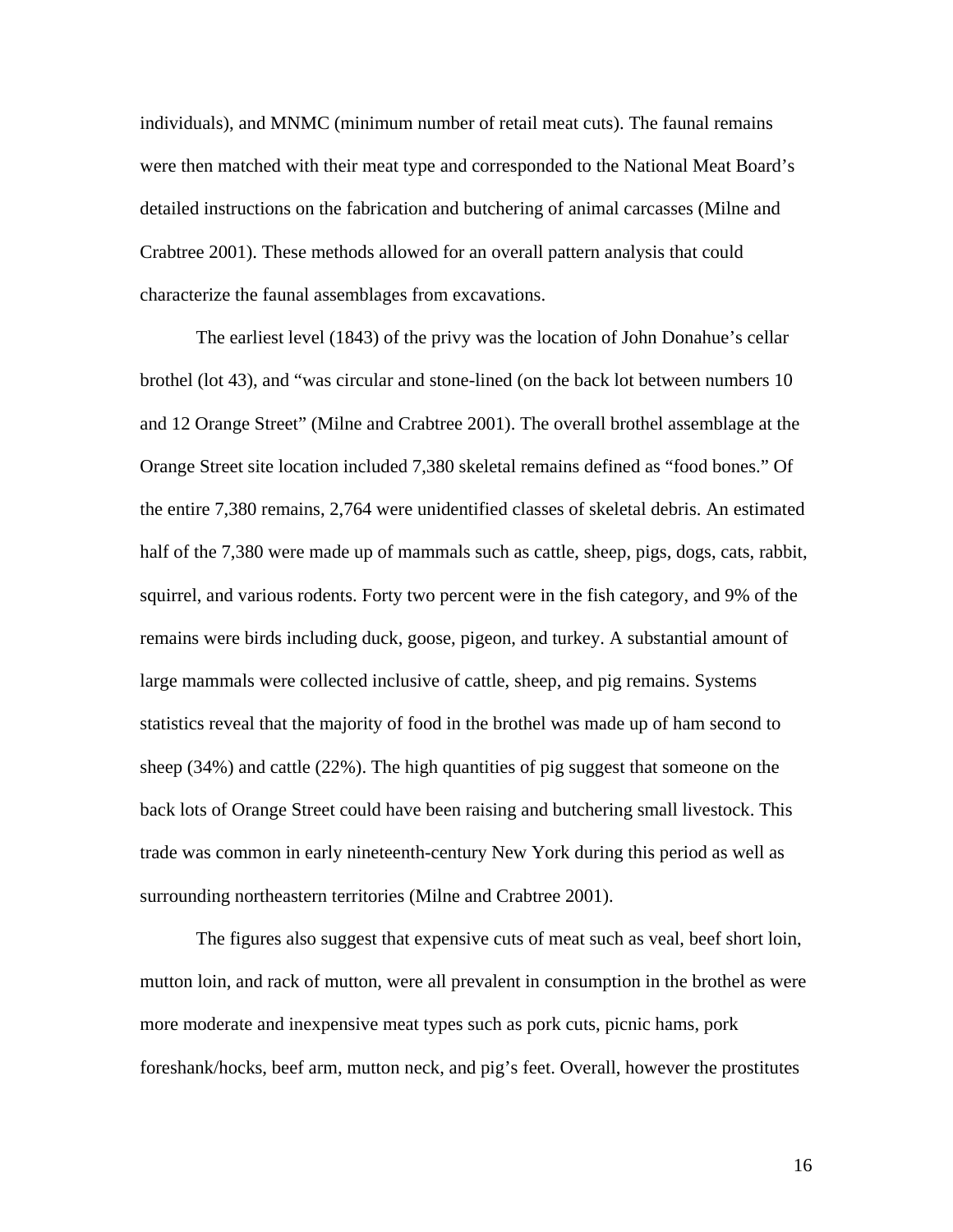of Orange Street ate affluently or served their clients affluently (Milne and Crabtree 2001).

Fish was also a primary food staple at the 10 and 11 Orange Street residences. It was noted that 42% of the bones recovered at the site were fish, and the assemblage is unique for its twenty-two different species. Among these groups were the porgy or scup, flounder, a variety of bass (stripers, black sea bass, perch), bluefish, codfish, mackerel, shad, herring, blackfish, Atlantic Cod, haddock, whiting, plaice, gray grunard, halibut, and salmon (most costly of the bunch) (Milne and Crabtree 2001). Fifty-two pounds of shell fish were recovered from the privy. The earliest deposit exhibited 36 pounds and was comprised of shellfish, oyster, hard and soft shell clams, scallops, slipper shells, limpets, and whelks (Milne and Crabtree 2001). The non-consumption animals consisted of 10 cats, 1 dog, and 9 rats (Milne and Crabtree 2001).

The interpretation of the brothel artifact assemblage was differentiated in contrast with its working-class neighbor who was a Polish Rabbi (both a scribe and tailor) and a carpenter (Milne and Crabtree 2001). On the opposite side of the block from the Carpenter and Rabbi, a large privy deposit was uncovered in association with the Orange Street residence and was recognized to be the location of the brothel due to its distinguishable artifact contents (Milne and Crabtree 2001). Among the mass privy discard, "The association of the brothel was somewhat complicated," but according to documentary literature, "Two of the tenants at the Orange Street address swore out a complaint against a "disorderly house" run by a third tenant. The documented complaint led to the District Attorney's indictment of John Donahue and the presumed closure of this particular brothel in 1843 (Milne and Crabtree 2001).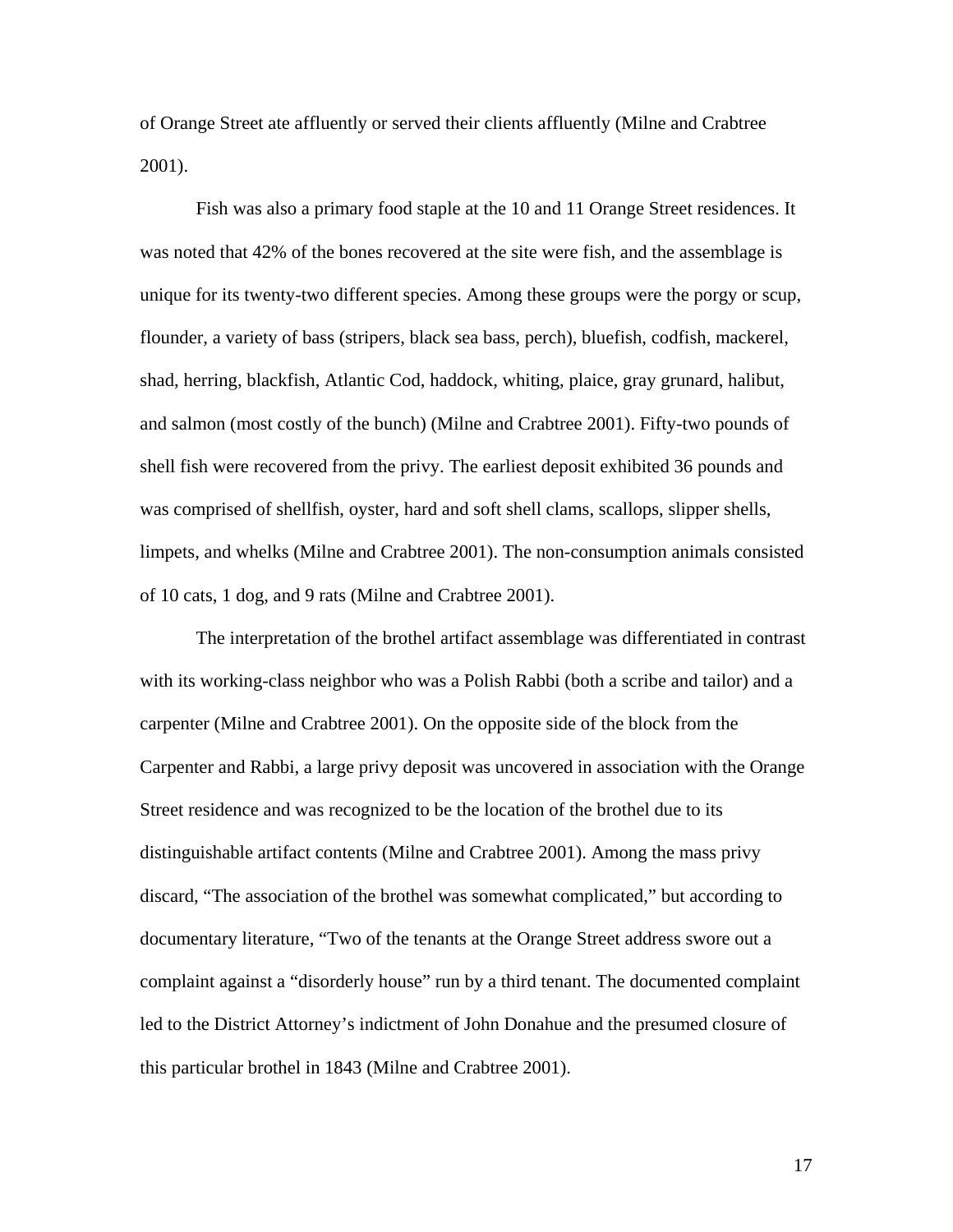John Donahue was indicted for running a cellar brothel at 12 Baxter Street, one of the lots investigated within the courthouse block in lower Manhattan. The indictment describes:

A disorderly house—a rest for prostitutes and others of ill fame and name, where great numbers of characters are in the nightly practice of reveling until late and improper hours of the night, dancing, drinking, and carousing (Yamin 2005).

 Yamin noted that Timothy J. Gilfoyle found the original records of the complaint mentioned above when writing his book, *City of Eros*. Gilfoyle relayed to Yamin that the complaint was made by 2 tenants one of which lived at 12 ½ (Edward Blackall) and 10 Orange Streets (Robert J. Gordon). New York District Attorney Leonard N. Whiting was responsible for the indictment of John Donoho (Yamin 2005).

## **Ceramics**

A little over two-hundred ceramic fragments were uncovered at the Orange Street site location. Table and dishware ranging anywhere from inexpensive to extravagant existed in the material collection. Yamin describes, "The fanciness of the ceramics included a complete Chinese porcelain tea set" and "while not unique, it is as elegant as the porcelains recovered on sites associated with upper-class New Yorkers" (Yamin 2005). In addition to the tea set, the assemblage included punch cups, a wine coaster, and serving pieces that included two decanters. The analyzed tableware vessels included the assortment of plates, soups, twiffles, muffins, platters, dishes, and tureens. Forty-two percent of the pieces were shell-edged, 15 matched the landscape willow design, 8 made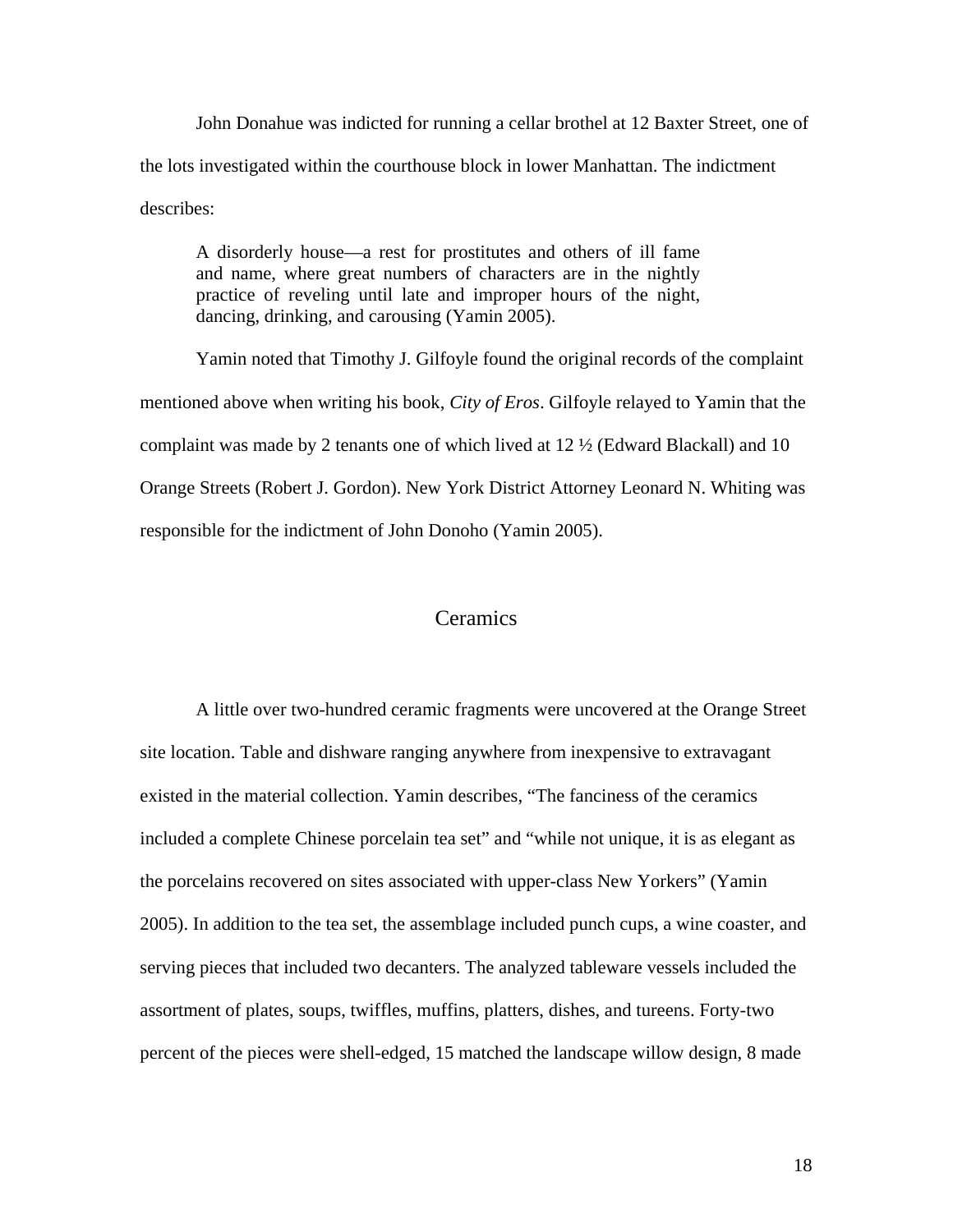up the landscape canton or plain Chinese porcelain, and 25 were printed type wares (Yamin 2005).

The "tea time" vessels in the collection were made up of teacups, saucers, slop bowls, coffee cups, pots, and a tea caddy. Five were landscape porcelain design, 28 were glazed floral porcelain, 56 pieces were landscape-related art, 28 were floral porcelain, and the remainders were of non-porcelain floral and Lafayette motifs (Yamin 2005).

Interesting depictions of political life was also illustrated on many of the serving tablewares found in the brothel. Yamin describes, "Perhaps the brothels ceramics, decorated with scenes of war and patriotism—Commodore McDonough's 1814 victory on Lake Champlain during the War of 1812, Lafayette contemplating the tomb of Benjamin Franklin, and the inscription, "E Pluribus Unum"—appealed to clients' sense of civic pride" (Yamin 1997).

### *Table Below: Ceramics Data*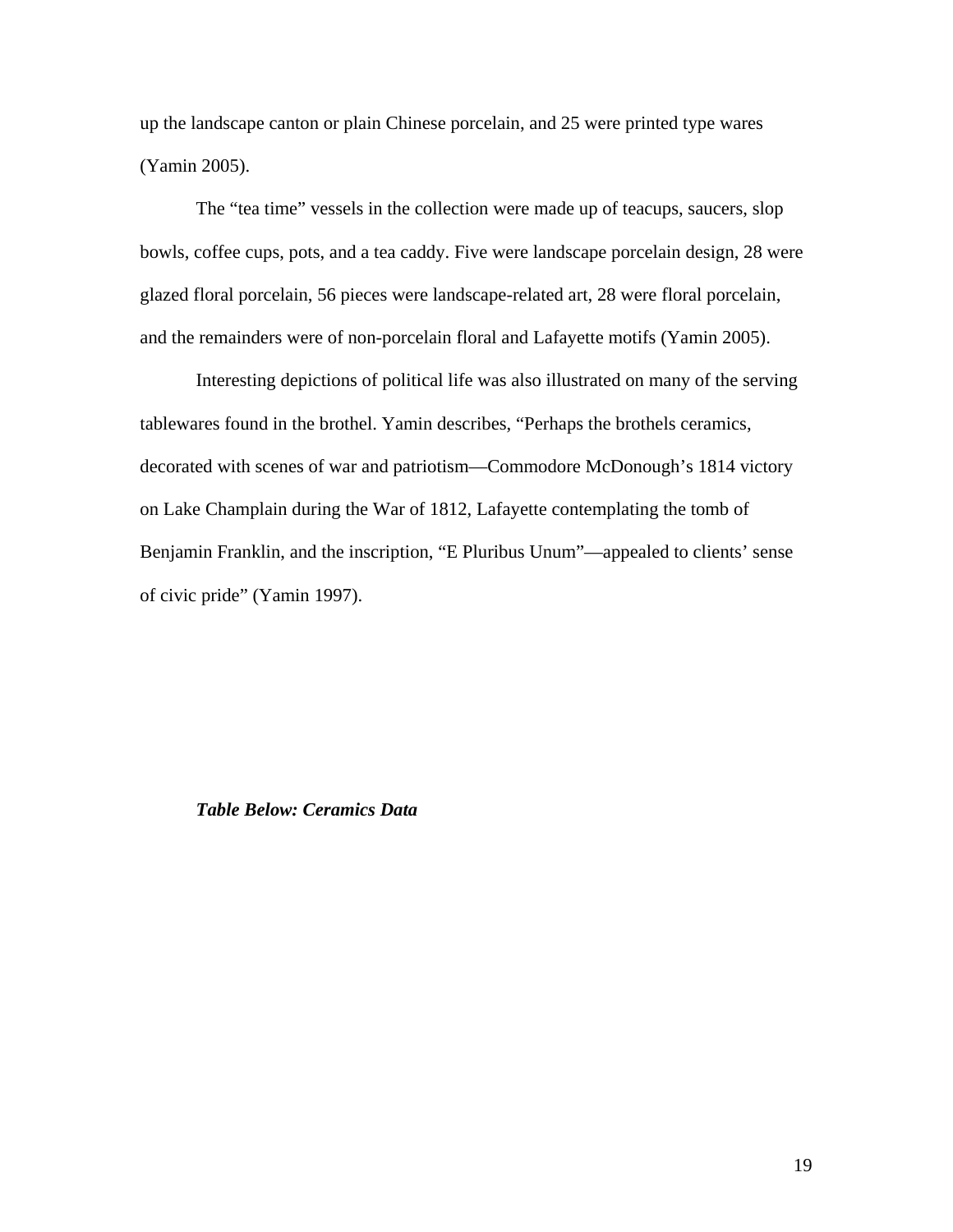# Ceramics Diagram

|      | <b>CATEGORY</b>    |                                                                                                                                | <b>TABLEWARE TEAWARE</b>                                          |                                                                                                            | <b>TYPOLOGY</b>                                                                        | <b>NOTES</b>                                                                                                      |
|------|--------------------|--------------------------------------------------------------------------------------------------------------------------------|-------------------------------------------------------------------|------------------------------------------------------------------------------------------------------------|----------------------------------------------------------------------------------------|-------------------------------------------------------------------------------------------------------------------|
|      |                    | <b>Mary Ann</b><br>Hall's<br>Methodology<br>combined<br>Alcohol &                                                              | 1. TABLEWARE 2. TEAWARE TYPE%<br>31.73%<br>3. FOOD PREP<br>13.31% | 21.81%<br><b>4. SERVING</b><br>15.86%                                                                      | 29.24% Ironstone<br>26.61% Porcelain<br>14.91%<br>Redware                              | Compared with other D.C.<br>brothels as well as middle and<br>working-class sites                                 |
| D.C. | <b>Washington</b>  | Medicinal<br>bottles with<br>Kitchenware                                                                                       |                                                                   |                                                                                                            | 11.69%<br>Whiteware<br>9.32% Yellowware<br>6.60% Stoneware                             |                                                                                                                   |
|      | <b>New York</b>    | 105 Alcohol<br><b>Bottles</b><br>99 wine/5 beer 25 printed<br>1 whiskey<br>1 bottle<br>coaster<br>2 punch cups<br>1 mini-flask | 98 Items<br>8 porcelain<br>15 landscape<br>42 shell-edged         | 128 Items<br>33 porcelain<br>30 floral<br>56 landscape<br>1 In tact Tea<br>Caddy<br>1 porcelain<br>Tea Set | TYPE %<br>42% shell-edged<br>41% porcelain<br>56% landscape<br>28% floral<br>28% glaze | Compared with neighboring<br>working-class households                                                             |
|      | <b>Los Angeles</b> | 147 Alcohol<br>Bottles $(15%)$<br>66 goblets $\&$<br>wine glasses                                                              | 102 Items                                                         | 7 Cups &<br><b>Mugs</b>                                                                                    | 55 porcelain (45%)<br>55 Earthenware                                                   | Compared with neighboring<br>working-class households                                                             |
|      |                    | <b>Bottles Not</b><br>Distinguished<br>From<br>Medicinal Use not Listed                                                        | Moderate<br>Number of<br>Ceramics; Wares                          | 102 coffee pots 5 porcelain                                                                                | 205 Ironstone<br>89 Whiteware<br>14 Stoneware                                          | 1. Not "a controlled<br>Excavation/Trench had been<br>excavated by construction co.<br>by the time archaeologists |
|      | <b>New Orleans</b> |                                                                                                                                |                                                                   |                                                                                                            | 5 Yelloware<br>3 Redware<br>3 Brownware<br>1 Rockinghamware                            | were called to site<br>2. Investigations consisted of<br>documentation & salvage<br>(Gray 2008)                   |

### **Methodologies differ subsequent to site (BROAD comparisons)**

Certainly, these types of kitchen wares were common of the period and not necessarily indicative of a brothel, in particular, however the illustrations displayed, according to Yamin present a "genteel décor [that] would have made the middle-class men feel right at home" (Yamin 1997), and the "The "staff" at No. 12 Orange Street probably came from the working-class, but the artifacts from Feature AG indicated that an effort was being made to present another image, one more conducive to attracting a middle-class clientele" (Yamin 2005).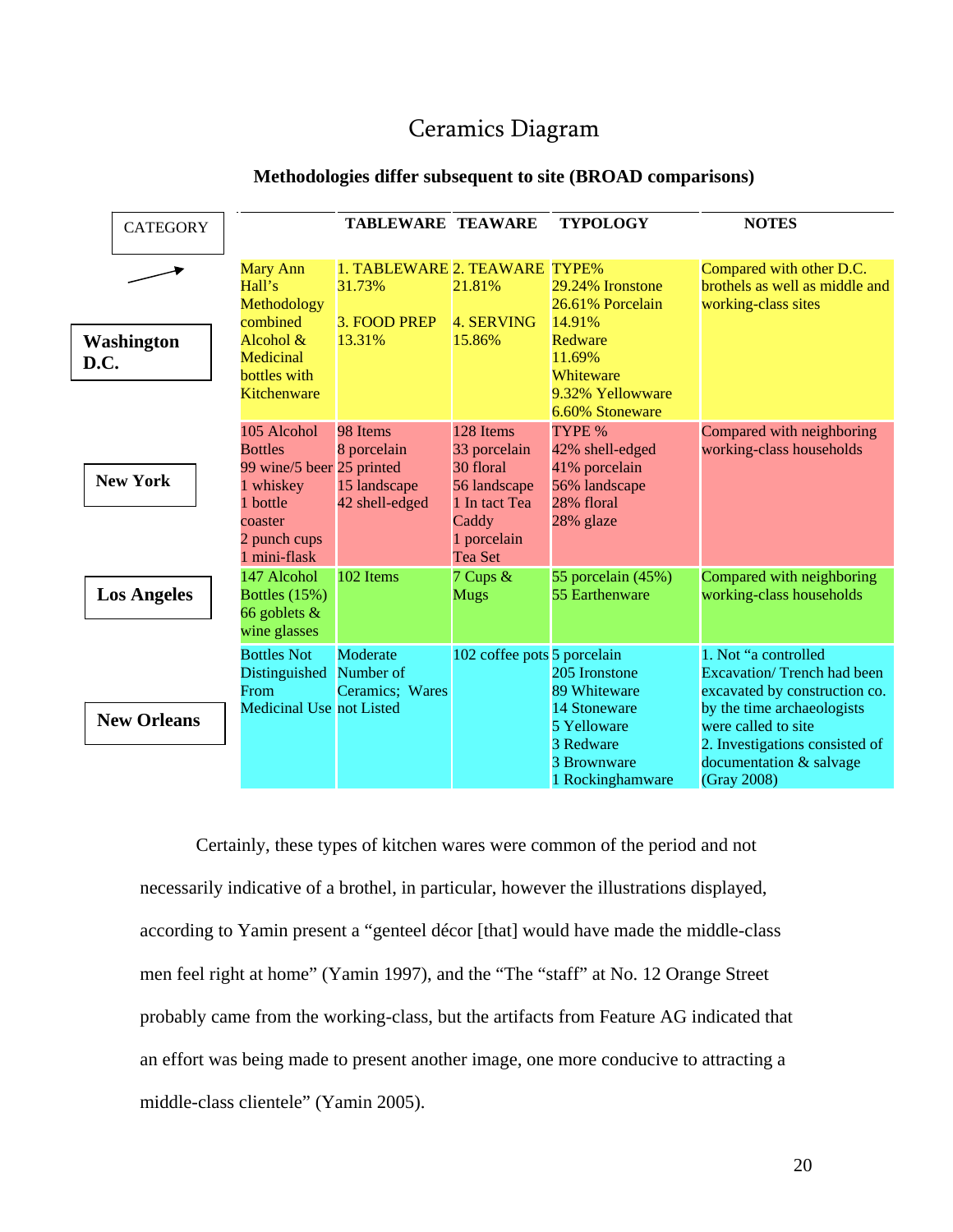# Personal Items

The personal items found at the site were also crucial in understanding the lifestyle of the women in a New York "Five Points" brothel. Some of them included: a Stiletto sewing box (for piercing holes in fabric or whitework), a bond handle of an embroidery tool, knitting needle covers, a thread winder, and beads for thread bobbins to mend petticoats and stockings and embroider handkerchiefs and sleeves (Yamin 1997). Dress, scent, fashion, and hygiene, all played a big role in brothel establishments and in order to have employed successful business; appearances had to be nurtured and upheld. Among the artifacts that pertained to these "upkeeps" were several perfume bottles from both New York and French manufacturers. Yamin addresses in her report, "The resident working-class prostitutes manipulated accoutrements of gentility to attract a bourgeois clientele" (Yamin 2005).

### Pharmaceutical and Medicinal Components

Contemporaneous with the awareness of cultural appearances and material presentation in the brothel were critical concerns regarding health. Again, preventive measures centering on gynecological and physical care ran parallel with the sex work. Large amounts of medicinal remedies and implements of this nature were uncovered during the excavation. "Hundreds of medicine bottles, most of them "New York Dispensary," which distributed medicine free to the poor, once held "female restoratives" and cures for cholera and coughs" (Yamin 1997). Among the privy artifacts were female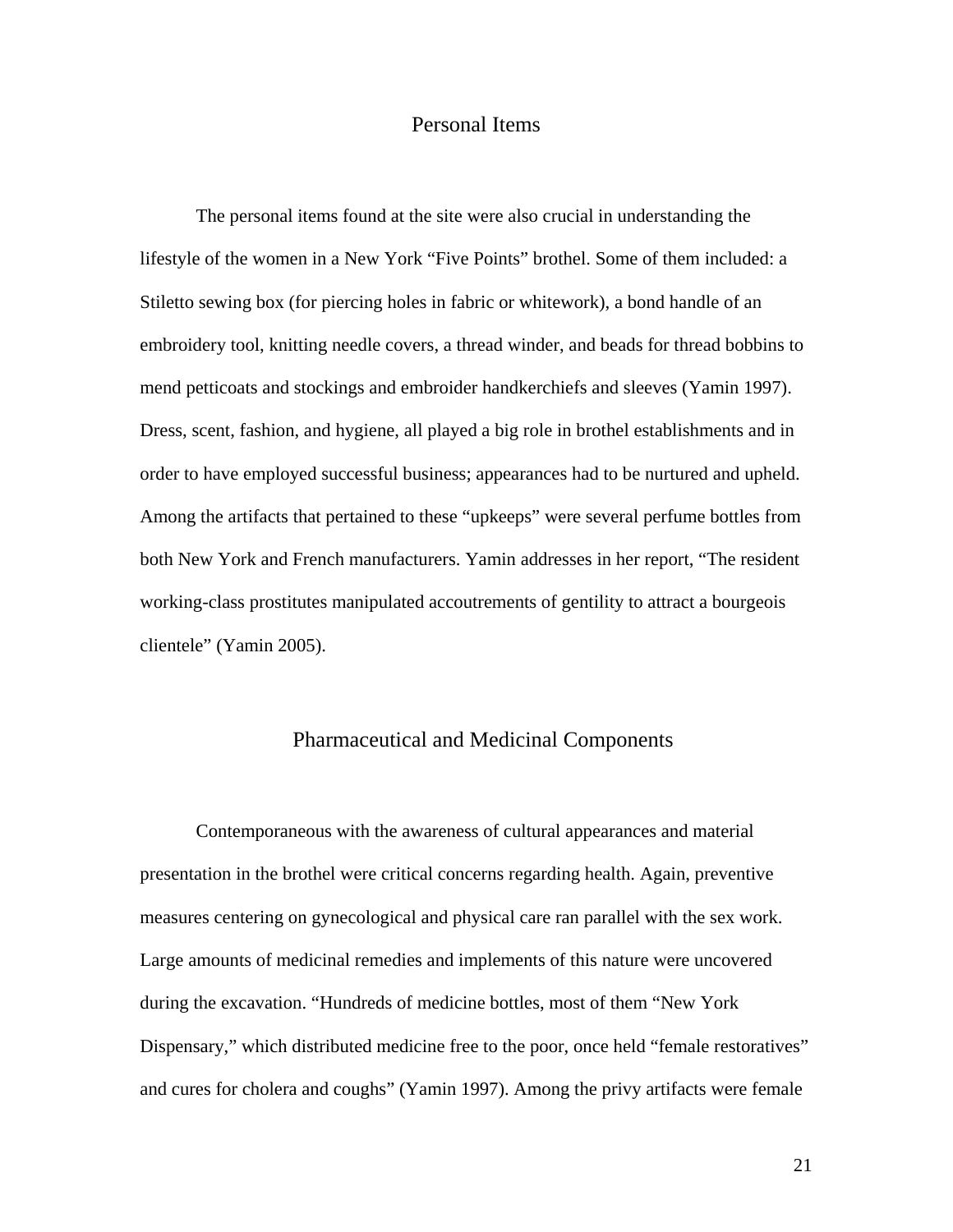urinals that would have been used to accommodate bathroom release if a woman was bed-ridden from a venereal disease (Yamin 1997). Various ingredients and indictors of health-related artifacts were uncovered suggesting deliberate usage of preemptive measures. Michael Bonasera, a glass analyst on the excavation, asserts that advertisements of this nature were common of the period (Yamin 2005), and described such medicinal bottles as an indication of "relief from constipation, diarrhea, asthma, bronchitis, skin diseases, dyspepsia, diabetes, kidney, urinary tract infections, etc." (Yamin 2005).

New York's "Five Points" material record offer additional clues relating to birth control and venereal disease prevention. A ceramic pot with the term "Amaille" was written on it (indicating vinaigrier), which was common as a douche. A syringe was uncovered that revealed the nature and appearance of modern day prophylactic equipment. Foremost, a nursing shield was discovered at the "Five Points" site. This post natal care item would have been used to protect a lactating mother's clothes from being stained with milk, and used to conceal the fact that she was nursing a baby from her customers (Yamin 2005).

Archaeological evidence has shown consistently that prostitutes raised their children in the brothel. Disconcerting material evidence concludes that infant remains were amongst the debris discovered in the privy. Scholar, Thomas A. Crist expands on the findings at the "Five Points:"

The skeletal remains of two full-term neonates and a fetus were revealed. The well preserved neonatal remains, probably twins, represent either concealment of a stillbirth or neoanticide, a subtype of infanticide. The presence of the "quickened" fetus in a different privy layer reflects concealment of a miscarriage or an induced abortion (Crist 2005).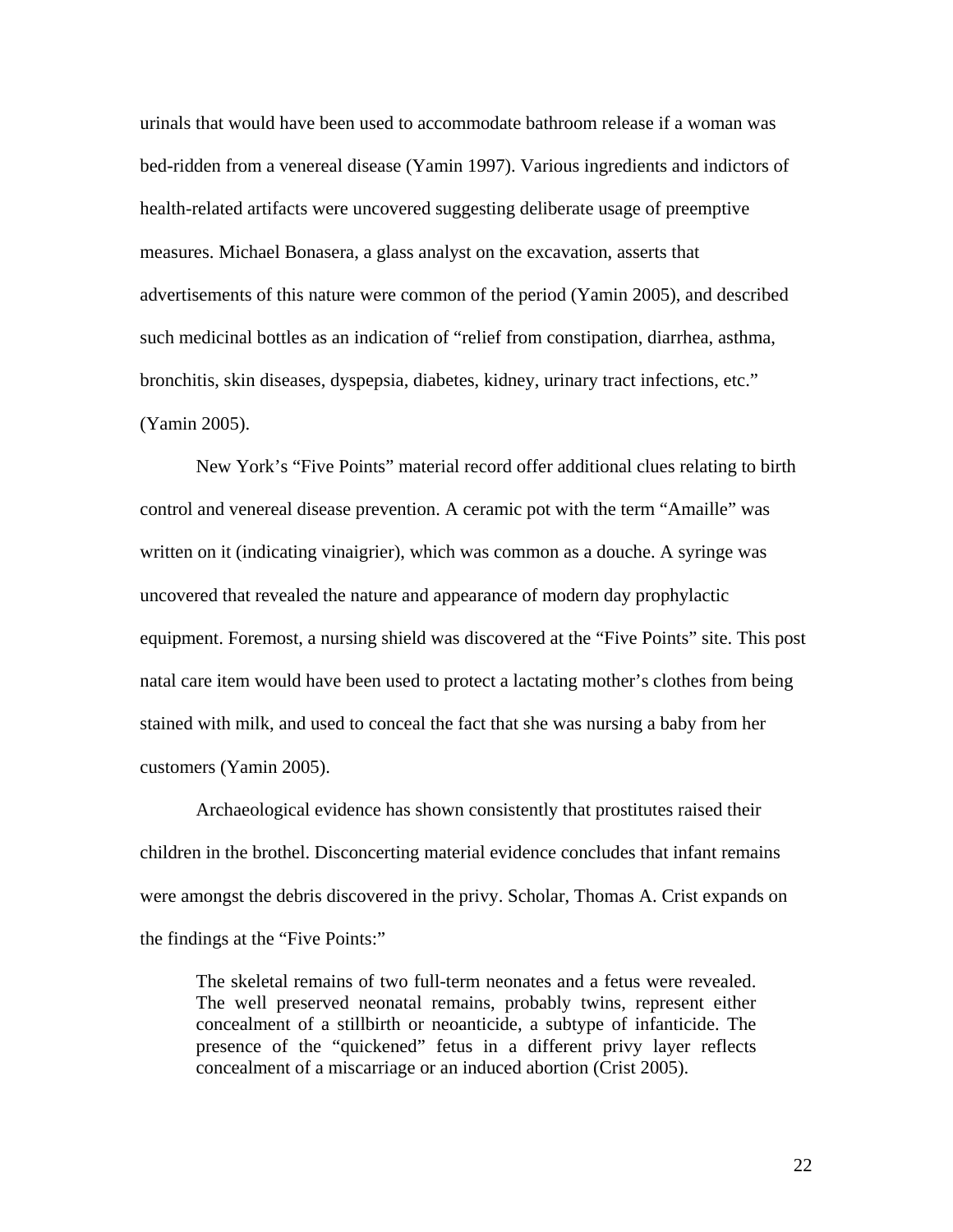The traces of health risk and gynecological concerns (including venereal disease) incorporated in the material record shed concrete consideration of the hazardous conditions involved in the prostitution trade in the nineteenth-century. However, life in the brothel was a safer environment to undergo such tribulations than working alone on the streets. The company of other women, the knowledge and past experience of the madam, and the accessibility of medicinal supplies—at least, provided a network of commonality amongst the women. I would go a step further in arguing that emotional support and unity existed in some houses of prostitution in the nineteenth-century. A true account of a woman in the trade (1871 to 1909) provides a self-reflective narrative into this social framework. Madam Josie Washburn wrote:

The landlady of the underworld is usually misrepresented. She is accused of illtreating the girls in various ways, by "locking them in" and "overcharging," etc. You will find ignorant and abusive managers in all branches of business, and it isn't to be supposed that the underworld is an exception. As a rule the landlady is kind to the girls, and if she has been obliged to "lock her in," it is usually to the advantage of the girl, who has a vagabond designer waiting around the corner for a piece of money, or to go away with her on a drunken spree, which is to land the girl in jail. Professional writers will often attempt to explain the inward working of a public house, but they make a dismal failure of it, to say the least. If a girl has become involved in a frenzied affair over some good-for-nothing dope-fiend, who is obtaining all of her money, in such a case the madam may try to detain her any old way, as the occasion warrants severe measures. It is regarded in the underworld as the proper thing to use these restrictions to break up the combination. Besides, it is always a reflection upon the "reputation" of the landlady and her house for ITS MEMBERS TO BE ARRESTED; THE DISGRACE AND HUMILIATION ARE NOT DIMINISHED BY THE FREQUENT REPETITION. These underworld "crooks" who live upon the girls belong to the lowest grade of humanity, and it the duty of the landlady to protect her girls from them as much as possible. The landlady is the BEST FRIEND THE GIRL HAS, AND IT IS GENERALLY SO ADMITTED by the girl who believes in being anywhere near decent; the girl depends upon the madam's judgment and will come to her for advice in all of her troubles; in fact, there is a GOOD WILL AND LOVE BETWEEN THEM THAT NOTHING CAN CHANGE (Wood 1997).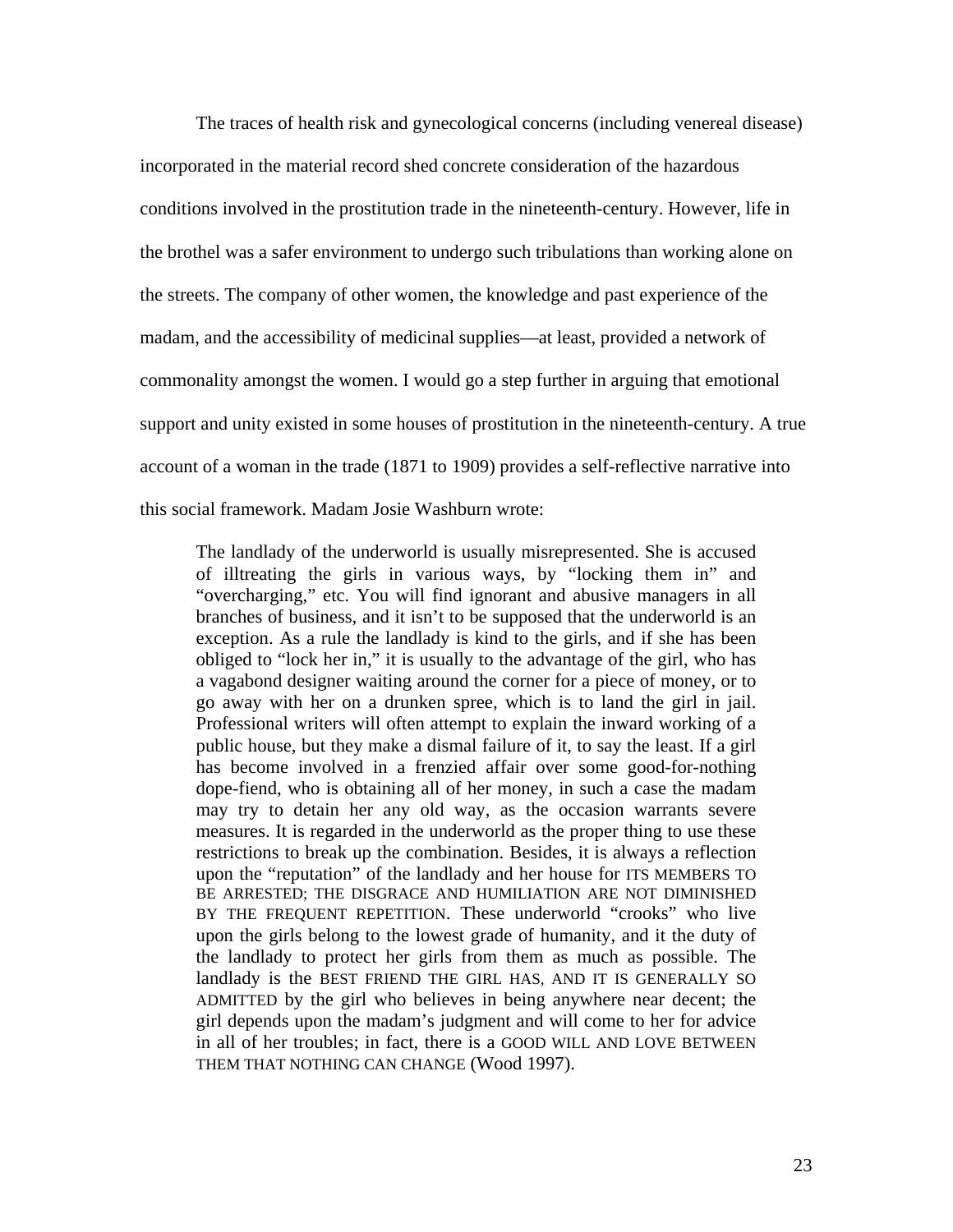Granted, Ms. Washburn's account may be self-serving on some level but the description is valuable.

# **Los Angeles Red-Light District: a Middle-Class Parlor House**  (1880-1901)

An archaeological excavation was conducted in downtown Los Angeles in 1996 in compliance with the California Environmental Quality Act and its state guidelines. The contract project was investigated by Foothill Resources, Ltd, Applied Earthworks, Inc., and Sonoma State University. The project was in conjunction with the Metropolitan Water District of Southern California for the construction of a new Headquarters Facility (Costello et al. 1998).

The artifact assemblage from the Los Angeles Headquarters Project site uncovered brothel deposits that ranged in date from 1888 through 1901. The features that were uncovered in downtown Los Angeles were comprised of four general deposits 1) "domestic occupation sites" 2) "commercial sites" 3) "domestic architecture" 4) "industrial structures." There were three structures and seventeen deposits found in the excavation process (Costello et al. 1998). Among the features uncovered at the Los Angles parlor house was Feature Number 426, and was situated at 372 Aliso Street cross street Alameda. The excavation was conducted by Susan Goldberg (project manager), Julia Costello (co-principal investigator) and Adrian Praetzellis (co-principal investigator).

Methodology for ceramic and faunal analysis consisted of systems using the number of identified specimens (NISP) and the minimum number of individuals (MNI).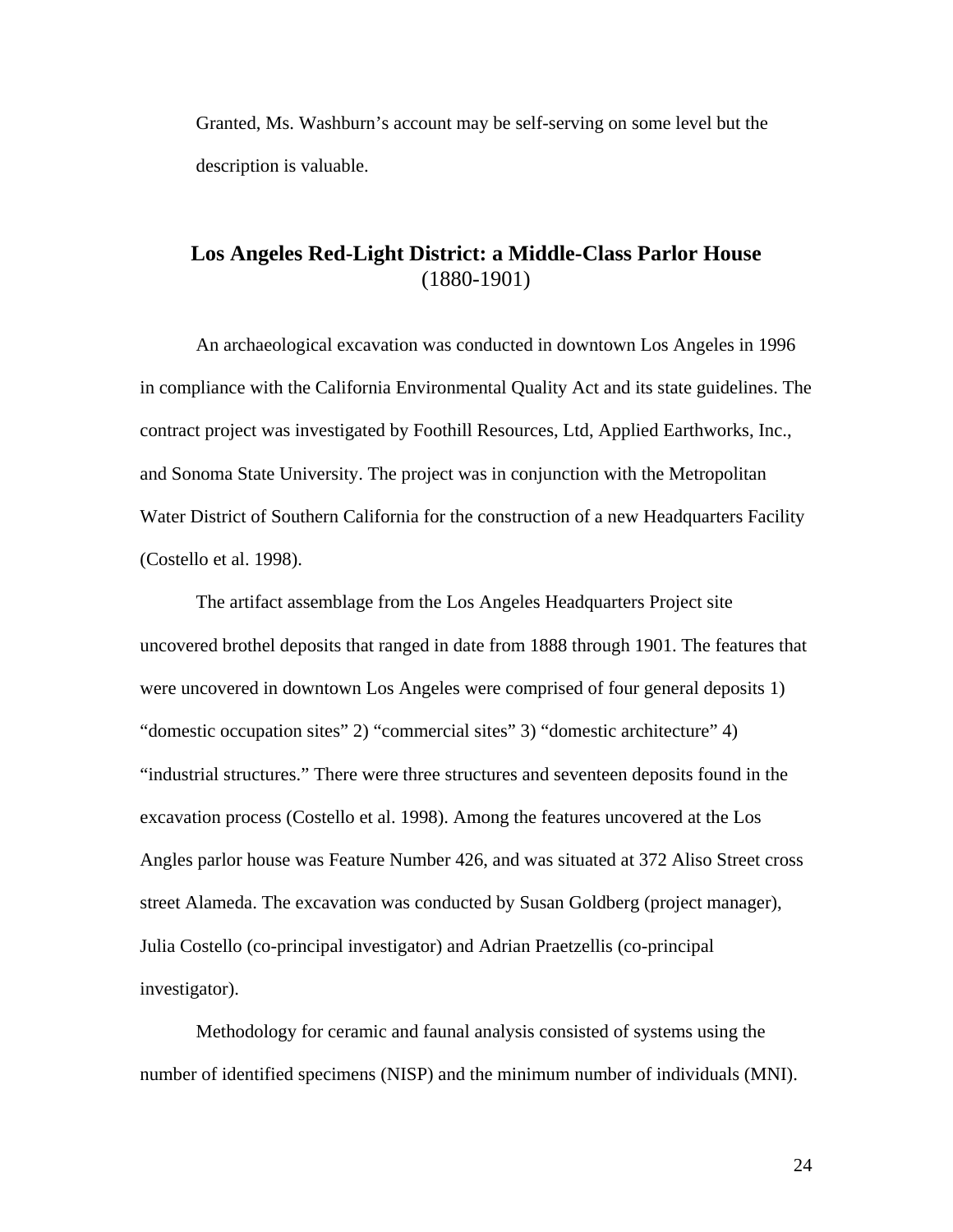Some of the statistics were based according to the 1979 Lyman method; due to the high counts of steak bone (Costello et al. 1998). William Marvin Mason, who assisted with analysis and research on the Los Angeles brothel site, described the dishware and types found at 327 Aliso Street "extravagant compared to neighboring working class households (Mason 1999).

# Faunal Remains

In contrast to the elaborate dishware, the women who occupied the parlor house at 372 Aliso Street ate foods that were more or less comparable with surrounding workingclass households. The faunal remains suggest that the borders ate a range of foods consistent with their income limitations. Among the seven households on the street, the parlor house fell fourth in the "average grouping," which indicates that the food consumed was not of lesser or greater quality than the rest of the street. The biggest difference between the parlor house household and its next door neighbors was the assortment of meats and fish. The greatest percentage of meat cuts (39%) were moderatepriced and dominated by chuck and rump. High-priced cuts constituted 35% of the assemblage and were evenly divided between leg of mutton and porterhouse steaks. Lowpriced cuts accounted for 25% of the collection (Mason 1999)**.** The dominant meat was beef and was slightly more than 65% of the total meat weight represented by the entire large mammal bones recovered. Twenty percent was of mutton, 5% pork, and 5% poultry. Eight percent of the collection recovered from the privy was shellfish and was consistent with surrounding households. However, the variety of fish significantly varied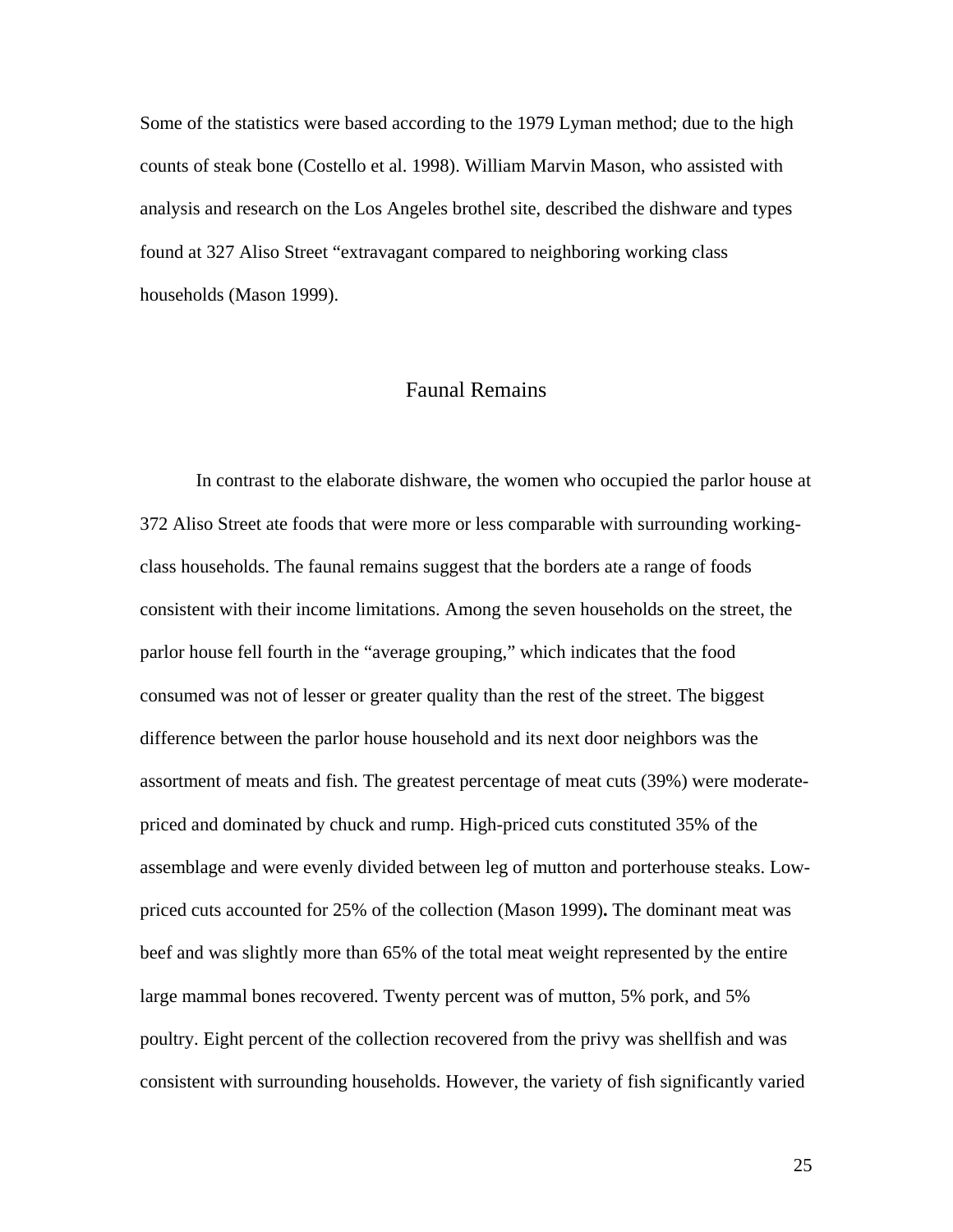from the neighboring working-class households. "At least 10 species of fish and 9 species of shellfish are represented in the brothel deposit, compared to an average of 3.5% species of fish and 4.3% species of shellfish in the other residential deposits on Aliso Street" (Costello et al. 1999).

# **Ceramics**

Similar to those found in the "Five Points" district, the ceramics uncovered at the brothel on 327 Aliso Street were of better economic quality than their next door workingclass neighbors. Approximately, two-thirds of the dishware uncovered from the privy was of porcelain. The porcelain fragments and multi-piece sets included plates, saucers, cups, and porcelain fruit bowls. These items had scallop-rims with gilded bands as well as patterns with diverse hand-painted fruit designs on the surface (Costello et al. 1999). Another full set of porcelain tableware was recovered intact, and was ornately decorated with floral decal hand-painted accents, and gilding; all of them glazed. It was suggested that the sets would have been used for serving clients hors d'oeuvres and that the women of the house would have used the everyday less expensive pieces for dining (Costello 1999); similar to the analysis of Mary Ann Hall's parlor house.

The categories that were used to differentiate the brothel and the neighboring homes included four distinct sub-groups: 1) eating and serving 2) tumblers and stemware 3) cups and mugs 4) kitchen and other. The most significant juxtaposition between the brothel and its neighbors was the number of goblets and wine glasses found in the privy; these were indicative of the tumblers and stemware sub-group. Sixty-six percent of the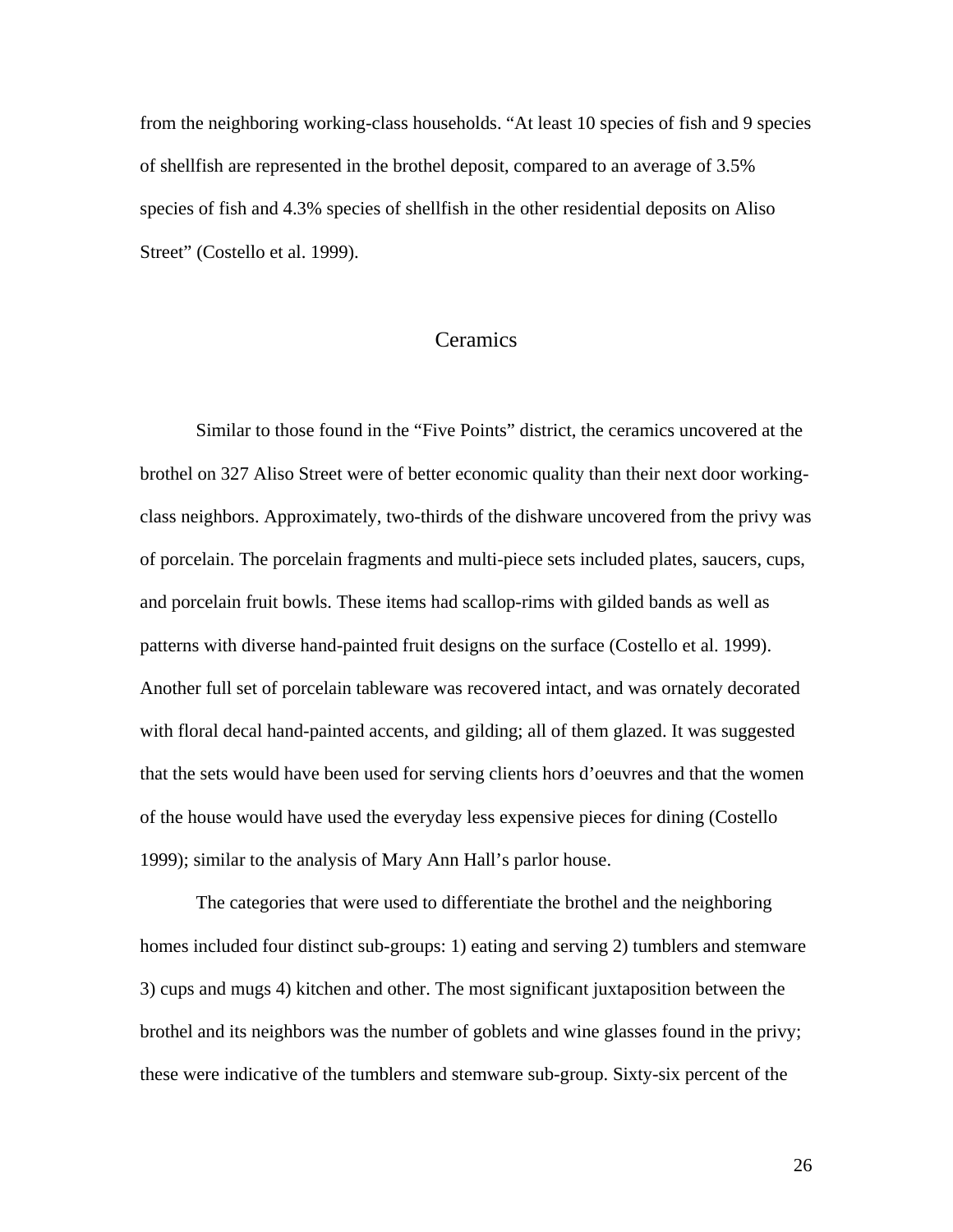brothel's ceramic assemblage was dominated by this group (Meyer et al. 2005). Systems analysis calculated that there were less cups and mugs (7%) than neighboring units (13%). Historic glass monopolized the vessel count, and included cut, pressed, etched, hand-blown, and colored items (Meyer et al. 2005). There were also high counts of "tumblers and stemware" (66%), which match the quantity of alcoholic bottles uncovered in the parlor house privy. The "eating and serving" items consisted of 27%, and are analogous with the economic signature that reflected the "food-related" ceramics category. Typologies were predominantly porcelain, improved white wares, and earthenwares. The porcelain count for the brothel was 45% but compared to workingclass neighbors the count ranged 12 to 38% (Meyer et al. 2005). The owners of such establishments (the parlor houses) knew how to impress their customers in upscale Victorian styles and the affluence of the house was reflected in the assemblage's makes and motifs (Meyer et al. 2005).

### Pharmaceutical and Medical Components

Outward appearances in the Los Angeles parlor house went beyond just ambience and visible economic pretenses. Chief to the 327 Aliso Street board was the large excess of medicinal paraphernalia that was unearthed in the privy.

### *Table Below: Pharmaceutical Data*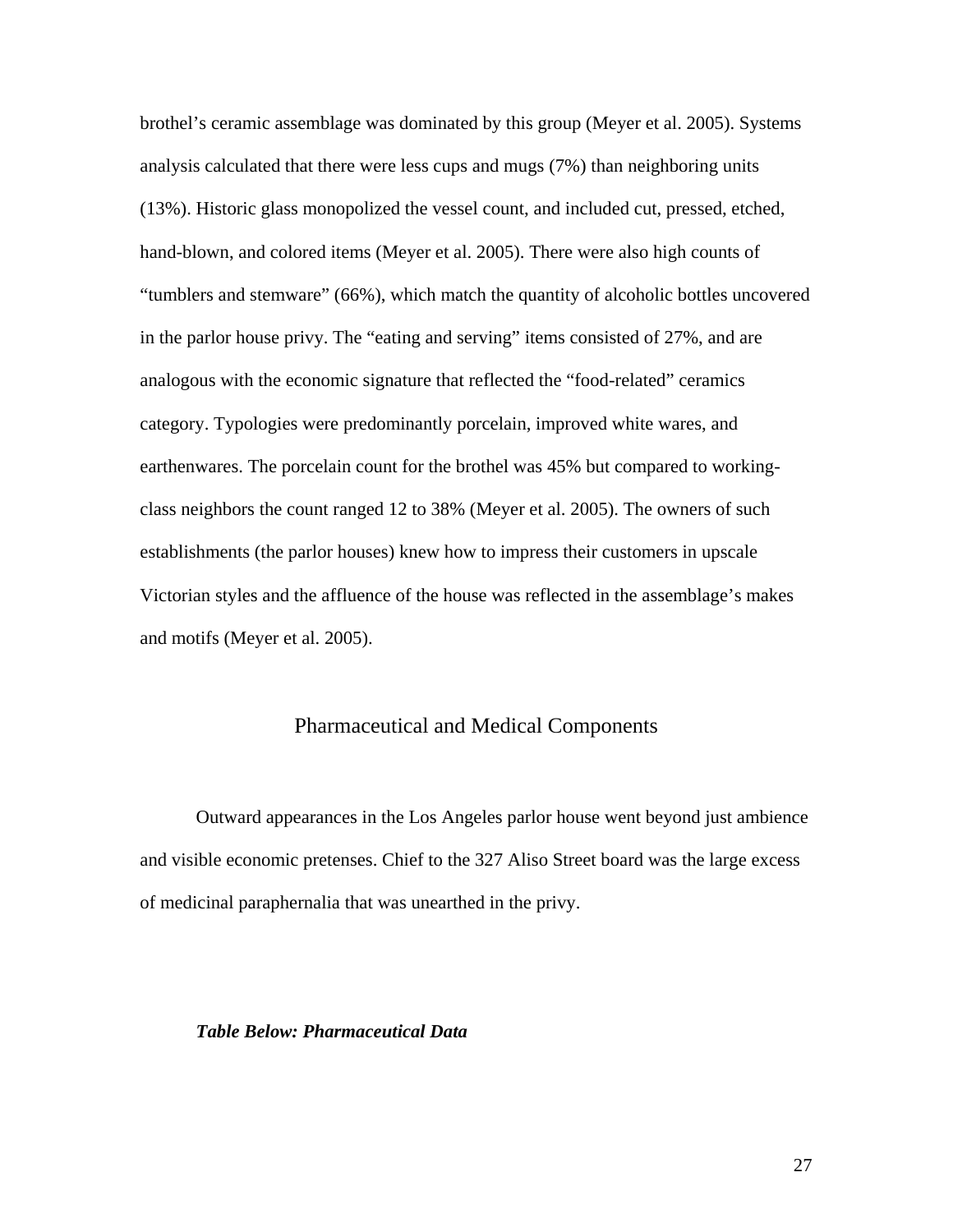# Pharmaceutical/Health Diagram

### Methodologies differ subsequent to site (BROAD comparisons)

|                    | <b>HYGIENE/</b><br><b>GROOMING</b>                                                                                                                      | <b>DISEASE</b>                                                                                                                                                                                                  | <b>PROPHYLACTICS</b>                                                                                              | <b>MISC/HEALTH</b>                                                                                                                                         |
|--------------------|---------------------------------------------------------------------------------------------------------------------------------------------------------|-----------------------------------------------------------------------------------------------------------------------------------------------------------------------------------------------------------------|-------------------------------------------------------------------------------------------------------------------|------------------------------------------------------------------------------------------------------------------------------------------------------------|
| Washington, D.C.   | Mary Ann Hall's:<br><b>Mirror Fragments</b><br><b>Hairpins</b><br>Combs<br>Jewelry                                                                      | <b>Hooker's Division (Ohio</b><br>$Ave$ :<br>Soothing syrups<br><b>Meat juices</b>                                                                                                                              | <b>Hooker's Division</b><br>1 Vaseline<br>Pharmaceutical<br>bottles                                               | <b>Hooker's Division</b><br><b>Putnam's White</b><br><b>Satin Bouquet</b><br>perfume<br><b>Bromo seltzer</b>                                               |
| <b>New York</b>    | 5 Perfume bottles<br>1 Toothbrush<br>1 Hairbrush, Combs<br>24 Mirror fragments                                                                          | 100's of medicinal bottles                                                                                                                                                                                      | <b>Syringes</b><br>Vinegar                                                                                        | 1 thermometer<br>20 pitchers<br>Unusual number of<br>chamber pots                                                                                          |
| <b>Los Angeles</b> | 114 Items<br>20 perfume bottles<br>17 cream jars<br>9 cologne<br>17 Florida water; type of<br>cologne<br>14 Jars tooth powders<br>Brushes, combs, razor | 89 medicine bottles<br>35 Homeopathic vials<br>27 Pharmaceutical (Costello<br>2003); "measures used to<br>prevent conception were<br>generally the same used<br>to prevent venereal<br>disease" (Costello 2005) | 5 Rubber syringes<br>1 glass syringe<br>Douche syringe &<br>bulb<br>9 Prophylactic<br>bottles<br>12 Vaseline Jars | Morphine/Alcohol<br>Fig Syrup<br><b>Muriatic Acids</b><br><b>Extract of Henbane</b><br>(Costello 2003)<br>Pitchers, slop jar<br>Chamber pots<br>Washbasins |
| <b>New Orleans</b> | Jar of French perfume<br>1 Decanter stopper<br>1 Soda Water Bottle<br>Cologne bottle<br>Green rouge pots<br>1 Toothbrush                                | 1 Aquamarine Vial                                                                                                                                                                                               | <b>Medicinal bottles</b><br>not categorized                                                                       | <b>Wash Bin</b>                                                                                                                                            |

Thirty four percent of the brothel artifacts were related to health and preventative measures concerning gynecological care, physical hygiene, and overall grooming. The items in neighboring households ranged from 12 to 32%. The Los Angeles site had an unusual amount of toothbrushes and tooth cleaning powders (rare for the period), perfumes, hair brushes, chamber pots, medicine bottles, and syringes. The high numbers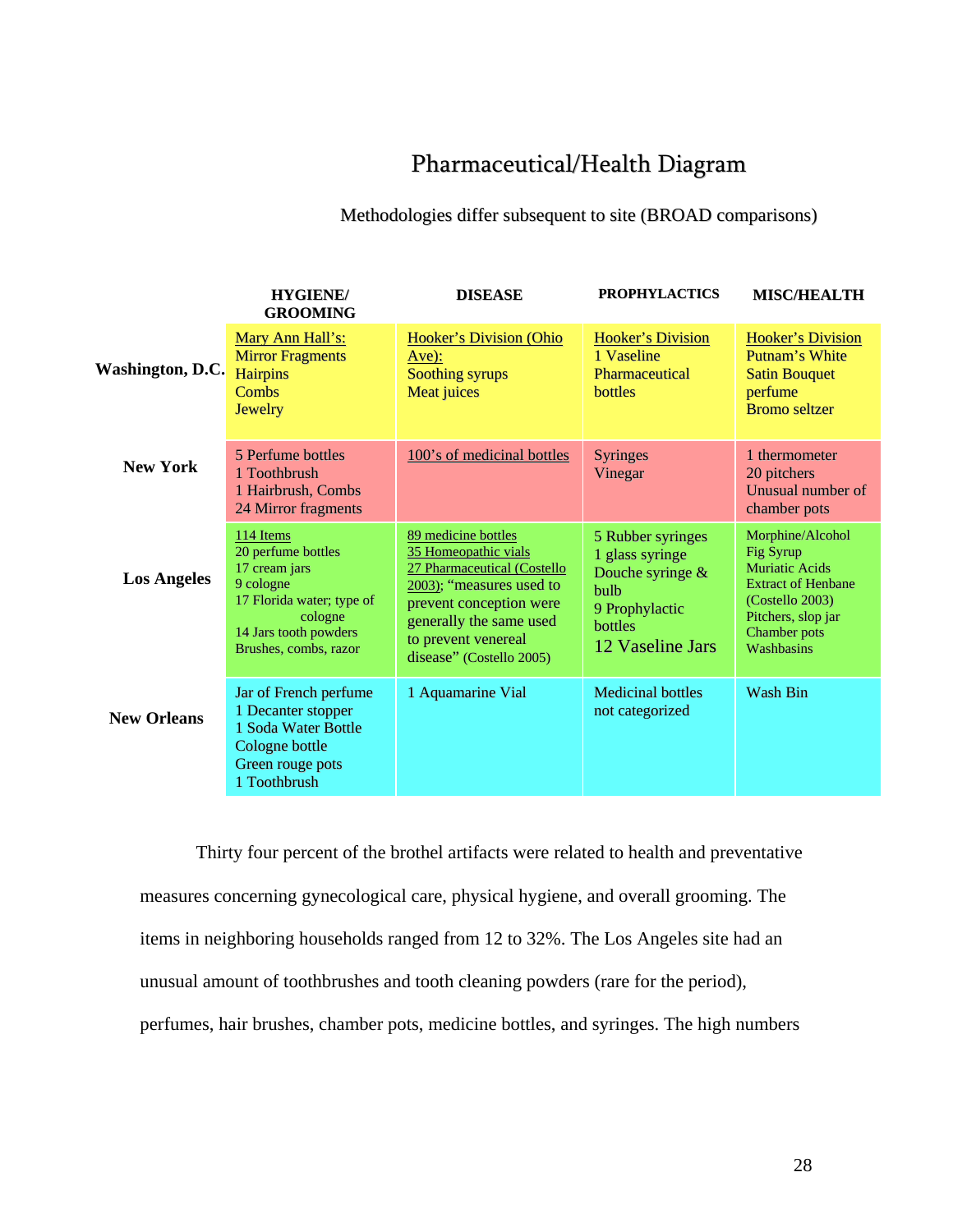of toothbrushes found at 372 Aliso Street are rare among households from this time period, and furthermore, the women would have better dental health (Costello 2003).

Approximately, two-hundred medicinal bottles were uncovered from the privy; this doubled with surrounding working-class neighbors. A common and easy boost of preventative insurance used in the parlor house was called "Darby's Prophylactic Fluid," and was manufactured in Philadelphia by J.H. Zeilin and Company. Six ointment syringes were uncovered as well as a breast pump, again, showing evidence of children being raised. Douche formulas and gynecological accoutrements were also detected, which support preemptive safeguards of women's health.

# Personal Items

An array of personal items was uncovered from the 327 Aliso Street brothel. Some of these included cream jars and pots (from NYC, Paris, San Francisco, Ohio, London, and Los Angeles), perfumes (from Philadelphia, Paris, London, NYC), Colognes (from NYC and Massachusetts), tooth cleaning utensils and pastes (one cherry flavored), a razor, comb, soap-dish set, pitcher, slop jar, and a powder-puff handle.

Individual items such as these play a role in representing the importance of grooming and presentation. The women who lived at 327 Aliso Street spent significant time on their looks; after all, their vehicle for success was dependent on such—to look attractive, to smell lovely, and to manipulate an overall experience for the clientele to *feel* special—special enough to return again and to spend more money.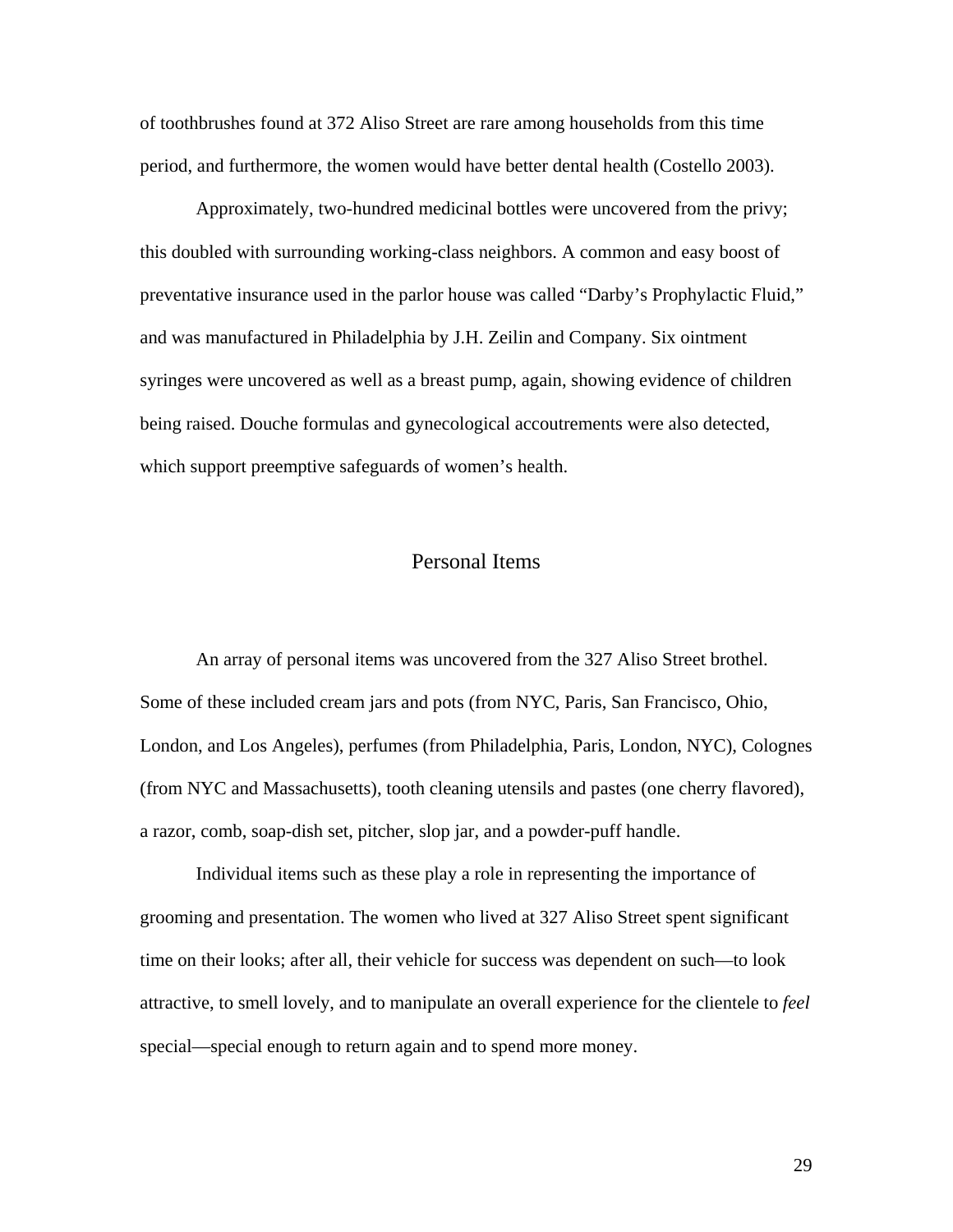# **A Los Angeles "Crib" on Easy Jeanette Street**  (1894-1904)

 The concluding archaeological excavations examined in this thesis include two "crib" sites: the  $1<sup>st</sup>$ ) in Storyville, New Orleans and the  $2<sup>nd</sup>$  situated in downtown's Los Angeles Red-Light district, just a few blocks from the parlor house at 372 Aliso Street. The purpose of placing these two sites parallel to one another is to classify the "cribs" in a category of their own, separate from brothels, boards, and parlor houses. As noted earlier, "cribs" were usually just an "office space" to conduct business. The women would sit half inside and half outside their window sill, seated on a pillow like manikins, posing for passers by to stop-in for a moment or a few. The fair was absurdly inexpensive in "cribs," and the service was usually over within minutes (Costello et al. 1999). The rented space was often designated to one-room with not much more than a bed and a wash sink inside (Costello et al. 1999). Site specialist William Marvin Mason describes "crib" life in downtown Los Angeles in the 1890's,"

The monthly rent for a crib was about \$75 while the crib fee for sex was one dollar, sometimes more, depending on youth and beauty of the prostitute in question. While the pay was lucrative, there were some major problems with the profession, such as ostracism and scorn from society at large, frequent raids and arrests, exploitation by macs [pimps], and the depressing prospect of having sex with a series of strangers each evening. Opium and liquor were often used to deaden feelings of low self-esteem. Suicide was occasional, most frequently by using laudanum or even poison for vermin. Work in the higher-class bordellos of the city was somewhat better, but even here cases of suicide or insanity were not unheard of. Client paid more, but the house took a customary half of the individual prostitute's earnings. Bordellos ranged from the ornate to the ramshackle, but in general were better than the cribs. Women who were crib occupants were occasionally murdered or beaten by customers (Costello et al. 1999).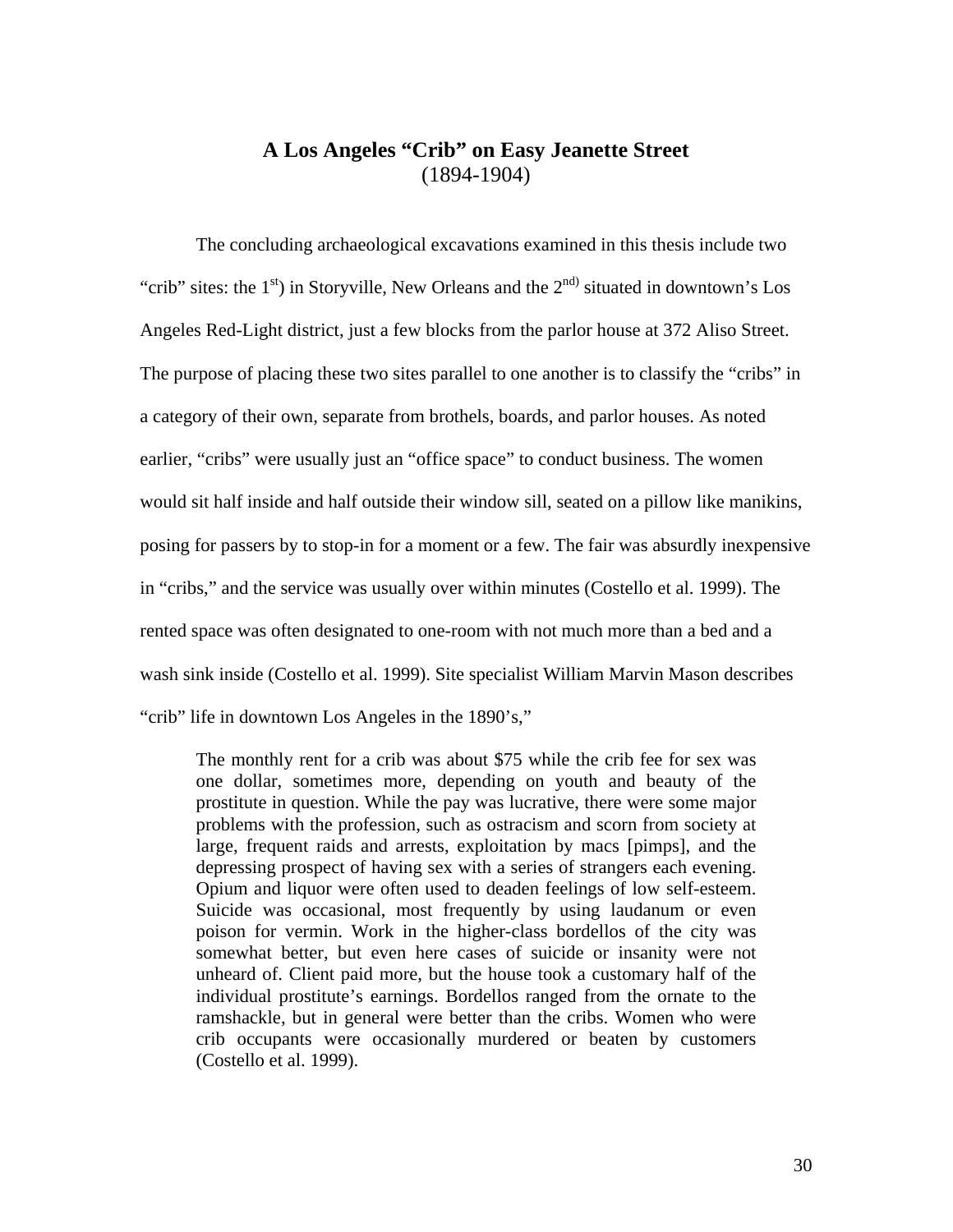The Los Angeles "crib" site corresponds with Privy 431 and "may have been associated with the cribs on Easy Jeanette Street" (Meyer et al. 2005). The exact location was difficult to confirm because "the cribs shown on the 1899 photograph extend to the middle of the block and the privy structure is blocked from view by other buildings" (Meyer et al. 2005). Easy Jeneatte Street (an infamous row of cribs) was deserted in the year 1904, and the date of the privy was estimated to have been built in 1894 to conjoin with next door "cribs" on the block. The bathrooms were filled-in when the "cribs" got torn down (Meyer et al. 2005). Items uncovered at the site that most likely related to the "crib" included an intact bed, a washbasin, and some miscellaneous glass containers thought to be liquor bottles. The residual content of the privy was a palm tree stump and some Chinese artifacts reflecting the retail influence of neighboring Chinatown vendors (Meyer et al. 2005). The artifact contents found in the privy was sparse indicative of the intention and use of a "crib" quarters.

# **A Storyville New Orleans "Crib" on Bienville Street**  (1898-1917)

 Contrary to Los Angeles "crib" site—material data from the New Orleans Storyville "crib"—suggests that it had live-in habitants. The artifacts found at the site were diverse and more or less representative of a "crib." The Housing Authority of New Orleans (HANO), the current proprietors of the housing project at the site location, stopped the excavation when they received word that human remains might be present in the debris. Once archaeologists were able to investigate the area they discovered quickly that there was no evidence of human remains. There was however a sizeable sample of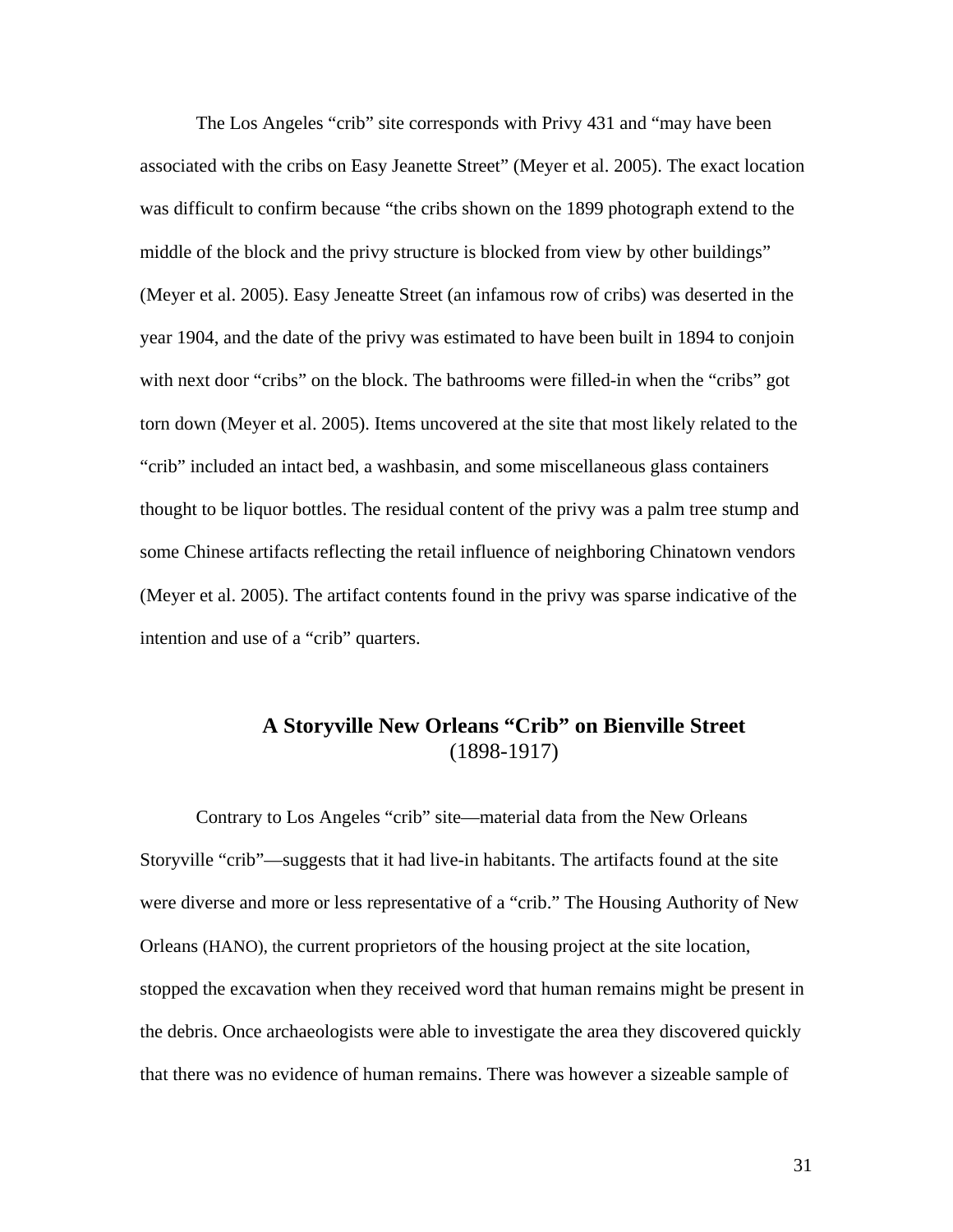historical artifacts unearthed—and significant amounts of ceramics—and, the Earth Search contract archaeology team decided that a site intervention would be necessary to rescue the remaining artifacts from being destroyed. Ryan Gray of Earth Search relayed that the Iberville Housing Project "were not in ideal conditions. A trench had already been excavated by a construction company at the time the archaeologists were called to the site, so the investigations consisted of documentation and salvage. Only a small proportion dated to the Storyville period" (Ryan Gray, personal communication 2008).

# Faunal Remains

 The data that I received through correspondence with Ryan Gray (Laboratory Supervisor of Earth Search) did not include data collections of faunal remains. However, in an interview with Archaeology Magazine, Dr. Jill-Karen Yakubic (President and Founder of Earth Search) comments, "we did find animal bones [and] they were cuts of meat you would buy at the local butcher." Ryan Gray was gracious enough to forward spreadsheets containing the raw data from the investigation. The collections were primarily ceramic typologies as well as other artifacts from the "crib" site.

# **Ceramics**

Several intact ceramics and fragments were recovered from the "crib" site on Bienville Street in New Orleans' Storyville district. The assemblage consisted of 205 ironstone types, 5 porcelain pieces, 89 fragments of whiteware, and 14 fragments of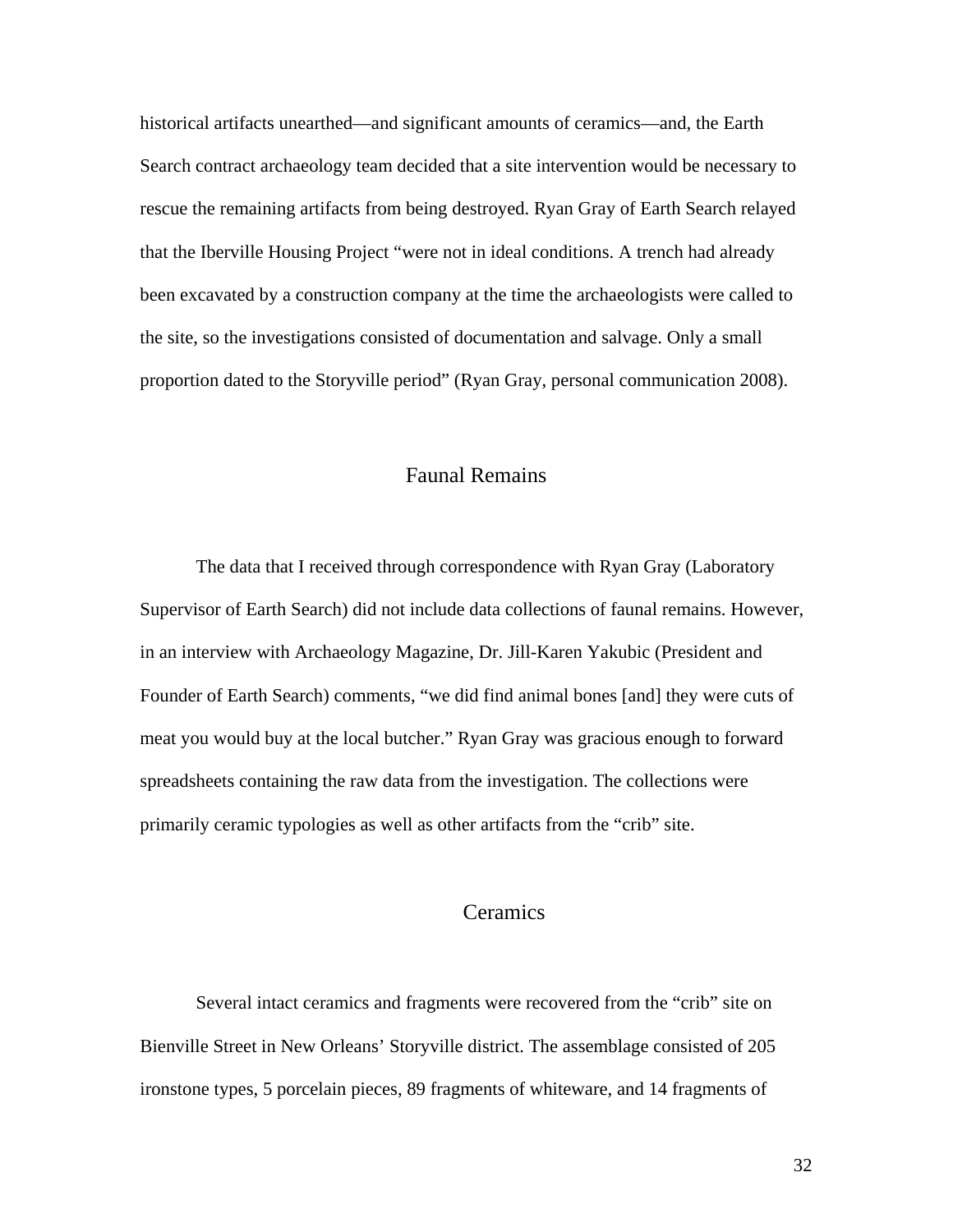stoneware, 5 yelloware sherds, 3 redware, 3 brownware, and 1 rockinghamware item. The significance to the high amounts of ironstone and identification of several pieces of porcelain signify high-end tableware being used and served at this "crib" location. A total of 102 tea pots were also recovered, indicating that the women provided teas and coffee to their clients. The ironstone assemblage included polychrome hand-painted designs, decal, flow blue, annular, and bead molded decorations. The whiteware types showed polychrome hand-painted designs, mochawares, and blue shell-edged types, embossed, trail-slipped annular and plain annular ware as well as blue, green, and black transfer-print. The variety of color, design, illustrations, and typologies, all depict a higher economic range of ceramics found at this location. And, though, the assemblage is rather small compared to other sites; the diversity and high amounts of ironstone is what is most interesting.

Many bottles, glasses, and containers, were collected at the Bienville "crib" site, including a medicine vial, aquamarine vials, mold-impressed forms with vertical ribbing, and a colorless bottle body fragment with embossed quatrefoil marks within concentric circles. A wash basin was also recovered.

# Personal Items

 A significant number of beauty and grooming supplies were found at the Storyville "crib" site. These artifacts display the attention that the women placed on appearance. The items consisted of a jar of French perfume, 1 decanter stopper, 1 soda water bottle, a cologne bottle, green rouge pots, and 1 toothbrush. Accompanied with the personal items at the "crib" was evidence of children in the brothel. Unique of this site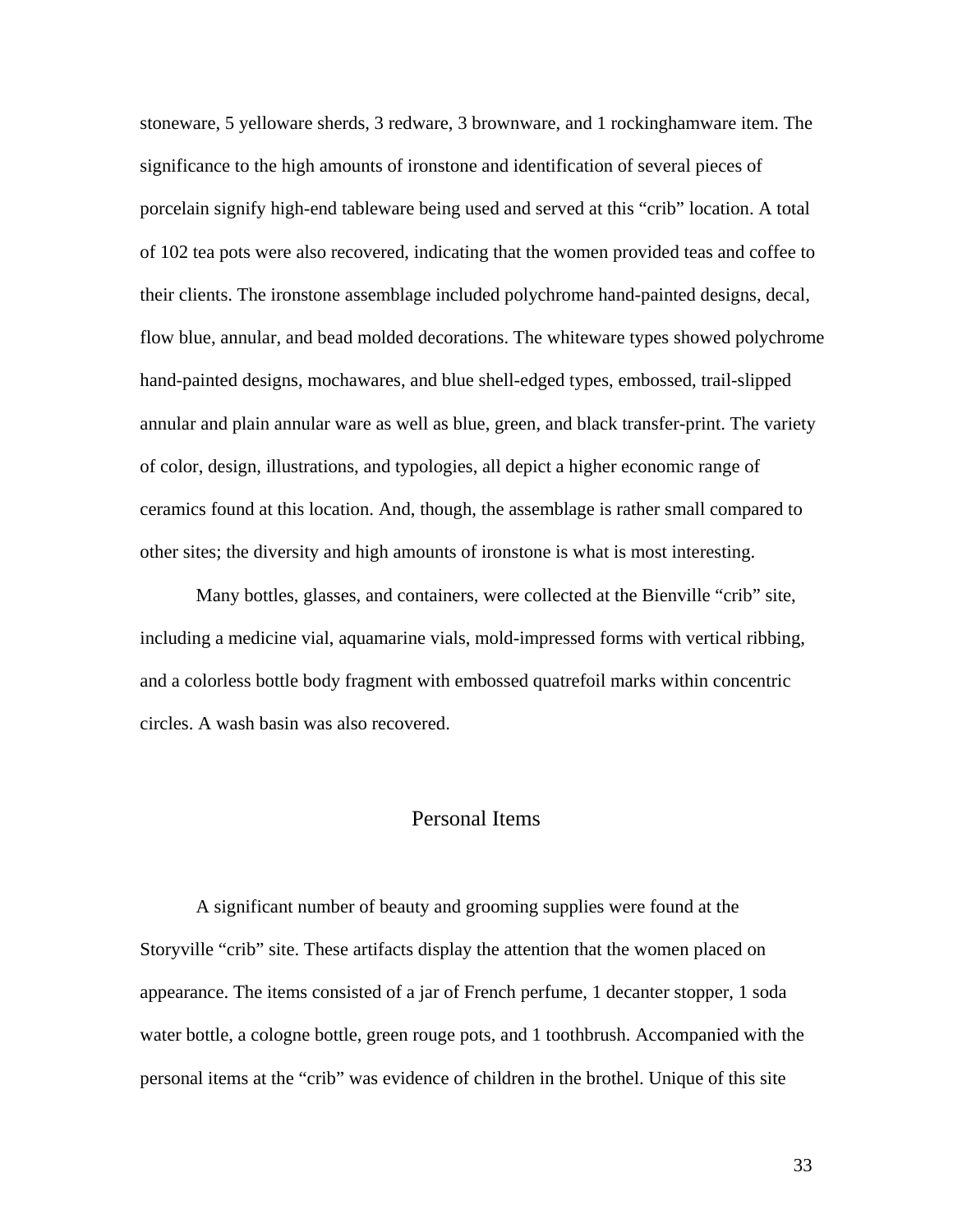were the amounts of toys found at this location. Some of them included a ceramic marble, a bisque doll head, a toy carriage wheel, a child tea cup, a child's plate, and dominos.

 Documentary accounts relayed by Al Rose give a first-hand account of life in the "cribs." Rose interviewed a woman named Carrie (no surname) in his book, Storyville New Orleans. Carrie was approximately sixty-eight years old at the time of the interview. Her story is quite tragic and the details that she includes are quite troubling. Carrie admits to being sexually assaulted, ridiculed, and sexually humiliated on a public street. I will not go into details in this paper to what Carrie's personal experiences were, but I will let her describe in her own words some of the 'ins and outs' of the "crib" trade. At the time of the interview (1974) Carrie was illiterate. She was raised in a poor neighborhood of New Orleans near Perdido Street uptown, on Canal Street:

In dem days all on Rob'ts'n Street was watcha call cribs, see! Oh, you *knows* whut dey is. Well I had me one a *dem.* When I staht out in d' beginnin' I paid twenny cents a day rent. Latuh on it go up to thutty-fi' cent, and den t' fifty cent. I stayed deah on Rob'ts'n Street fo' yeahs an' yeahs . . . an' den d'law run us out. You unnastan' we wuzn' doin' nothin' agains' d'law, you know. [and]… Well, I use' t' get whutever I could. But mos'ly d' prices wuz d' same on d' street. Depen' was it a weekday or a Sat'dy or Sundy or a holiday—daytime, nighttime, you know. . . [and]… on a weekday night, I use' t' get twenny-fi' cent. Ten cents in d' daytime [and]... good weeks I could take fo'ty dolluh. Big money dem days. All dem prices was double fo' Sat'dy and Sundy—and' they wuzn't no limit come Cawnival time (Rose 1974 pp. 158).

In a later discussion with Carrie, Al Rose learned that "in the course of her bawdy career "Carrie" had given birth to nine children, six girls and three boys, all of whom lived at least to maturity. One of the boys was killed in World War II. The rest are alive at this writing (Rose 1974). Many other women similar to Carrie raised their children in the prostitution trade. The toys and porcelain ceramic artifacts at the Bienville site as well as other brothel sites show evidence for this.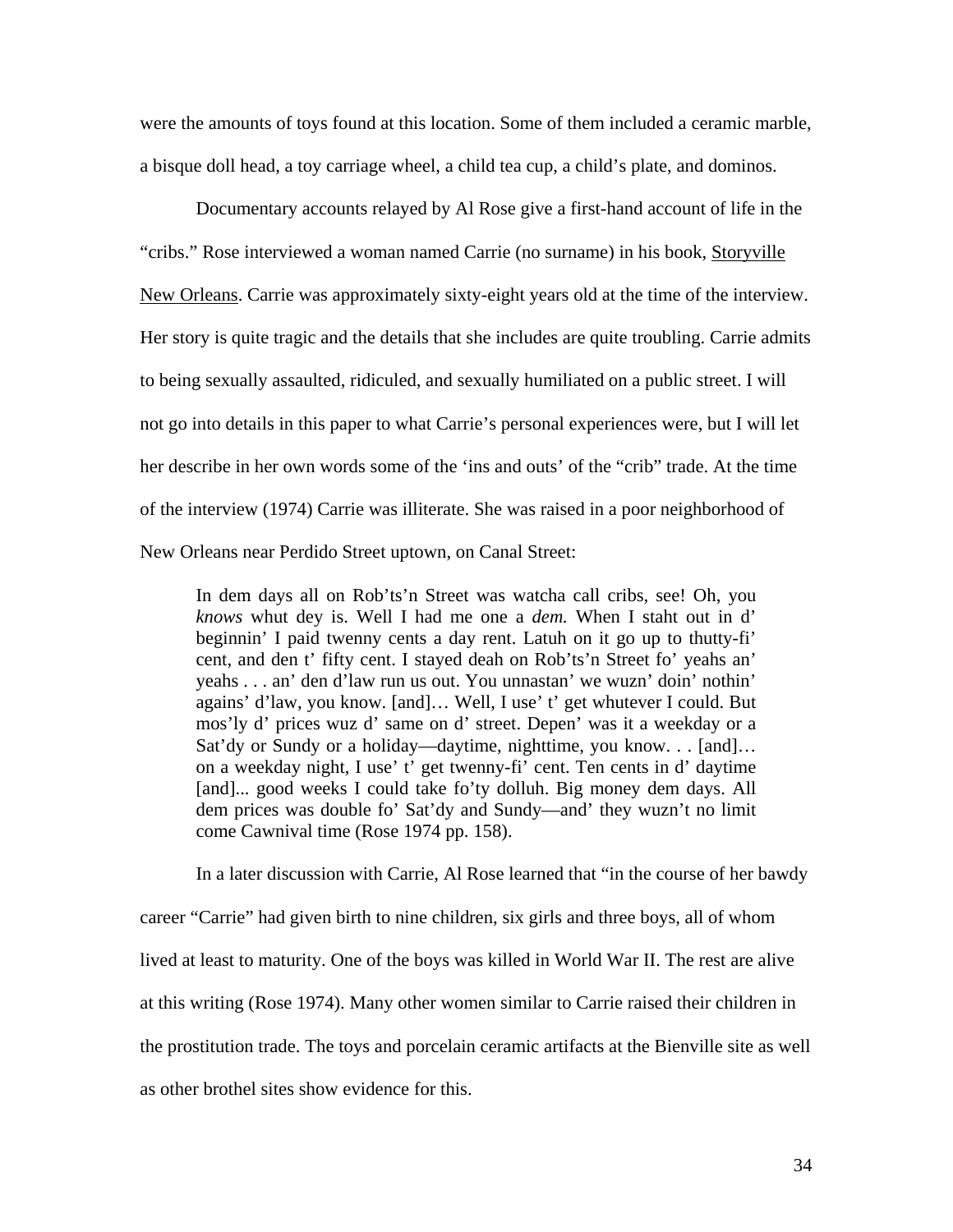# Children in the Brothel

# Methodologies differ subsequent to site (BROAD comparisons)

|                        | <b>NURSING</b>                | <b>TOYS</b>                                                                                                                         | <b>INFANT</b>                                                                   | <b>NOTES</b>                                                             |
|------------------------|-------------------------------|-------------------------------------------------------------------------------------------------------------------------------------|---------------------------------------------------------------------------------|--------------------------------------------------------------------------|
| <b>Washington D.C.</b> | <b>Mary Ann</b><br>Hall's N/A | "Hooker's Division"<br>(Ohio Ave. D.C.)<br><b>Toys uncovered</b>                                                                    |                                                                                 |                                                                          |
| <b>New York</b>        | <b>Nursing</b><br>Shield      | <b>Marbles</b><br>1 Child Cup<br>1 Child Tea Set                                                                                    | <b>3 Infant Fetus</b><br>(Stillbirth OR<br>considered a type of<br>Infanticide) | 2 preserved<br>twin fetus<br>2 hones from<br>a single fetus              |
| <b>Los Angeles</b>     | <b>Breast Pump</b>            |                                                                                                                                     |                                                                                 |                                                                          |
| <b>New Orleans</b>     |                               | <b>Ceramic Marble</b><br><b>Bisque Doll Head</b><br><b>Toy Carriage Wheel</b><br>Child Tea Cup<br><b>Child Plate</b><br><b>Dice</b> |                                                                                 |                                                                          |
| <b>St. Paul, MN</b>    |                               | <b>Marbles</b><br><b>Figurines</b><br><b>Dolls</b>                                                                                  |                                                                                 | <b>Brothel down</b><br>the block<br>Reported 1<br>child in the<br>census |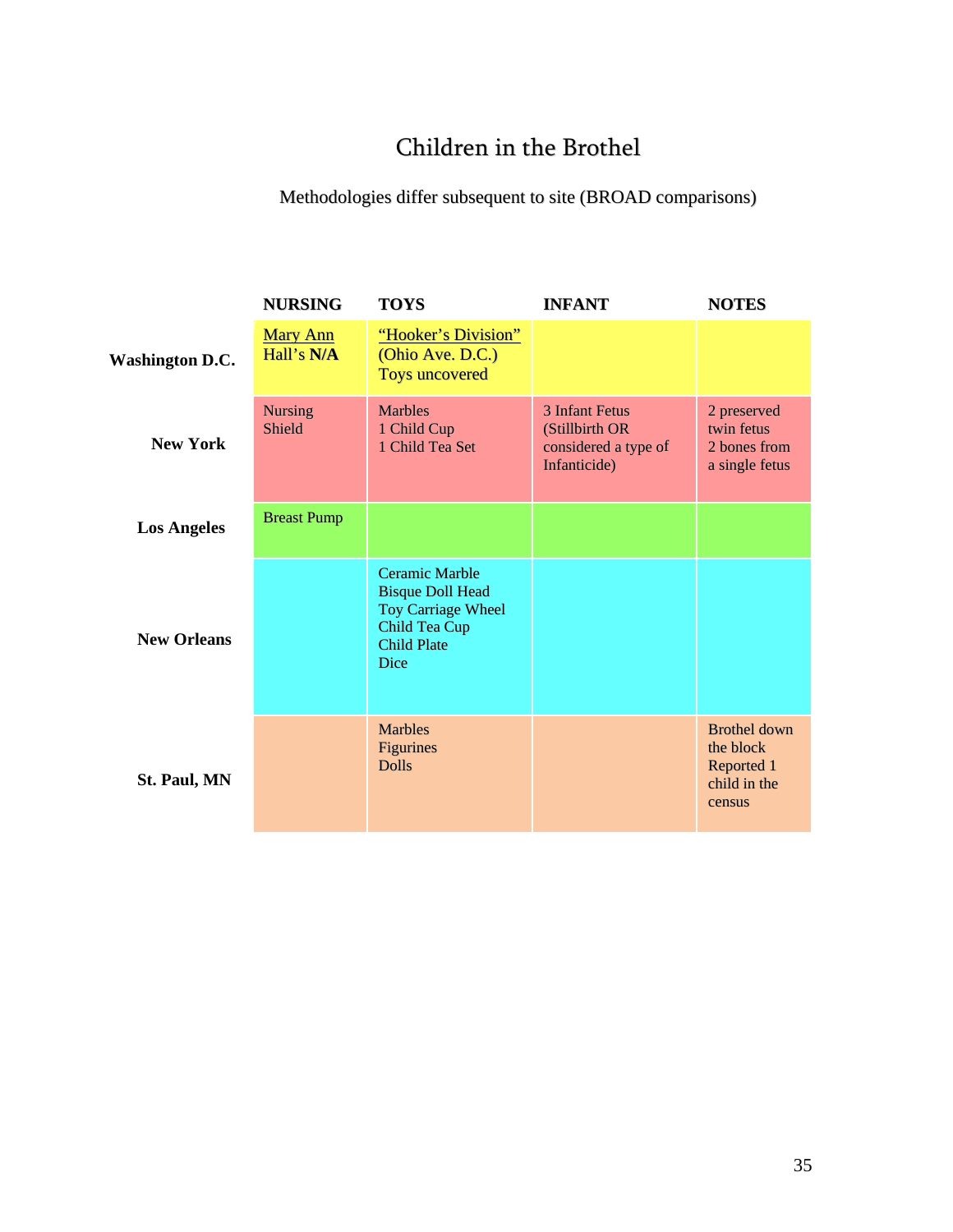### ANALYSIS

The goal of this analysis is to discuss the correlations and patterns in artifacts as well as broad social themes of the nineteenth-century. Victorian England culture and appearance played a significant role in the brothel sites that I have discussed in this paper. Certainly, there were brothels that did not subscribe to this motif, and focused on other themes, such as specialty acts centering on ethnicity (coined as exotic houses) or focusing on physically degrading exploitation acts involving sex and body distortion entertainment and spectacle acts. These sex work venues, by all means, may not have contributed to the appearance of Victorian social customs in the prostitution trade. However, a fair amount did and ambience in the Victorian parlor house gave the appearance of a more dignified establishment.

Timothy Gilfoyle illustrates the nineteenth-century parlor house,

The term "parlor house" reflected an emphasis on replicating the domestic atmosphere, privacy, and physical environment of the middle-class home. Such houses represented a widening chasm based on gender and class between affluent madams and less successful male workers (Gilfoyle 1992).

American Historian, John Sharpless (University of Wisconsin, Madison) verbally states that in "Victorian England, a night away from work and home for a gentleman would constitute indulging in decadent pleasures such as expensive champagnes and liquor, a first-class dinner, gambling and card-playing, piano music, high-spirited behavior, and last, a woman of your choosing" (John Sharpless, personal communication 2008).

Many madams required that her "girls" be tidy, clean, and presentable. A madam often enforced that her house be above par in cleanliness, her girls be above par in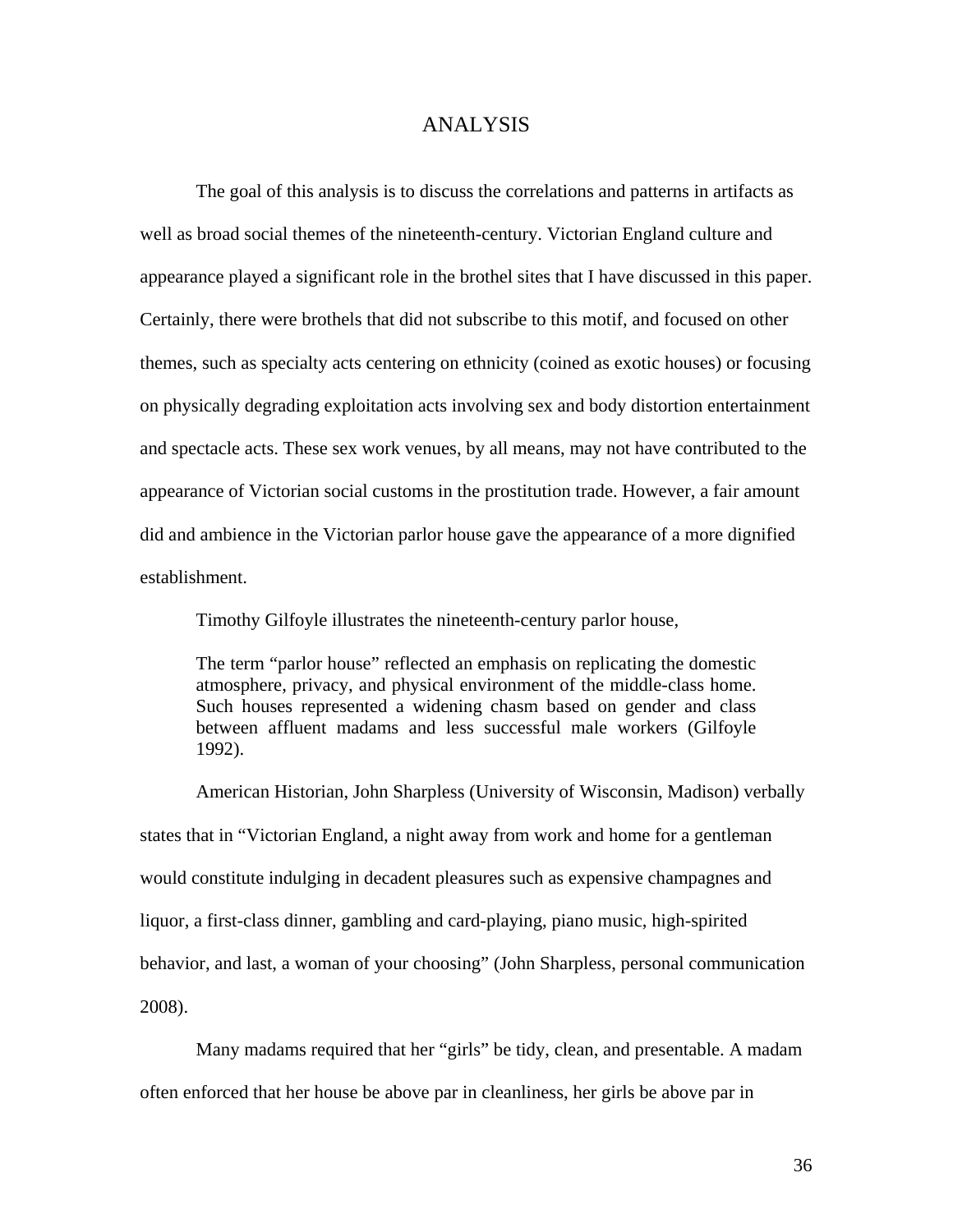hygiene, and respectable and congenial in their conduct with the clientele. Documentary texts even refer to some madams home-schooling their girls in current events so that they could hold conversational discussions on topics such as Shakespeare and popular nineteenth-century literature; with business men, politicians, bankers, lawyers, and other various men of well-bread class and background.

Numerous brothels and boarding houses existed in working-class neighborhoods. These establishments clung tight to presenting a veneer of the middle-class. The material artifacts uncovered at 372 Aliso Street in Los Angeles, Orange Street in the "Five Points," and Mary Ann Hall's place in Washington, D.C., all represented the material guise of fine economic taste even if they were not high-end or middle-class brothels; such provisions were often premeditative business tactics on behalf of the madam.

 Scholar Diana Di Zerega Wall examined similar issues in a non-brothel genderrelated research project on middle and working-class women in mid nineteenth-century New York. The analysis of the study focuses on the economic range of ceramics uncovered at two household sites in Greenwich Village 1) 50 Washington Square South and 2) 25 Barrow Street. Wall describes the 50 Washington Square household (a three and half brick story home) as among the wealthy middle-class. The residence showed to have steady live-in domestic help (many of the parlor houses also hired servants) and a carriage and coachmen for a portion of the time they occupied the site. The second household was 25 Barrow Street in Greenwich Village. Wall considered this residence to have been on the lower end of the middle-class scale, and states that the "families apparently belonged near the bottom of the middle class as they rented, rather than owned, their homes, which were apartments, not houses" (Wall 1991).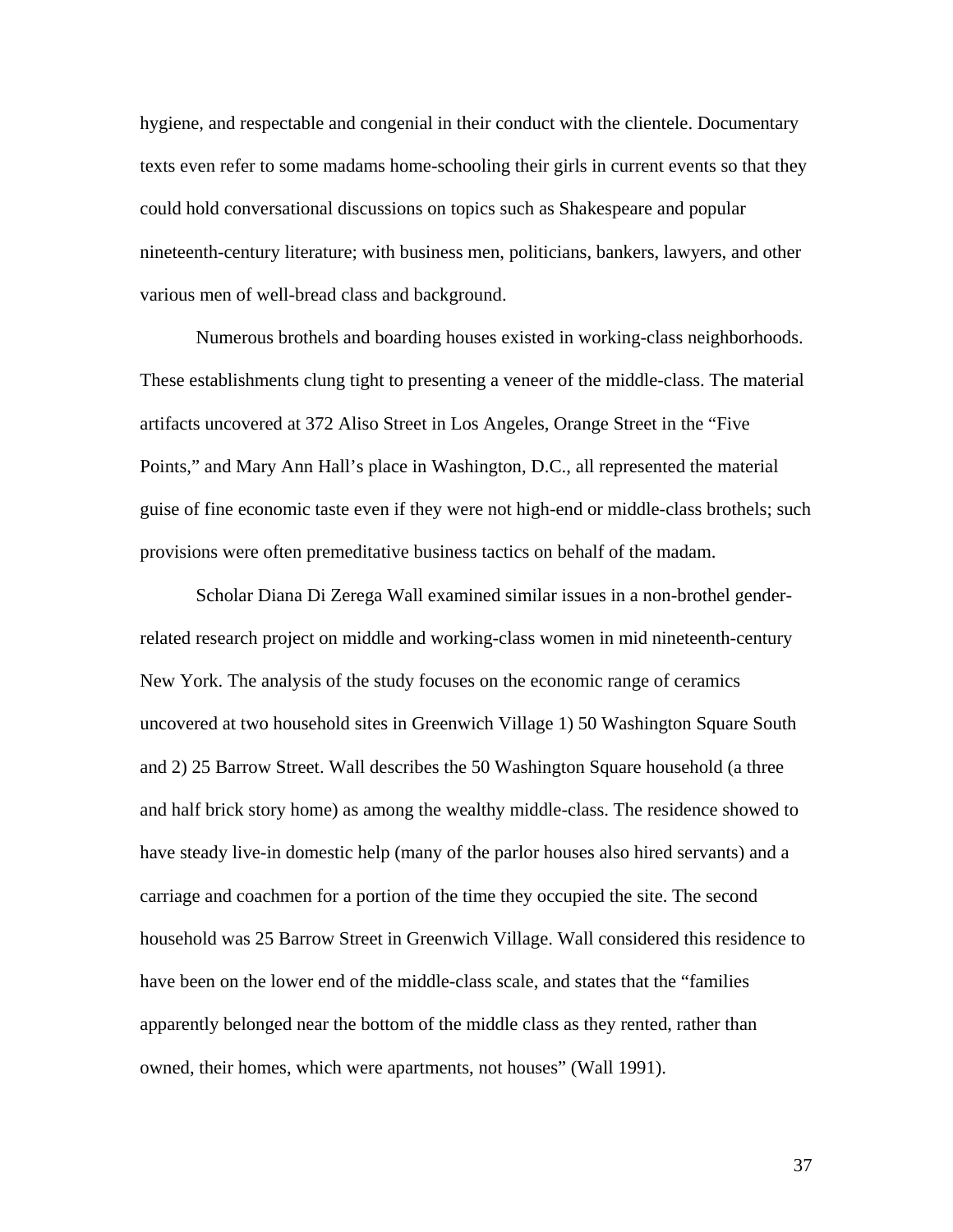The material record suggests that three quarters of the Washigton Square household ceramics were made up of porcelain and ironstone (50%) with molded motifs, and had decorated gilt floral bands, painted whiteware, white granite ironstone, and transfer-printed cups and saucers (Wall 1991). The ceramics in both assemblages contrasted in economic value but were similar in social meaning and representation. Wall argues,

The similarity of the ceramics suggests that the meals where the ceramics were used had the same social meaning for the relatively wealthy Robsons as for the poorer Barrow Street Family. These dishes were made up at Britain's Staffordshire potteries. These women were rejecting for the most part both the cheaper edged, plain, and sponged dishes as well as the more expensive printed and flown plates that Americans were also imprinting from these potteries at the time (Wall 1991).

When referring to the Gothic design of the 1840's, Wall states:

It was used predominantly in church design [and like Gothic furniture] it was considered appropriate for dining rooms at this time. The presence of both furniture and vessels of Gothic style could only have enhanced the sacred aspect of women's domestic role within the ritual of family meals Wall 1991).

The threads of Victorian social climate and structure in American society during

the mid 1800's have been studied by several scholars. Archaeological scholar Stephen Brighton (ceramic analyst for the "Five Points" site) examined how important it was to display physical representations of Victorian themes in one's home. In analyzing artifact assemblages at the "Five Points," particularly the courthouse block of Pearl Street (a nonbrothel), he posited that the public display of table and tea-wares in the home was a reflection of social values and moral principles. Brighton also discussed themes of "naturalism" and "gothic" illustrations on the ceramics, and how the art and picture illustrations marked religious and nature-theme components parallel to social and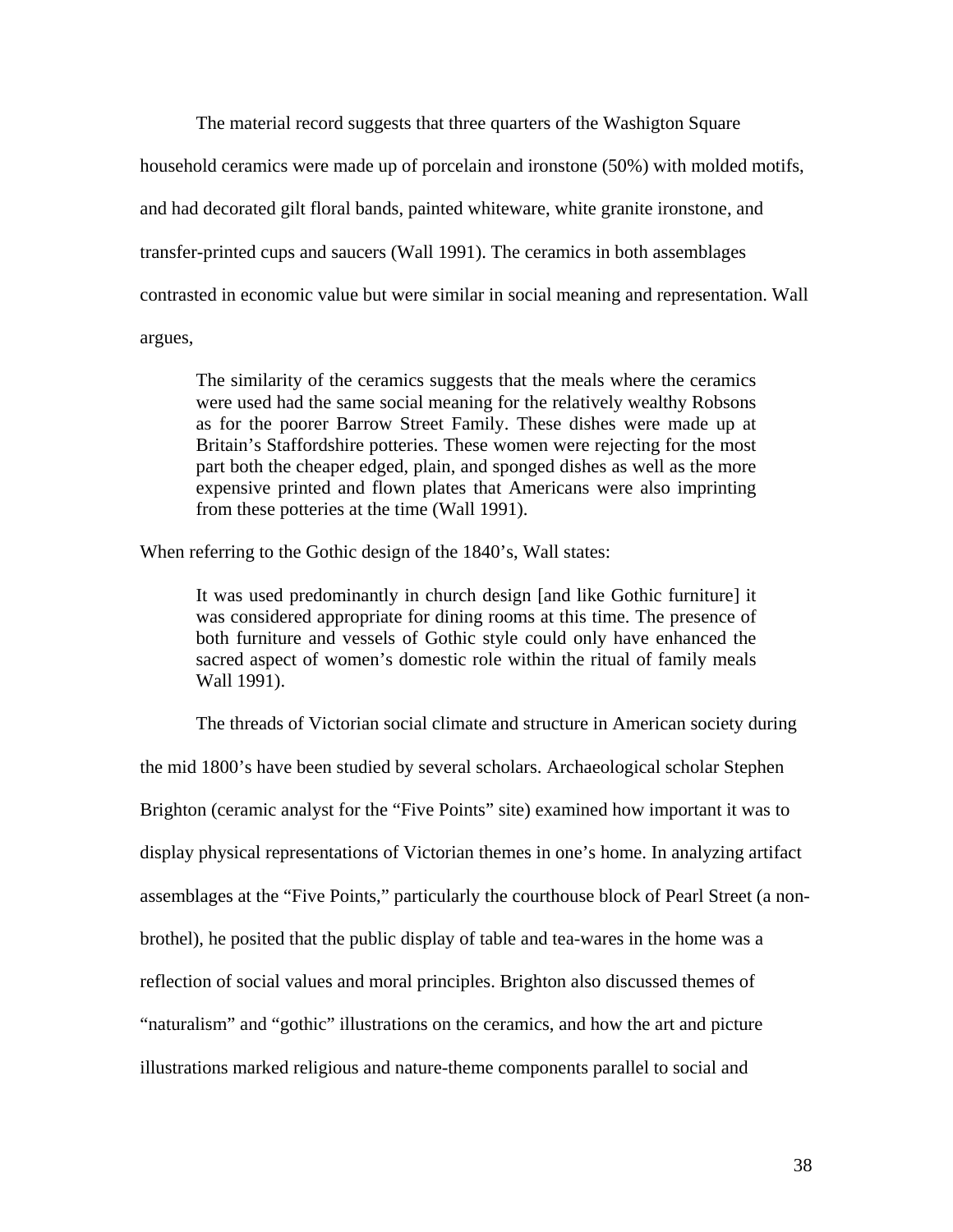religious nuances of the time (Brighton 2001). He notes, "Despite impoverished conditions, the Pearl Street households were apparently interested in creating respectable table settings" (Brighton 2001).

It was likely that the brothel households held themselves to similar if not higher cultural standards to overcompensate for societal pressures. The female residents in the boarding households were required to face notions of socio-political "respectability" on a daily basis. Reputation and appearance seem to have been crucial in upholding certain pretenses as well as ones dignity. Brighton concludes that "The Victorian cultural standards infiltrated through the majority of the social infrastructure, not just the aristocrats of high society but the middle and working-class families." The artifact assemblage of ceramics portrayed this theme even in the "impoverished" "Five Points" district. Brighton referred to the work of Praetzellis and Praetzellis (1992) which agrees to the fact that "Victorians stressed symmetry in the display and use of ceramics in the public arena. Matching patterns were the ideal when accessible" (Brighton 2001).

The brothel on Orange Street in the "Five Points" was in a very profitable position, and in a location for all classes to partake. It was situated just a few blocks from City Hall, a half a mile from the business district and half a block away from the Bowery; able to cater to both sailors and industrial workers off the port (Milne and Crabtree 2001). Similarly, Mary Ann Hall's parlor house (though in a more upscale neighborhood than the "Five Points") was located in walking distance to the nation's capitol (O'Brien 2005). Tax reports showed that the Hall's block was in the *Southwest Quadrant* near the water canal. The locale of the house was likely a conscious business move on Madam Hall's, who must have known travelers passed by on their way to government meetings (O'Brien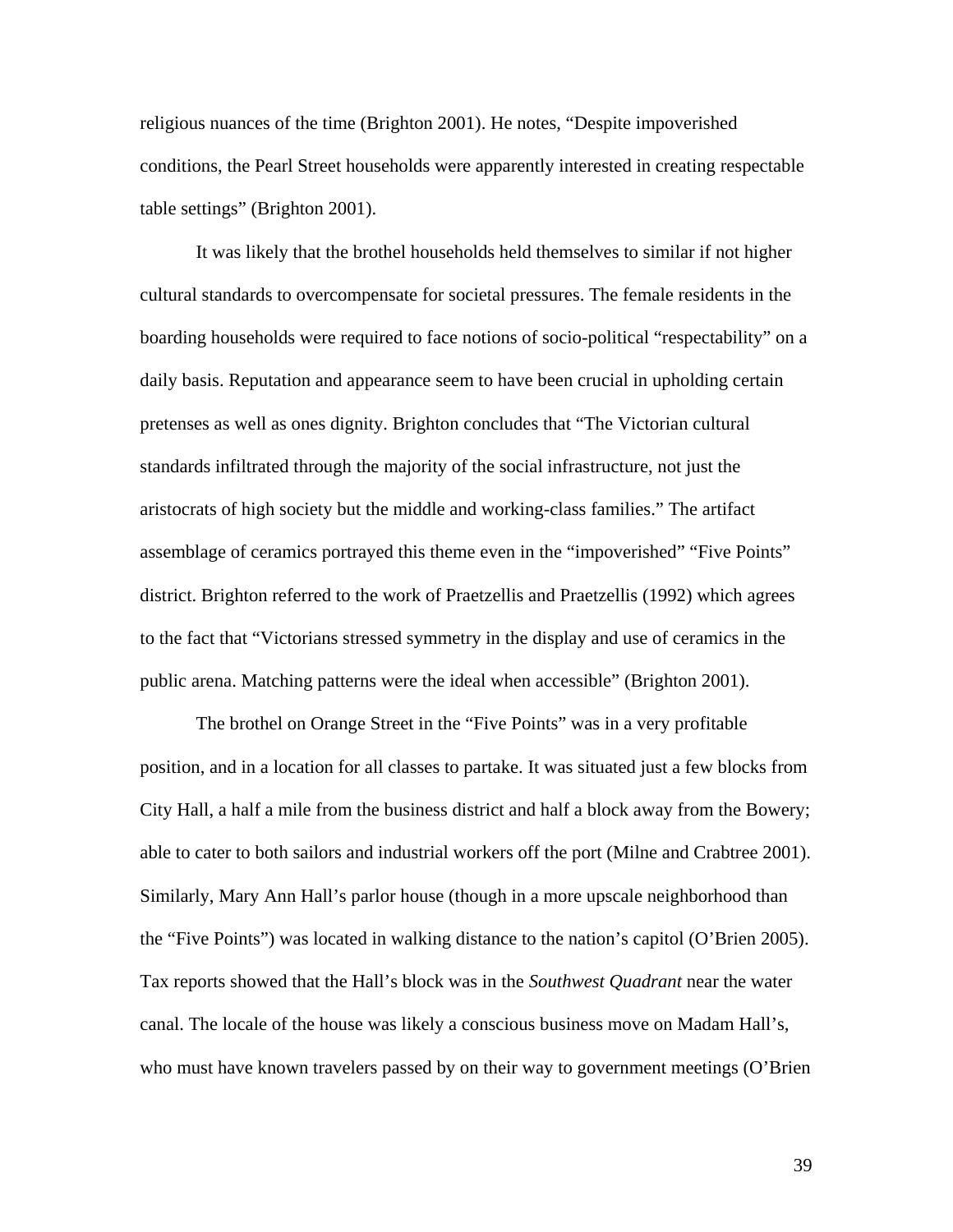2005). The Los Angeles parlor house was located in the city's most bustling neighborhood, and was on the main railroad line**.** In fact**,** the Alameda Street's Red-Light district encompassed the areas between Aliso and Los Angeles Streets (including "cribs" at Ord, New High, and Buena Vista Streets). Prostitution had entrenched itself in this area of downtown by the late 1880's, and it continued steadily from the construction of "cribs" into the early 1890's. The Alameda district was divided between the many rows of "cribs," brothels, and saloons (Mason 1999).

The appearance of the Victorian theme demonstrated in high-class parlor houses could have derived from a need to overcompensate for the lack of social respect and hostility the women faced in mainstream society. Both madams and prostitutes were potentially entangled in sizeable social webs of notoriety—and, perhaps in order to maintain economic survival, a few madams learned quickly to create an environment that reflected a high-class Victorian theme. Selling sex in the nineteenth-century was and has always been a commodity. Houses of decadence have survived through vast and distant time. Woman from all classes of society turned to the trade for a multitude of reasons; financial struggle, desperate measures, abandoned from kin or perhaps with child or orphaned. One analysis rests on the notion that the Victorian Era was rich with harsh social etiquettes and pressures and that the period was rigorous in its hierarchal social nature, correct ideological norms, and social expectations (especially for women). For one to justifiably stray from these "norms" and "traditions and "customs," it would have often led to out cast. Males as well as females were expected to uphold certain roles and so did women. If deviation of these roles occurred both genders faced repercussions; but often the demise of a woman's reputation was all the more catastrophic and tainting in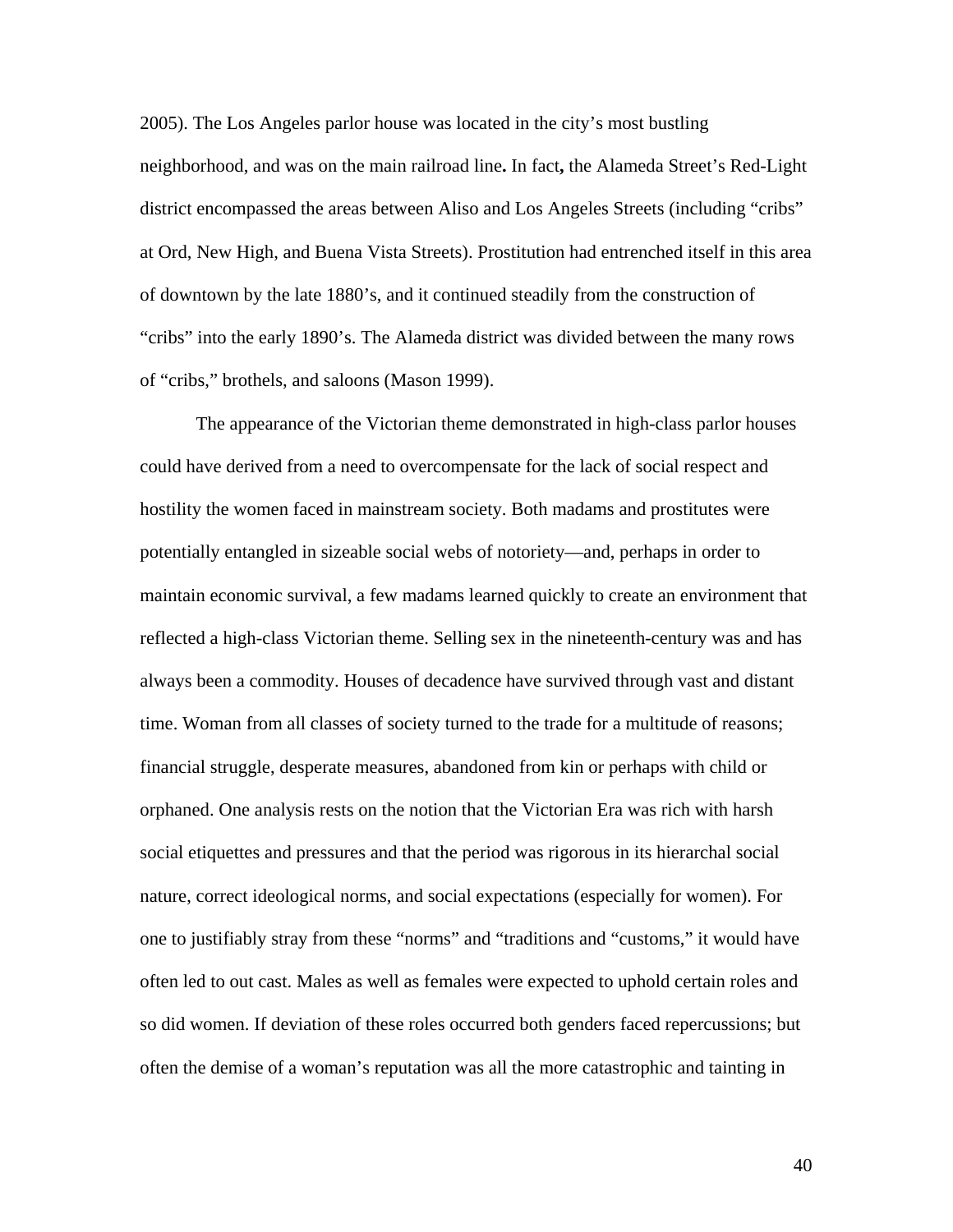social positions, and generally, resulted in expulsion. A workforce salary did not always grant the ability to pay outside expenses. The majority of the women who were cast out from prior more "respectable" positions in society learned, once involved in the trade, that social isolation was a part of the lifestyle. But brothel life was a *form* of "rescue" from this isolation, and provided at the very least, commonality. The "underworld" lifestyle was more lucrative than a job of a seamstress, launderer, house maid, department store clerk, etc., and often a woman would get accustomed to higher earnings in a "board." It's also important to note that many prostitutes entered the trade with intentions to leave, after putting aside savings; but the life was more often than not a dead end and many of the prostitutes of the nineteenth-century committed suicide or departed from severe cases of venereal disease.

# Results and Conclusions

My thesis discussion and theoretical arguments consciously tried to avoid a clichéd generalization of "brothel environments." The uniqueness of any home or business setting is subject to the person who runs it, and in the case of most brothels (as opposed to "cribs"), the establishment was both business and home for the occupants. For instance, when comparing brothel sites in Washington, D.C., Donna Seifert said, "The collections from the brothels of three periods exhibit distinctly different patterns, which indicated that the household function alone does not account for artifact pattern" (Seifert and Balicki 2005). Seifert argues, "There is no simple brothel pattern [or] no clear artifact signature that reveals a brothel in the archaeological record" (Seifert and Balicki 2005).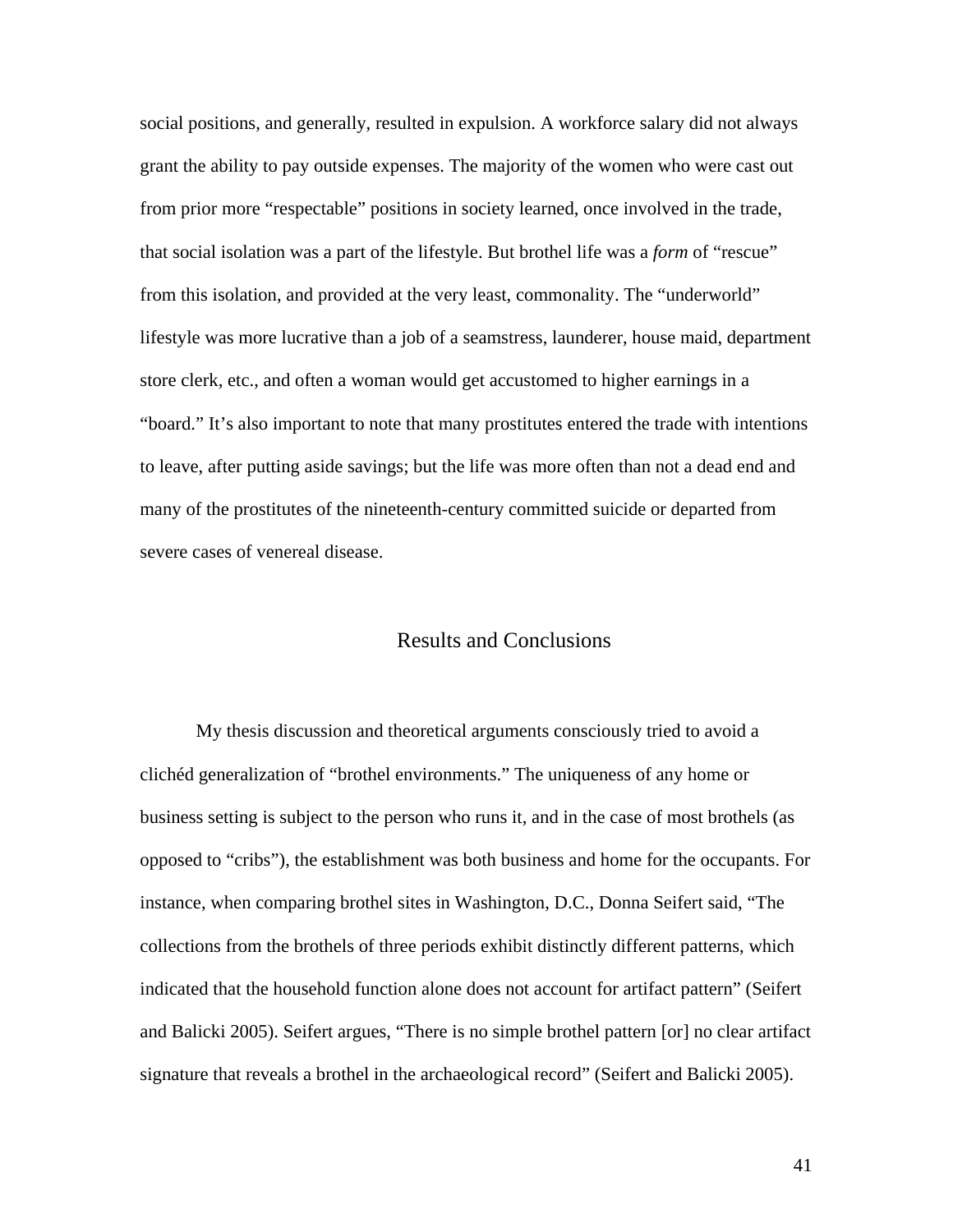The brothels being compared in this thesis differ significantly from one to the next in variables such as distinct artifact assemblage, class structure, and regional locale, legal policies surrounding the trade, socio-political aspects, and the madams' individual preference of internal business policy; yet as mentioned, I would argue that there are broad universal trends to these sites as well.

Recent historical archaeological analysis of North American brothel sites conducted by contract archaeologists have focused on locations in Los Angeles, New York, Washington, D.C., and New Orleans, for both preservation and urban planning reasons. The data for this thesis were comprised from books, journals, articles, site reports, publications, and direct correspondence with contract archaeologists. The focus placed on these four archaeological sites, in particular, was to analyze some of the substantial broad universal trends in brothels across North America as well as discuss the underlying differences. Spotlights on faunal remains, ceramics, personal items (such as perfumes, colognes, creams, toothbrushes, brushes), and gynecological preemptive remedies (breast pumps, female bed pans, syringes, etc.) were for cross-comparing purposes and depict patterns in class, hygiene, and awareness of health, disease, and contraception.

The sites share common characteristics of meat type as well as unique differences. New York's Five Points (a low-end brothel) show that inexpensive cuts of meat made up the largest portion but that figures were parallel with nearby residences such as the Irish Tenement. The Washington, D.C. site (a high-end brothel) exhibited meat cuts that were significantly different from surrounding neighbors; and were medium to high in price. The Los Angeles site (a moderate-end brothel) show cuts that ranged in comparison with working-class neighbors but provides a wide range in the sources of fish and shell fish—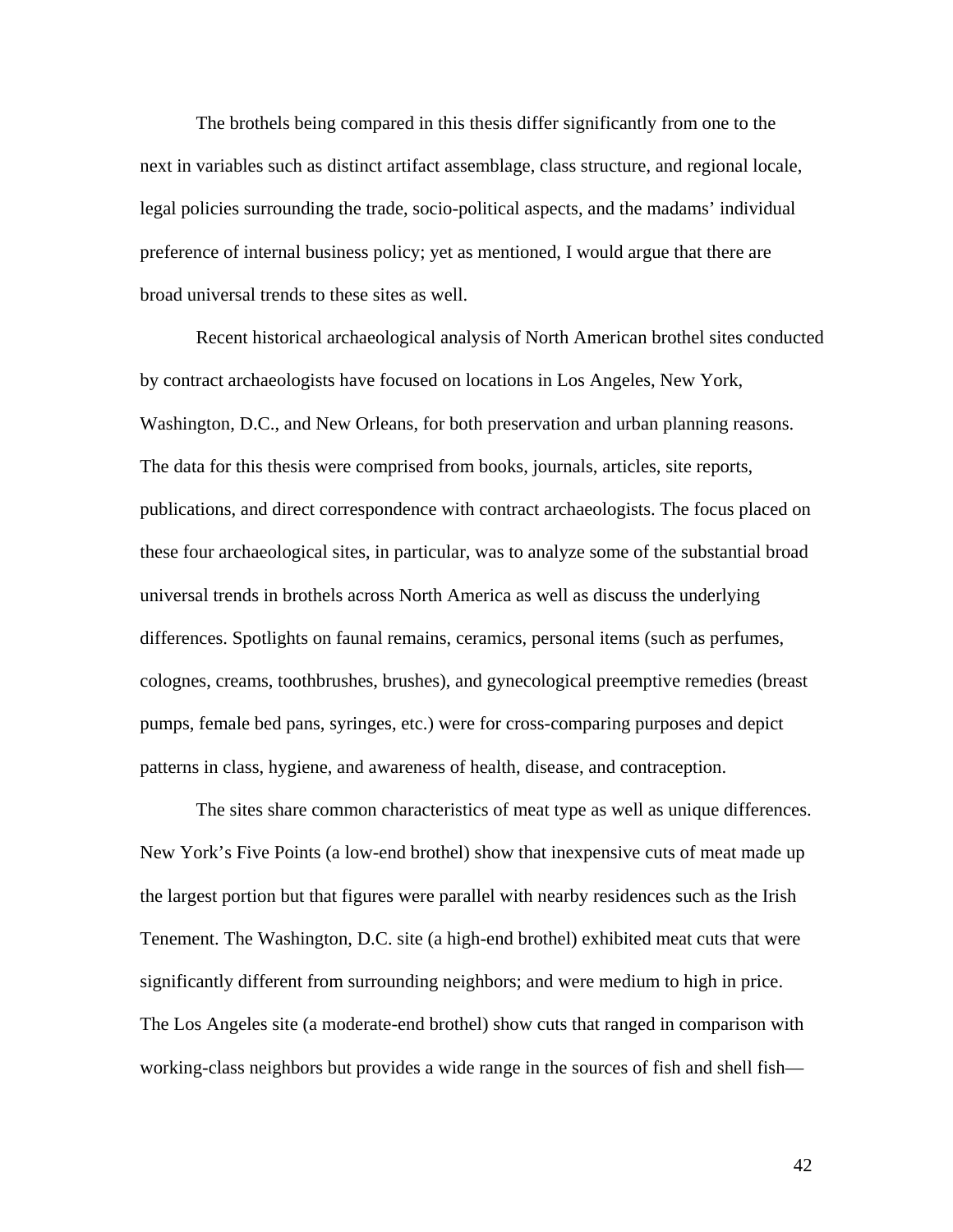which differ from nearby households. Lastly, the New Orleans site represented "cuts of meat you would buy at the local butcher" (Yakubic 2002).

Beef made up the highest percentage of meat at Mary Ann Hall's site in Washington, D.C. (47%) as well as the Los Angeles site (65%), where pork had higher percentages at Mary Ann Hall's (37%) than figures at the Los Angeles site (5%). Mutton (sheep) consumption is also a widespread similarity between the brothel sites, and exhibited parallel percentages between Mary Ann Hall's (21%) and 372 Aliso Sttreet in Los Angeles (20%). Meats including beef, pork, and mutton, make up the highest percentages at New York's "Five Points" brothel; the individual percentage to each number was all inclusive in a total of 50% however so it is hard to distinguish detailed amounts of consumption within the three meat categories.

While there are some generalities in meat consumption there are also some major differences among the sites. Mary Ann Hall's site was unique in so far as turtle, hen, and various fruits and vegetables. There are no signs of such foods at the other sites. What make New York's "Five Points" stand out are the presence of duck, goose, pigeon, turkey, dog, cat, rabbit, and squirrel, and fish (4%). The Los Angeles sites, unlike the other sites, have very high amounts of fish and shellfish. The varieties include: salmon, cod, mackeral, halibut, sheepheal, barracuda, whitefish, sandbass, and yellowtail. The shell fish remains uncovered entail Atlantic oyster, Eastern oyster, Pacific oyster, Black abalone, Green abalone, Pacific scallop, pismo clam, thatched barnacle, and California venuw. New Orleans faunal analysis was not available for this paper.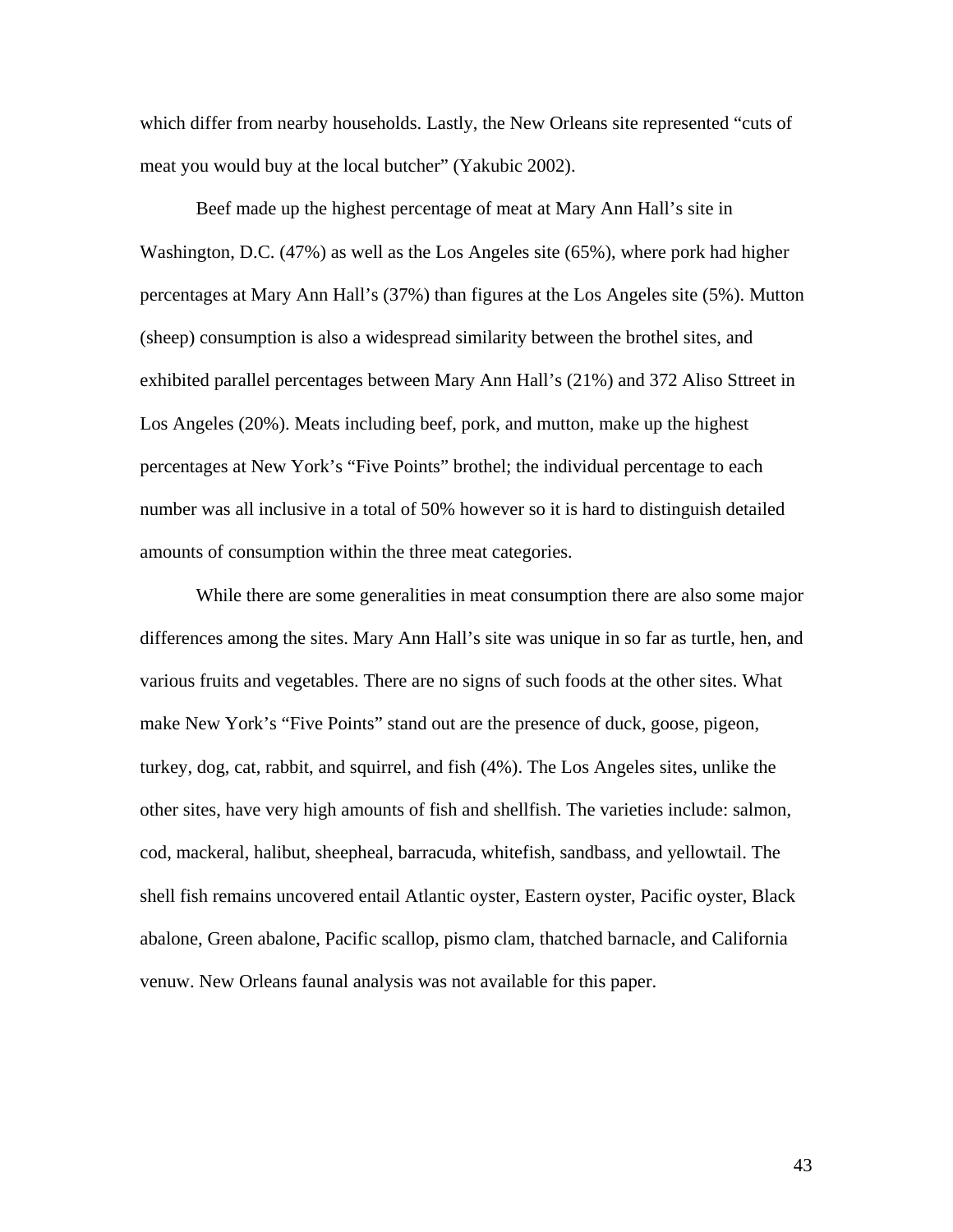### Ceramic Analysis

 Significant of the patterns of ceramics at each of the sites show little pattern. Mary Ann Hall's site has high counts of porcelain and ironstone. New York's "Five Points" show matching sets that Dr. Yamin notes, "The complete Chinese porcelain tea set while not unique is as elegant as the porcelains recovered on sites associated with upper-class New Yorkers (Yamin 2005). One might think that Mary Ann Hall's board would have had matching sets on account of the economic standing she kept ?—but, this is not the case. The Los Angeles site indicates matching sets, however and display low percentages of ceramics compared to alcohol content—hence, serving drinks seem to have taken priority over serving food to the clientele (Costello et al. 1999). Lastly, New Orleans illustrate no matching sets that I can make out still, there are high counts of ironstone and porcelain. The two sites that we don't find matching sets have higher amounts of porcelain and ironstone which may simply mark more effort was placed on expensive ceramics than sets; again, a madam or resident's personal choice.

### Health and Grooming Trends

 All the sites excluding Mary Ann Hall's (where methodologies mixed medicinal vessels and kitchen wares) have significant trends in health and grooming artifacts. The three trends are 1) gynecological health care regarding venereal disease prophylactics 2) grooming items such as perfumes, brushes, toothbrushes, tooth powders, make-up, and mirror fragments, and 3) health care regarding contraception prophylactics.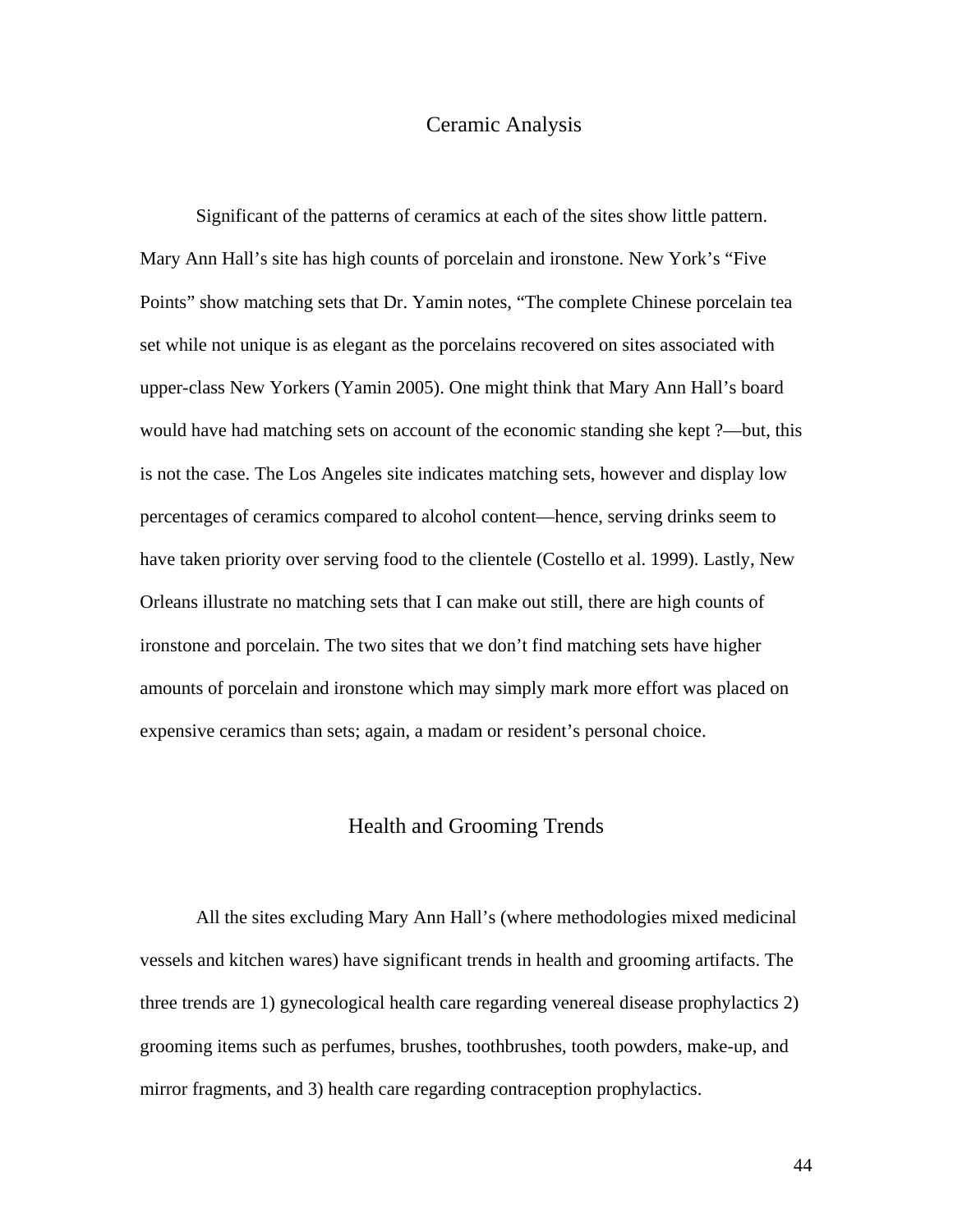To make-up for inconclusive data at Mary Ann Hall's parlor house, inclusive of Dr. Seifert's past studies on brothels site in Washington, D.C.'s Hooker Division—is a site on Ohio Avenue that shows a Vaseline bottle, various pharmaceutical bottles, soothing syrups, and meat juices (known to cure diseases) (Seifert 1991). New York's "Five Points" exhibits syringes, vinegar, 100's of medicinal bottles, a thermometer, 20 pitchers, and an unusual amount of chamber pots as well as high numbers of grooming supplies. Compared with the other sites, the Los Angeles brothel has the largest assemblage of medicinal items. New Orleans artifacts were hard to examine but the items affiliated with health and grooming includes: a wash bin, French perfume, soda water, cologne, green rouge, and a toothbrush. The fact that assortments of these items were found at all the sites exemplifies that cleanliness, grooming, and health, was a priority in these brothels.

 Finally, I thought it was important to address the artifacts that pertained to children being raised in the brothel. The presence of a breast pump in Los Angeles, a nursing shield in New York, toys found at the Ohio Avenue site in Hooker's division, toys found in the backyard of a brothel in Saint Paul, Minnesota (Ketz et al. 2005), and toys found both at the New Orleans "crib" site and the New York site—all suggests that children did, in fact, grow up in the trade; brothels and Storyville "cribs" alike. Although, the thought is disconcerting in nature, it shows that *some* of these women did not decide to necessarily give-up or consciously aboard their children because of the sex work profession. These in depth studies of prostitution in the historical period can shed significant understanding as to how these women lived in parlor houses, brothels, and "cribs." Not only can we learn more about what they ate, their economic class, and the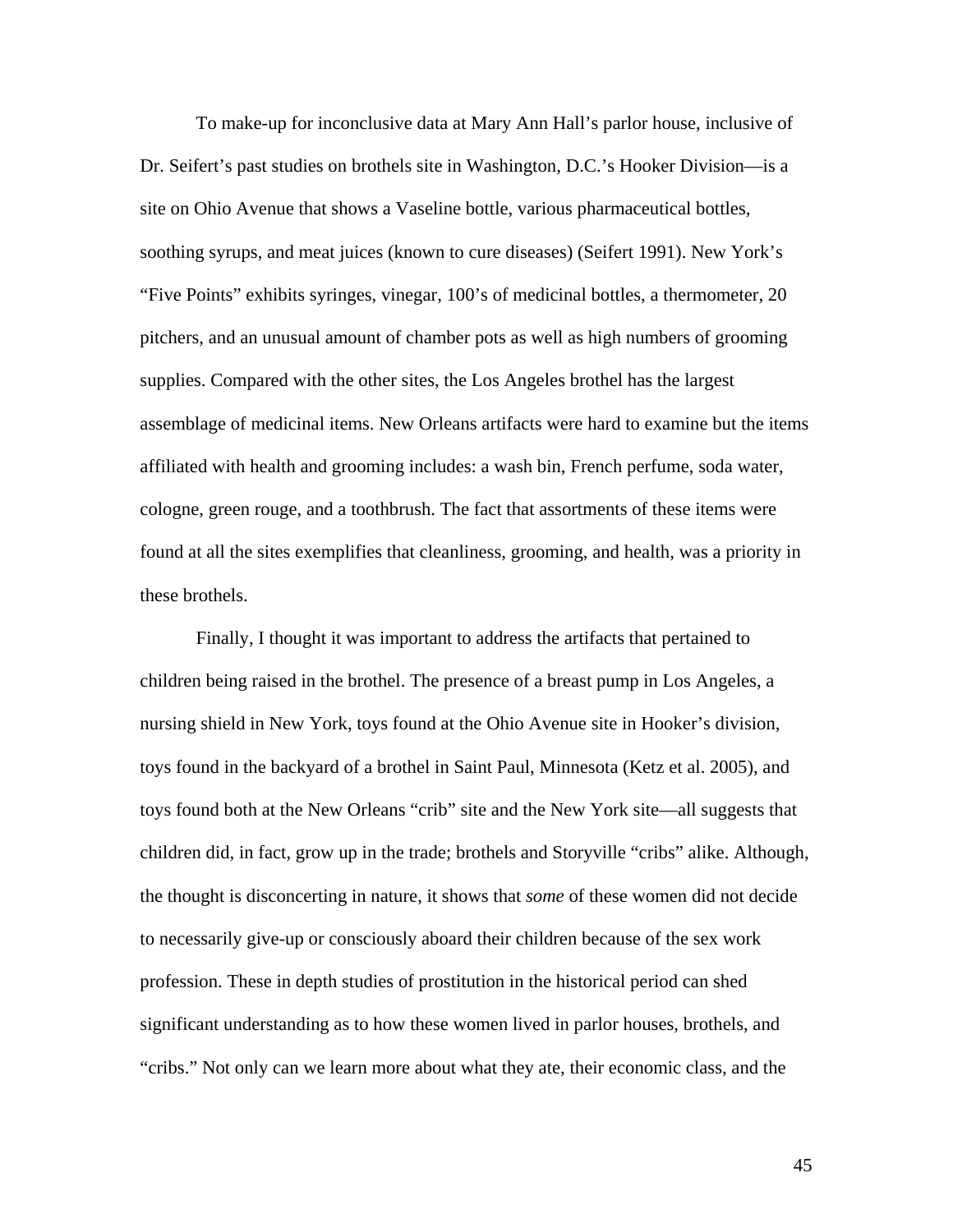ceramics they ate and served from—but how they tried to circumvent health ailments and counteract conception and venereal disease in these settings. Contract archaeology has allowed for further understanding into gender and sexuality-related issues surrounding women in the nineteenth and early twentieth-centuries. The research carried out by historical archaeologists and historians alike can fill in some of the missing gaps as to how these women lived, worked, and managed in the prostitution trade in the dawn of industrial America. Archaeological research and analysis of the material record further addresses some of these questions, and provides evidence in a tangible and concrete way to help reconstruct the lives of these women so that their triumphs, obstacles, and efforts can be documented for years to come.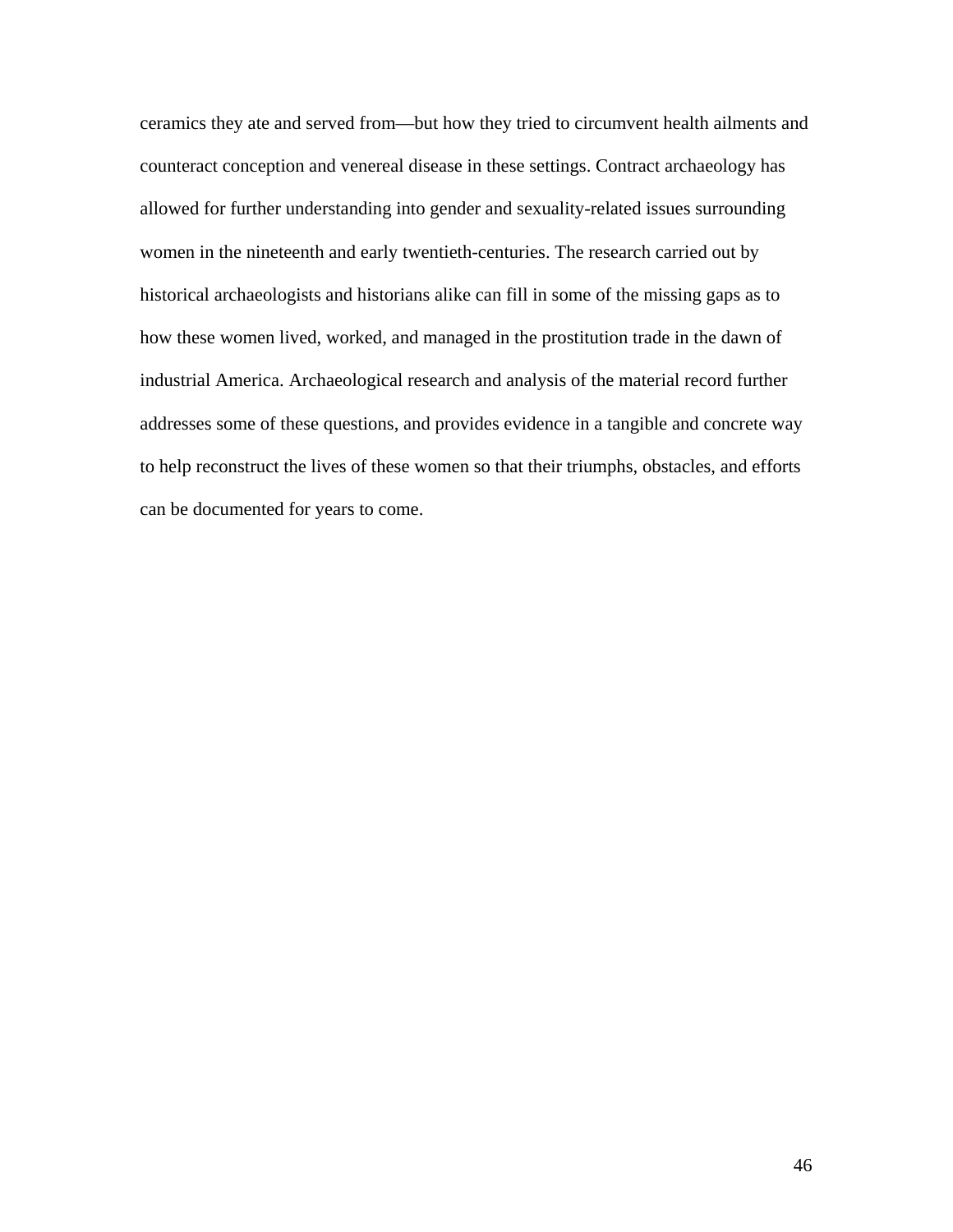Brighton, Stephen A.

2001 Prices That Suit the Times: Shopping For Ceramics at the Five Points. *Historical Archaeology* 35(3):16-30.

Costello, Julia G.

2003 Behind the Red Lights: Prostitution in Los Angeles, 1880-1910. *Restoring Women's Preservation* by Gail Dubrow and Jennifer Goodman (Editors), pp. 177-196. Johns Hopkins University Press, Baltimore, MD.

Costello, Julia G. (Editor) and contributions by Costello, Adrian Praetzellis, Mary Praetzellis, Erica S. Gibson, Judith Marvin, Michael D. Meyer, Grace H. Ziesing, Sherri M. Gust, Madeleine Hirn, William Marvin Mason, Elaine-Maryse Solari, Suzanne B. Stewart, William Marvin Mason

1999 Historical Archaeology at the Headquarters Facility Project Site, The Metropolitan Water District of Southern California. Volume 2 Interpretive Report. Report to Union Station Partners, Altadena, CA, on behalf of The Metropolitan Water District of Southern California, Los Angeles, CA, from Foothill Recourses, Ltd., Mokelumne Hill, CA; Applied Earthworks, Inc., Fresno, CA; and the Anthropological Studies Center, Sonoma State University, Rohnert Park, CA (communications with Julia G. Costello).

 Costello, Julia G., Adrian Praetzellis, Mary Praetzellis, Judith Marvin, Michael D. Meyer, Erica S. Gibson, Grace H. Ziesing

1998 Historical Archaeology at the Headquarters Facility Project Site, The Metropolitan Water District of Southern California. Volume 1 Data Report. Recovered Data, Stratigraphy, Artifacts, and Documents. Report to Union Station Partners, Altadena, CA, on behalf of The Metropolitan Water District of Southern California, Los Angeles, CA, from Foothill Recourses, Ltd., Mokelumne Hill, CA; Applied Earthworks, Inc., Fresno, CA; and the Anthropological Studies Center, Sonoma State University, Rohnert Park, CA (communications with Julia G. Costello).

### Crist, Thomas A.

2005 Babies in the Privy: Prostitution, Infanticide, and Abortion in New York City's Five Points District. *Historical Archaeology* 39(1):19-46.

### Sharpless, Megan

 2008 Data Tables (citations are included in the PowerPoint following *Acknowledgements.*

### Enss, Chris

2006 *Pistol Packin' Madams; True Stories of Notorious Women of the West*. The Globe Pequot Press, Guilford, Connecticut.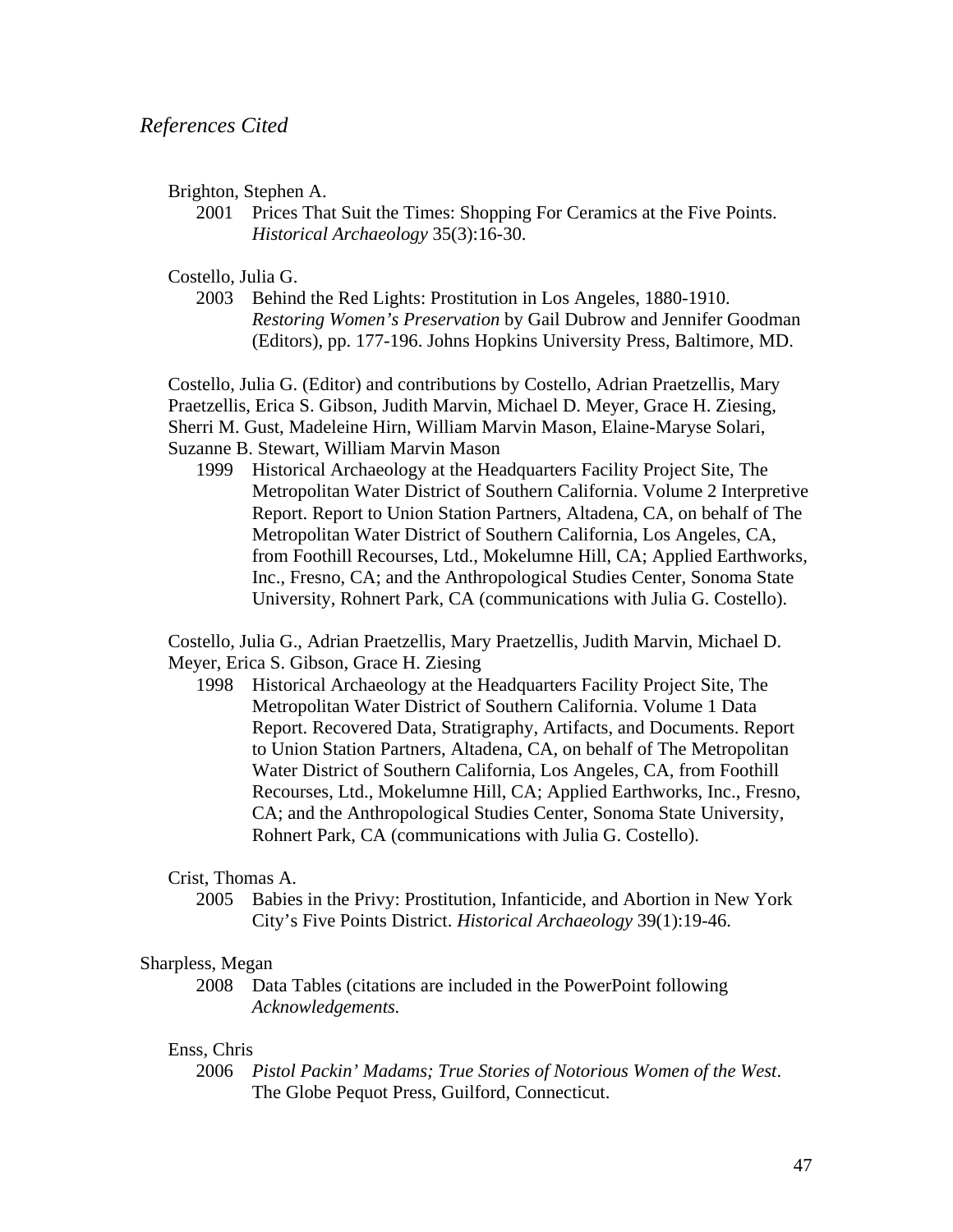#### Gilfoyle, Timothy J.

2005 Archaeologists in the Brothel: "Sin City," Historical Archaeology and Prostitution. *Historical Archaeology* 39(1):133-141.

### Gilfoyle, Timothy J.

1999 Prostitutes in History: From Parables of Pornography to Metaphors of Modernity. *The American Historical Review* 104(1):117-141.

### Gilfoyle, Timothy J.

 1992 *City of Eros: New York City, Prostitution, and the Commercialization of Sex*, 1790-1920. W.W. Norton, New York, NY.

### Gray, Ryan

2008 Correspondence with Ryan Gray regarding the Storyville New Orleans "Iberville Site." Artifact context and Data Spreadsheets from Bienville Street "Crib" Residence: Feature 1 (Levels 1, 2, 3) and SED "Upper Black Midden" (South of F-5, North of and over F-5 Pier, Southeast corner of D) (communications with Ryan Gray).

### Ketz, K. Anne, Elizabeth J. Abel, and Andrew J. Schmidt

1992 Public Image and Private Reality: An Analysis of Differentiation in a Nineteenth-Century St. Paul Bordello. *Historical Archaeology* 39(1): 74-88.

Meyer, Michael D., Erica S. Gibson, and Julia G. Costello

2005 City of Angels, City of Sin: Archaeology in the Los Angeles Re-Light District ca. 1900. *Historical Archaeology* 39(1):107-125.

### Milne, C. and Pamela J. Crabtree

2000 Prostitutes, a Rabbi, and a Carpenter-Dinner at the Five Points in the 1830s. *Historical Archaeology* 35(3):31-48.

### O'Brien, Elizabeth Barthold

2005 Illicit Congress in the Nation's Capital: The History of Mary Ann Hall's Brothel. *Historical Archaeology* 39(1):47-58.

### Powell, Eric A.

2001 Tales From Storyville: Digging the "Sporting Life" in Old New Orleans. *Archaeology Magazine* 55(6): 26-31.

### Rose, Al

 1974 *Storyville, New Orleans, Being an Authentic, Illustrated Account of the Notorious Red-Light District*, The University of Alabama Press.

Seifert, Donna J., Elizabeth Barthold O'Brien, and Joseph Balicki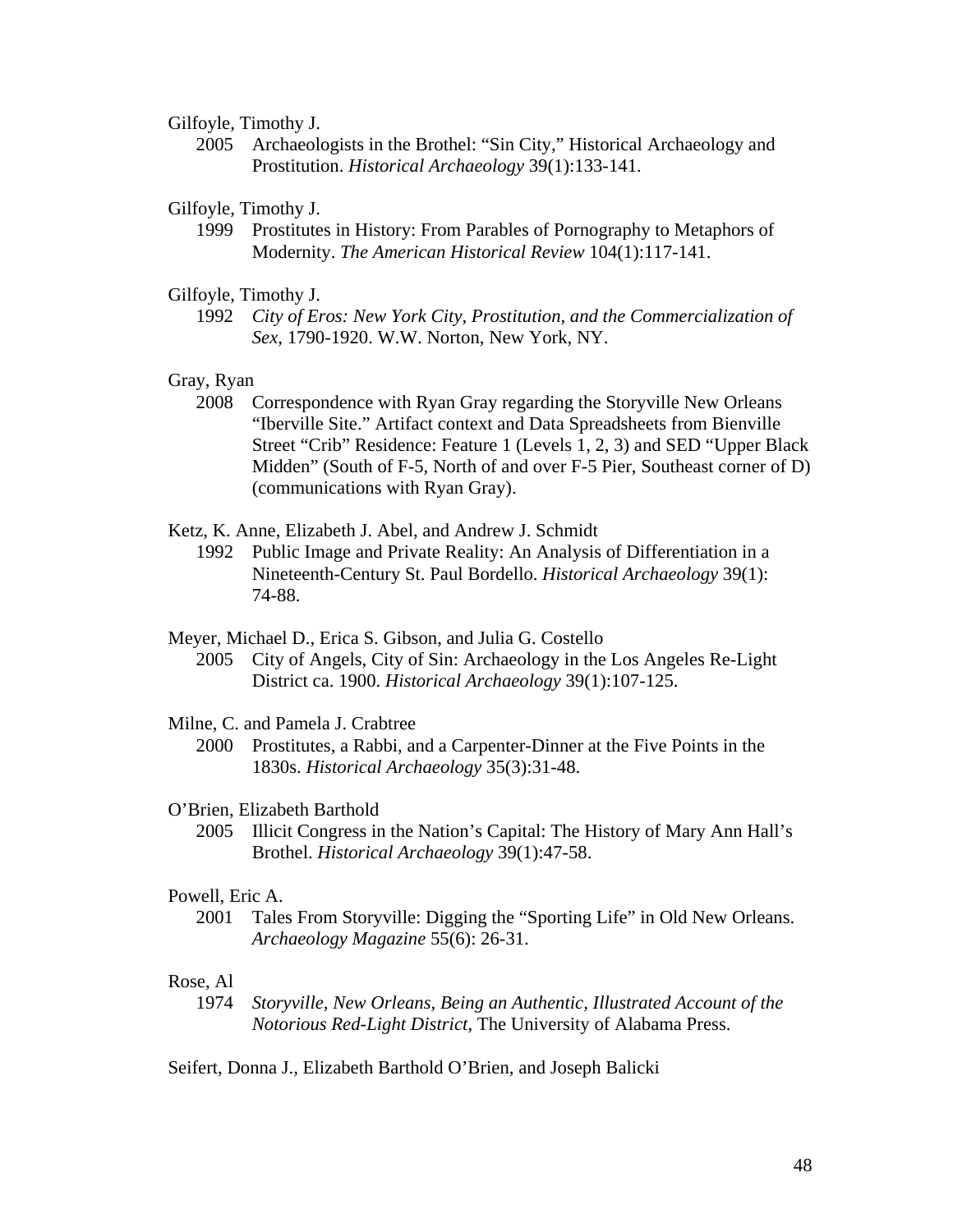1999 Mary Ann Hall's first-class house: the archaeology of a capital brothel. *Archaeologies of Sexuality,* Robert A. Schmidt and Barbara L. Voss editors, pp. 117-127.

### Seifert, Donna J. and Joseph Balicki

2004Mary Ann Hall's House. *Historical Archaeology* 39(1):59-73.

### Seifert, Donna J. (Edited)

1991 Within Site of the White House: The Archaeology of Working Women. *Historical Archaeology* 25(4):82-108.

### Sharpless, Megan

1993 PowerPoint Slides, produced for Senior Thesis Presentation to present to University of Wisconsin – La Crosse Archaeology Faculty.

### Spude, Catherine Holder

 2005 Brothels and Saloons: An Archaeology of Gender in the American West. *Historical Archaeology* 39(1): 89-106.

### Yamin, Rebecca

2005 Wealthy, Free, and Female: Prostitution in Nineteenth-Century New York. *Historical Archaeology* 39(1): 4-18.

### Yamin, Rebecca

1997 New York's Mythic Slum; Digging Lower Manhattan's Infamous Five Points. *Archaeology Magazine* 50(2): 44-53.

### Wall, Diana diZerega

1991 Sacred Dinners and Secular Teas: Constructing Domesticity in Mid-19th-Century New York. *Historical Archaeology* 25(4):69-81.

### Wood, Sharon E. (Introduction)

 1997 *The Underworld Sewer: A Prostitute Reflects on Life in the Trade, 1871- 1909. Jodie Washburn.* The University of Nebraska Press. Reprinted from the original 1909 edition by the Washburn Publishing Company, Omaha, Nebraska.

The American Heritage® Dictionary of the English Language, Fourth Edition Copyright © 2006 by Houghton Mifflin Company. Published by Houghton Mifflin Company. All right s reserved.

### *Demimonde*

- a. A class of women kept by wealthy lovers or protectors.
- b. Women prostitutes considered as a group.
- 2. A group whose respectability is dubious or whose success is marginal: *the literary demimonde of ghost writers, hacks, and publicists.* Also called *demiworld*.